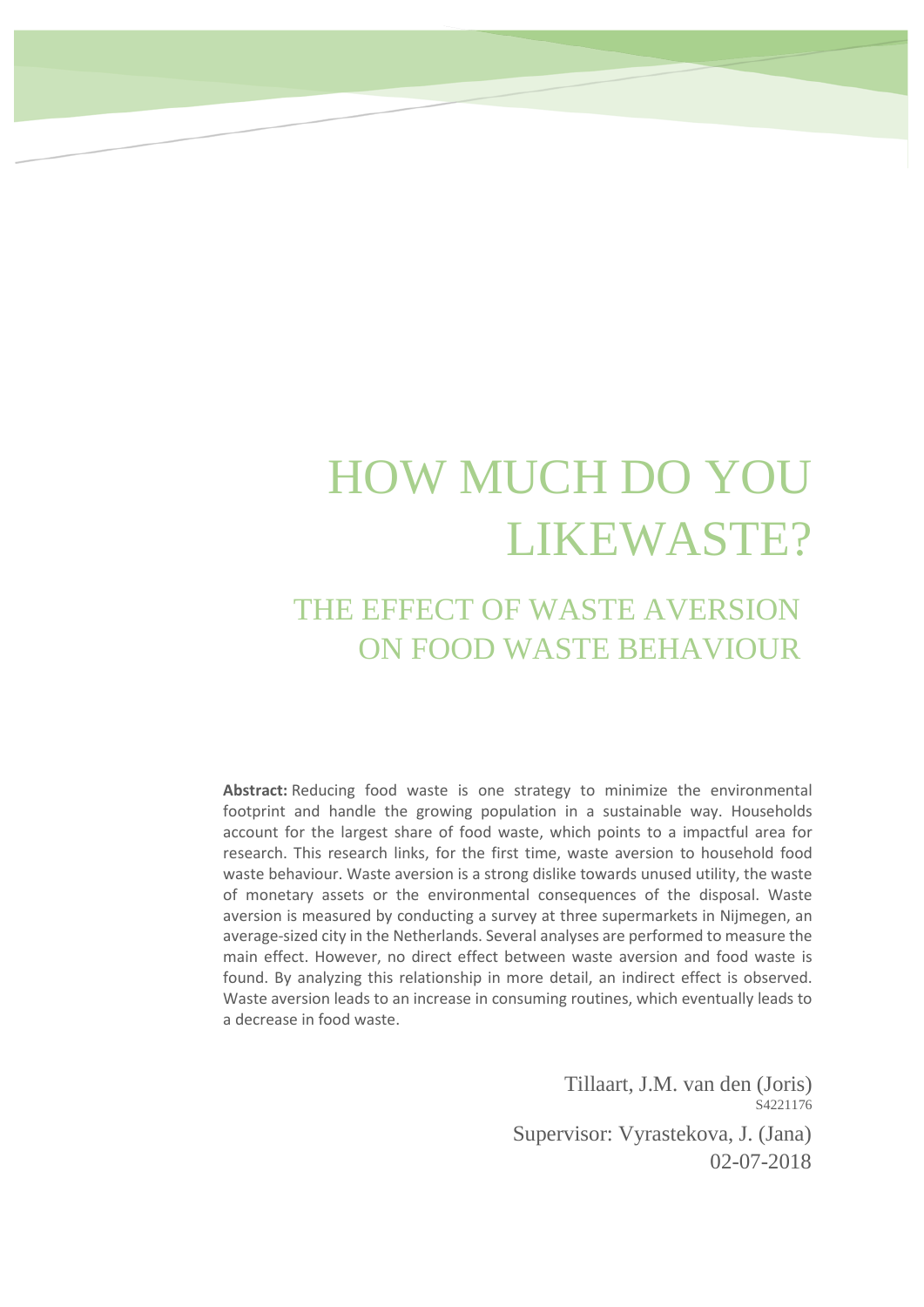# **Contents**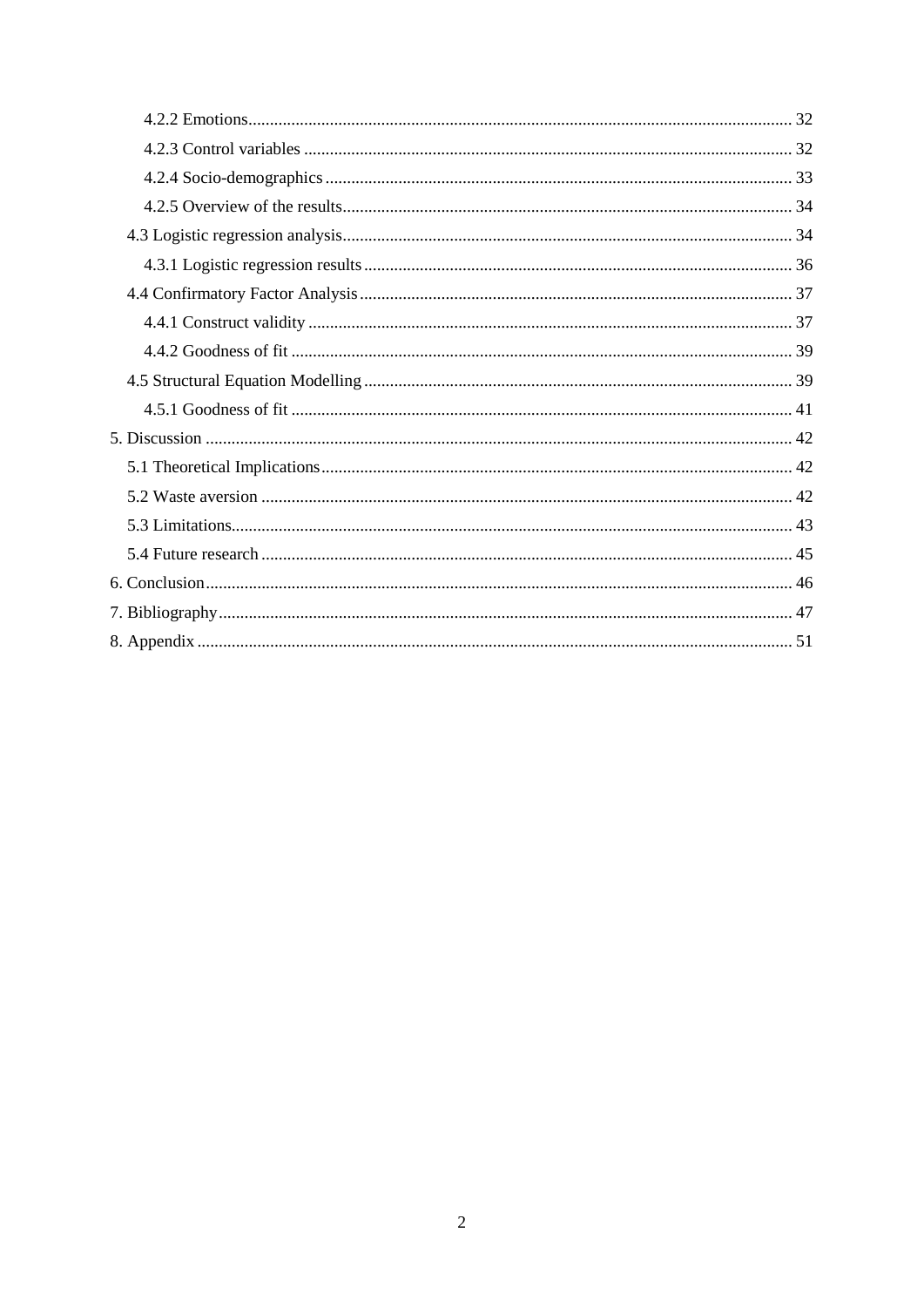# <span id="page-3-0"></span>**1. Introduction**

To be able to sustain the world's human population and provide an ample provision of food, the amount of food that is wasted needs to be reduced. Besides the concerns of securing food for everyone, food waste also has an enormous environmental impact. Securing the global demand for food, and a reduction of the effects of climate change can be achieved, if food consumption and usage is managed efficiently. (Godfray , et al., 2010). However, the sustainability of current food systems is questionable at best. By reducing the food waste, suppliers of food have to reduce their orders and so the demand for food can be decreased. The environmental pressure on the production of food will be alleviated.

Food waste can occurs along in various steps of the food supply chain; production, processing, wholesale and logistics (in combination with retail and markets), food service and at the household level. According to a department of the European Commission almost 53% of the total food waste can be attributed to the household level (Fusion, 2016). Due to this the household level needs to be the primary area of focus, as this is likely to have the most impact in the reduction of food waste. Besides the alleviation of the environmental burden of food waste, the economic impact of a reduction in food waste should result in monetary gains for households. According to Soethoudt et al., (2015) the food waste per capita in the Netherlands is between 109-152 kg, which is similar to  $\in$ 140 per household.

Although food waste is costly to households, the largest share of waste is measured there. Wasting food can be seen as an anomaly in the view of a homo economicus (Herath & Felfel, 2016). A homo economics would act rationally and has an optimal utilisation of food. In order to create appropriate interventions for reducing food waste it is important to understand the behaviour of consumers at the household level. Food waste has become a topic of interest recently in the field of behavioural economics, as it tries to explain the anomaly of wasting. The existing body of literature has not been able to give conclusive answers on what determinants actually influence food waste. Past research has put its focus on the theory of planned behaviour, which explains the food waste by the intention to carry out food reducing behaviour. This intention is realised by a combination of several cognitive determinants. However, the theory of planned behaviour suggests that certain behaviours are planned. Intuitively, this means that people plan to waste food. This seems extremely peculiar, as it means that people buy food with the plan to waste food. This rather odd starting point makes this research look at a different approach for explaining food waste. The approach with whom this research tries to explain food waste is the concept of waste aversion developed by Bolton & Alba (2012). It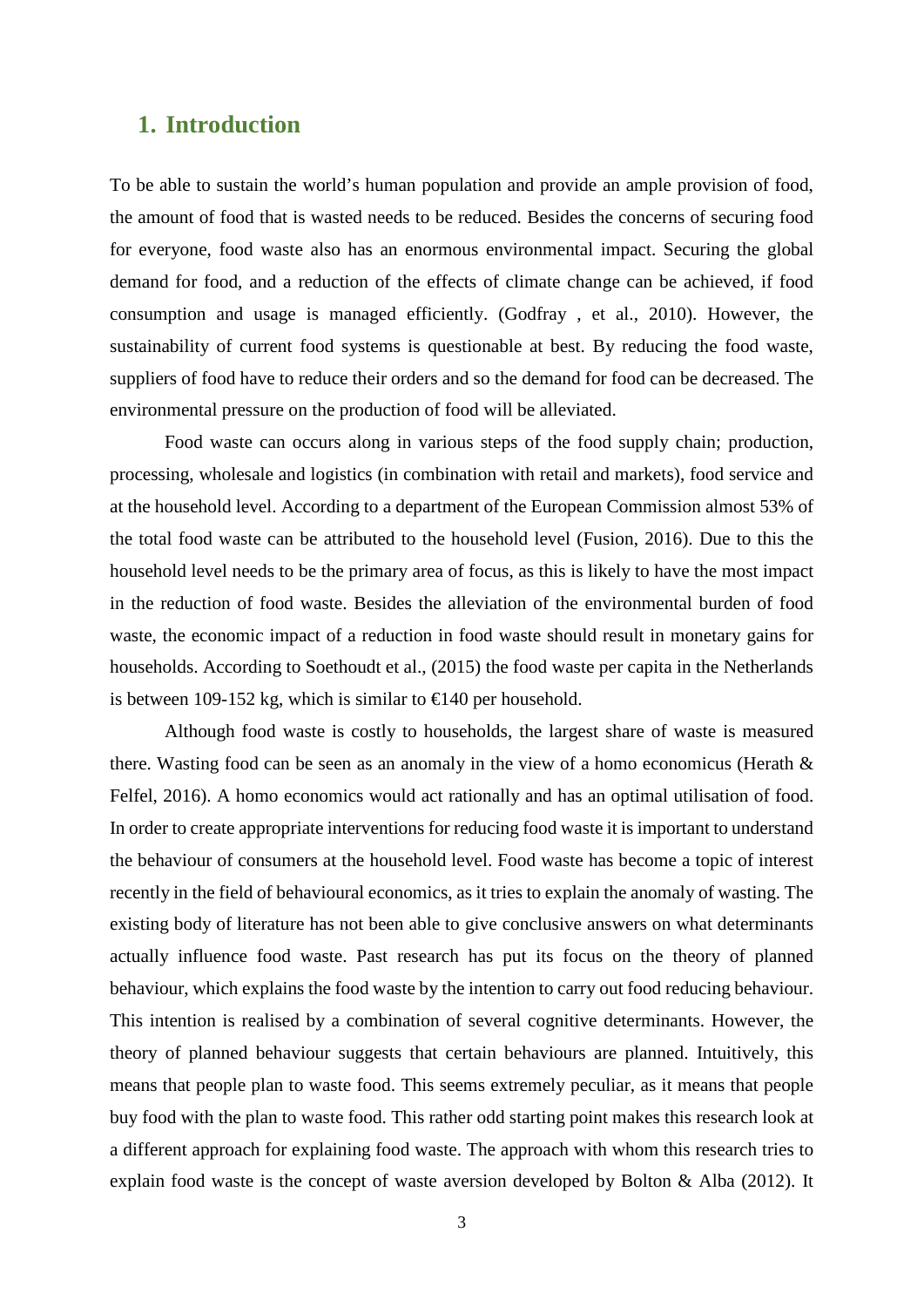explains that people can have a visceral aversion towards waste. Different levels of waste aversion then explain differences in food waste behaviour. This aversion towards waste can be based on three concepts; the aversion towards the squandering of money, the aversion towards unused utility and the aversion towards the environmental consequences of waste. Using this concept for explaining food waste behaviour is new to the existing body of literature and could attribute new insights to the literature on food waste behaviour.

Furthermore, a study on the determinants of food waste has never been conducted in the Netherlands. Culture is known to have an impact on the food waste behaviour of consumers (Stuart, 2009). Therefore, it is important to do a research in the Netherlands, as determinants of food waste behaviour tend to differ between countries. This is especially the case for countries in which more attention has been paid to the food waste problem (Stefan et al., 2013). This special attention to the issue of food waste is present in Netherlands, were they have agreed upon the goal to reduce the food waste by 50% in 2030. A taskforce, Circular Economy in Food, has been created to succeed in this goal. Furthermore, multiple tools and campaigns have been created to help consumers and companies in decreasing their food waste. For this reason it is important to understand the determinants of food waste in the Netherlands.

In order to understand the role of waste aversion the following research questions is constructed: *Research Question: What is the role of waste aversion in explaining differences in food waste behaviour?*

To research question is answered in a structural way. In chapter two a literature review is conducted in combination with a theoretical framework. Chapter two ends with four hypothesis that are tested later on. Chapter three consists of the methodology, in which the method of research and analysis is explained. Chapter four includes the results of the several analyses that are conducted. Chapter five discusses the theoretical implications, the role of waste aversion, the limitations and the possibilities for future research. Finally, chapter six gives an overall conclusion, including an answer on the research question. In chapter seven and eight the bibliography and appendix can be found.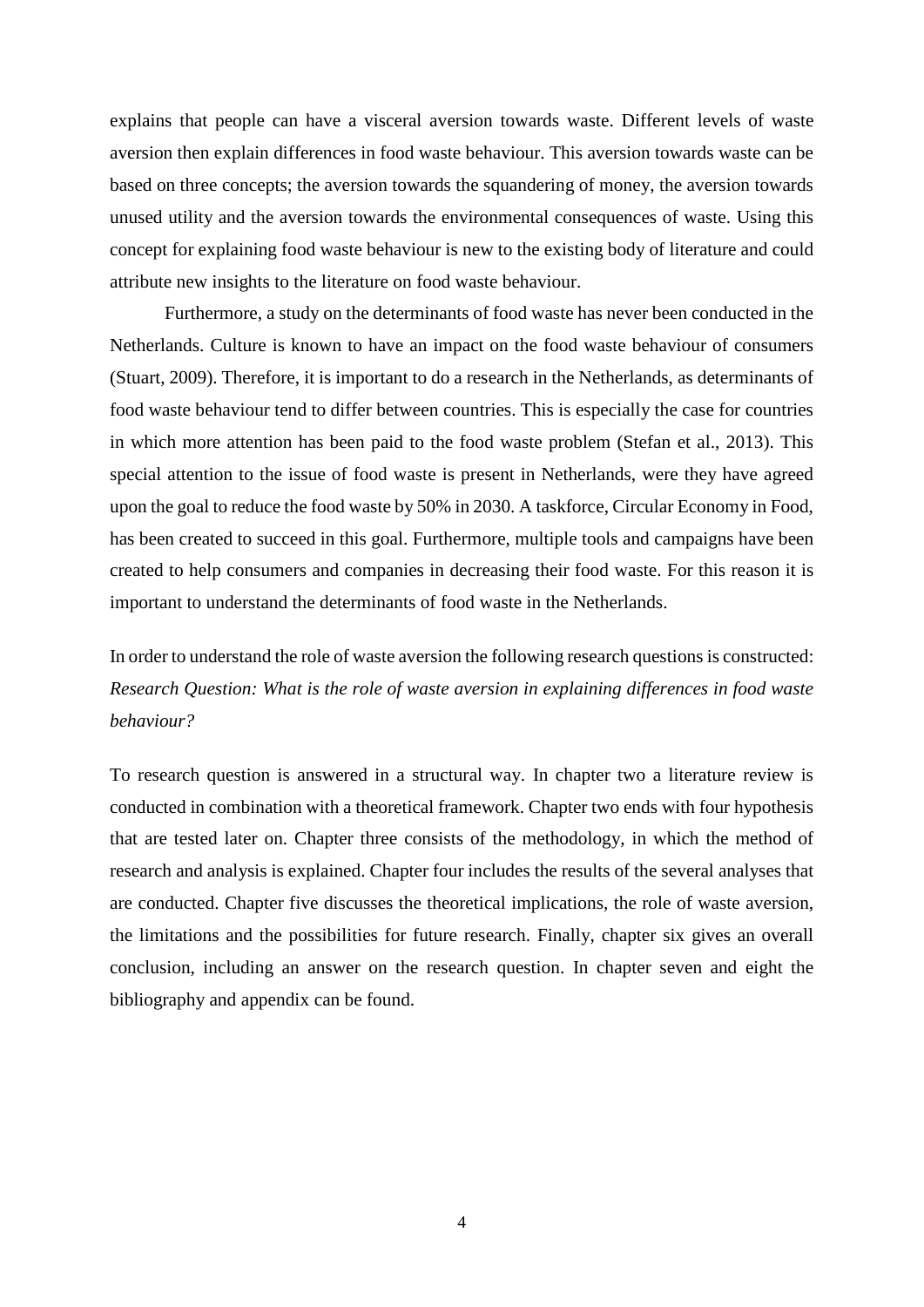# <span id="page-5-0"></span>**2. Theoretical framework and review**

In this section the existing body of literature is discussed regarding food waste behaviour and its determinants. The concept of waste aversion (Bolton  $\&$  Alba, 2012), that relates to the aversion someone has towards waste, is introduced. So far, waste aversion has never been used to explain food waste behaviour, although it seems reasonable. Therefore, the existing body of literature on waste aversion is discussed and the link with food waste is made. Besides that, in behavioural economics, the role of emotions is often described as an important determinant of people's behaviour (Triandis, 1977). Based on this theory, past literature has made the link between emotions and food waste (Jagau & Vyrastekova, 2016; Russel et al., 2017). Waste aversion can be seen as a psychological determinant of food waste, as it is something that lets people act in a certain way. Besides these purely psychological determinants, there is routinised behaviour in place when assessing food waste. Past literature has found that having certain routines in your household could help in reducing your food waste. These household routines are structured in a set of five general routines (planning, preparing, storing, provisioning and consuming) as is argued by Geffen et al. (2016). The household routines are discussed after the section about emotions. Finally, the emphasis of the past body of literature on the theory of planned behaviour has been crucial. Most literature about food waste behaviour in households used this theory to predict differences in food waste behaviour. This research changes the focus from the TPB towards waste. One of the reasons for doing so is that food waste is not something that is 'planned'. Therefore it seems rather odd to apply this theory of planned behaviour on a behaviour that is not planned. However, as the TPB is a rather important model in the literature about food waste behaviour, this research explainsthis theory and corresponding results to some extent. A small section is used to explain the focus of waste in this research, fruits and vegetables. Besides that, the role of several socio-demographic factors found in past literature is discussed. Finally, the hypotheses and conceptual model are constructed.

### <span id="page-5-1"></span>**2.1 Waste Aversion**

In this section the concept of waste aversion and the relation with food waste behaviour is discussed. First of all, waste aversion in general is discussed, after that the focus is shifted to the role of waste aversion in food waste behaviour. To the best of my knowledge, waste aversion is rarely used as a topic of research. However, some literature explained the concept of waste aversion. Waste aversion was first identified as an explanation of the sunk-cost bias (Arks, 1996). Although the cost of a certain product is already incurred, people persist in a losing endeavour, because discarding it would imply that earlier made investments in the endeavour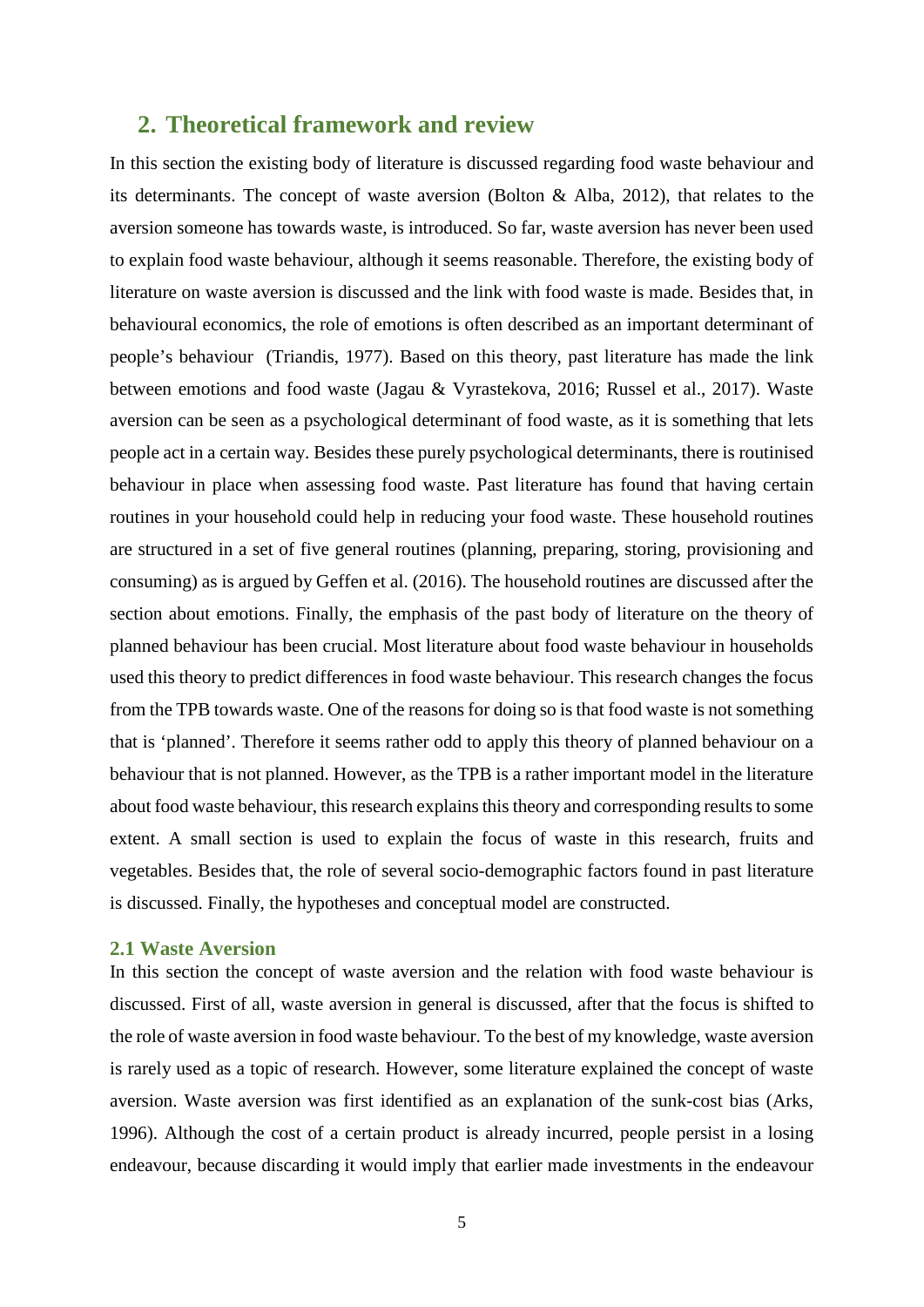were wasted (Bolton & Alba, 2012). The small number of researches that studied waste aversion, looked at it from the perspective of product replacement. In essence, product replacement was an optimisation problem. The trade-off between the costs of the replacement of an old product for a new one, compared to the costs of not switching to an improved product were taken into consideration (Alba & Bolton, 2012). Thus, the replacement costs of a product were compared to the costs of not switching to an improved product at all. This latter cost is the costs people experience when wasting. Therefore, waste aversion can be best understood as an experience (Bolton & Alba, 2012).

In this research waste aversion is used in a more general way, instead of looking at the field of product replacement only. Waste aversion in general can be described as the considerations of the costs incurred to wasting, the motivation of avoiding waste or the nature of the waste (Bolton & Alba, 2012). Therefore, the aversion towards waste can be described as an aversion towards unused utility of a product or service. This consideration to waste or not is in particular interesting in the moment that consumers have to decide whether to discard or retain the product (Bolton & Alba, 2012). The concept of waste aversion can be distinguished into three possible ways; by looking at waste aversion as the aversion of wasting unused utility, by looking at waste aversion as an aversion towards the waste of money and by looking at waste aversion as the aversion towards the environmental consequences of the disposal. Unused utility is defined as the utility that is related to purchases that go unconsumed (Bolton & Alba, 2012). The distaste towards unused utility would be best illustrated in a situation of two products with identical prices and identical utility, and still possess unequal amounts of unused utility. This would then results in different levels of aversion towards disposal. Another way in which waste aversion might occur is the aversion towards wasting money. This concept has been introduced by Arkes (1996) and can be formulated as the persistment of people in a losing endeavor, because a desertion would represent monetary investments as wasted. This would results in a somewhat more straightforward behaviour, that is the aversion towards wasting monetary assets. Lastly, people have a aversion towards waste due to the environmental consequences of the disposal. This aversion is based on the rational that food is produced and burdens environmental costs. The production of food has environmental costs as it produces greenhouse gas emmisions (Godfray , et al., 2010). The impact of this environmental costs that are associated with food waste, could act as a motivator for people to reduce food waste. This results in people being waste aversive due to the environmental consquences of food waste.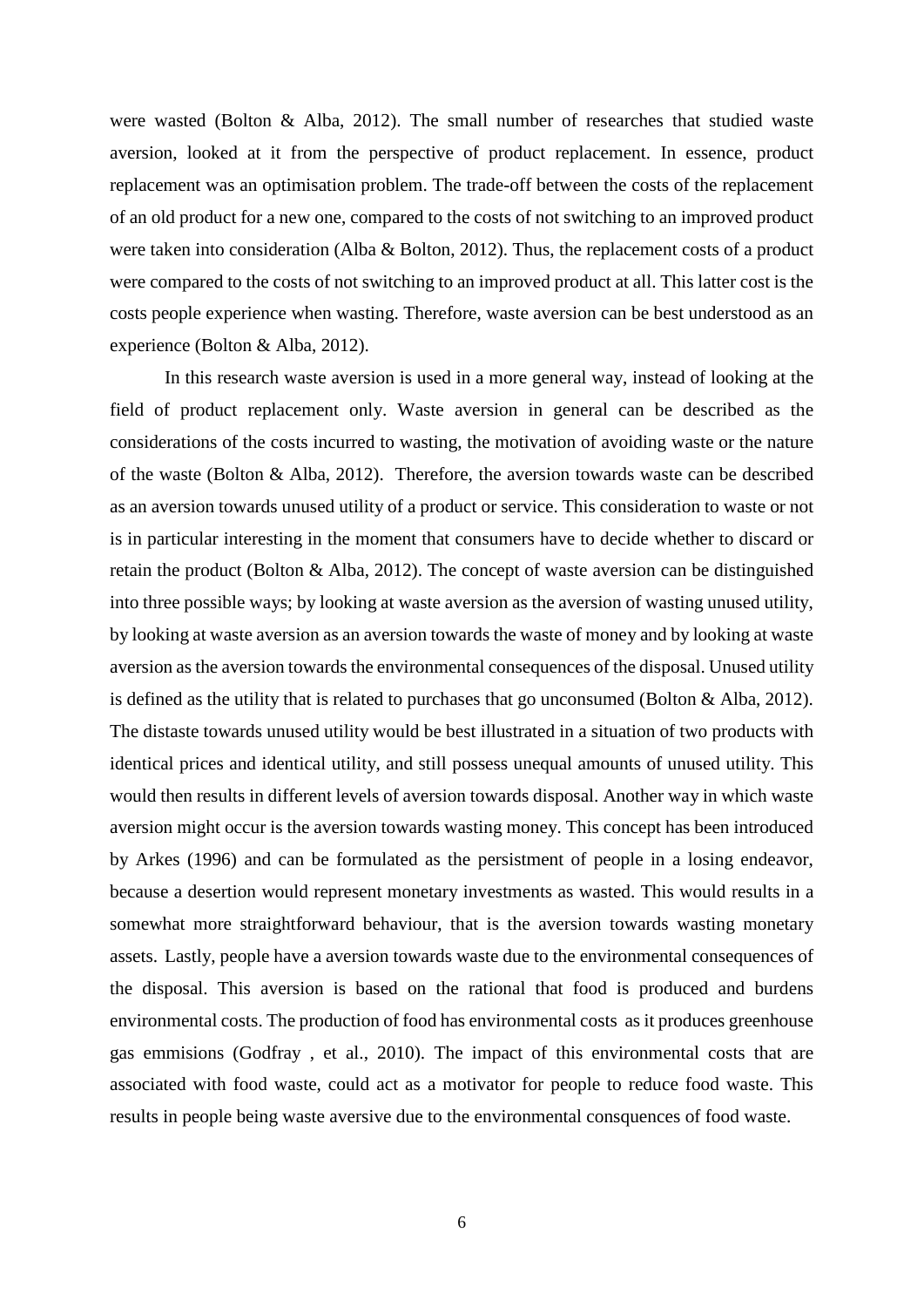#### 2.1.1 Waste aversion and food waste

<span id="page-7-0"></span>So far the relation between waste aversion and food waste behaviour has not been investigated in previous research. However, literature about motivations to reduce food waste suggest that such relationship might exists (Graham-Rowe, Jessop, & Sparks, 2014). A qualitative research, using an interview procedure, found that one of the big motivators was the desire not to waste money. Besides the waste of money, respondents appeared to have a concern to wasting utility. According to Zanolli (2016) waste aversion is a strong psychological motivator for households to reduce food waste. He builds this theory on the concept of loss aversion (Thaler & Sunstein, 2008), which explains that losses are more powerful motivators of behaviour than gains. If the same holds for waste aversion, it would mean that waste aversion would be a strong motivator to reduce waste. Waste aversion is considered to be a dislike of wasting resources that they possess. People who are aversive towards waste, tend to get feelings of guilt when wasting, therefore this could lead to a reduction in the actual waste of food (Zanolli, 2016). For this last explanation it is important to consider the role of emotions.

The concept of waste aversion, as described above, is related to purchasing behaviour of consumers. The theory suggests that people who are aversive towards waste, in terms of utility or money, would delay purchase or replacement of products if it requires the disposal of other products before the monetary investment in the product has been recouped (Bolton & Alba, 2012). In that line it is argued that purchases are delayed due to the distaste of unused utility. Furthermore, Brook Lyndhurst (2007) found that 50% of the respondents appeared to be really thinking about the cost of food they throw away. This provides evidence that consumers are bothered by the fact that they throw away food, which could be in line with the theory of waste aversion.

Therefore, it is argued that waste aversion, whether it is in the form of aversion towards unused utility, monetary waste or enviromental consequences, leads to a lower level of food waste (i.e. waste aversion negatively influences food waste behaviour). People who are more waste aversive than others tend to be bothered by the fact that they are wasting food, which would act as a motivator (like in the theory of loss aversion) to decrease their food waste. In that case, people are motivated by the fact that they are concerned with the wasting of unused utility, the costs incurred to wasting or the environmental consequences of wasting.

This study makes an important contribution on both theoretical and applied literature. Although, some suggestions about waste aversion have been made, the relation between waste aversion and food waste behaviour has not been made so far. No quantitative and generalisable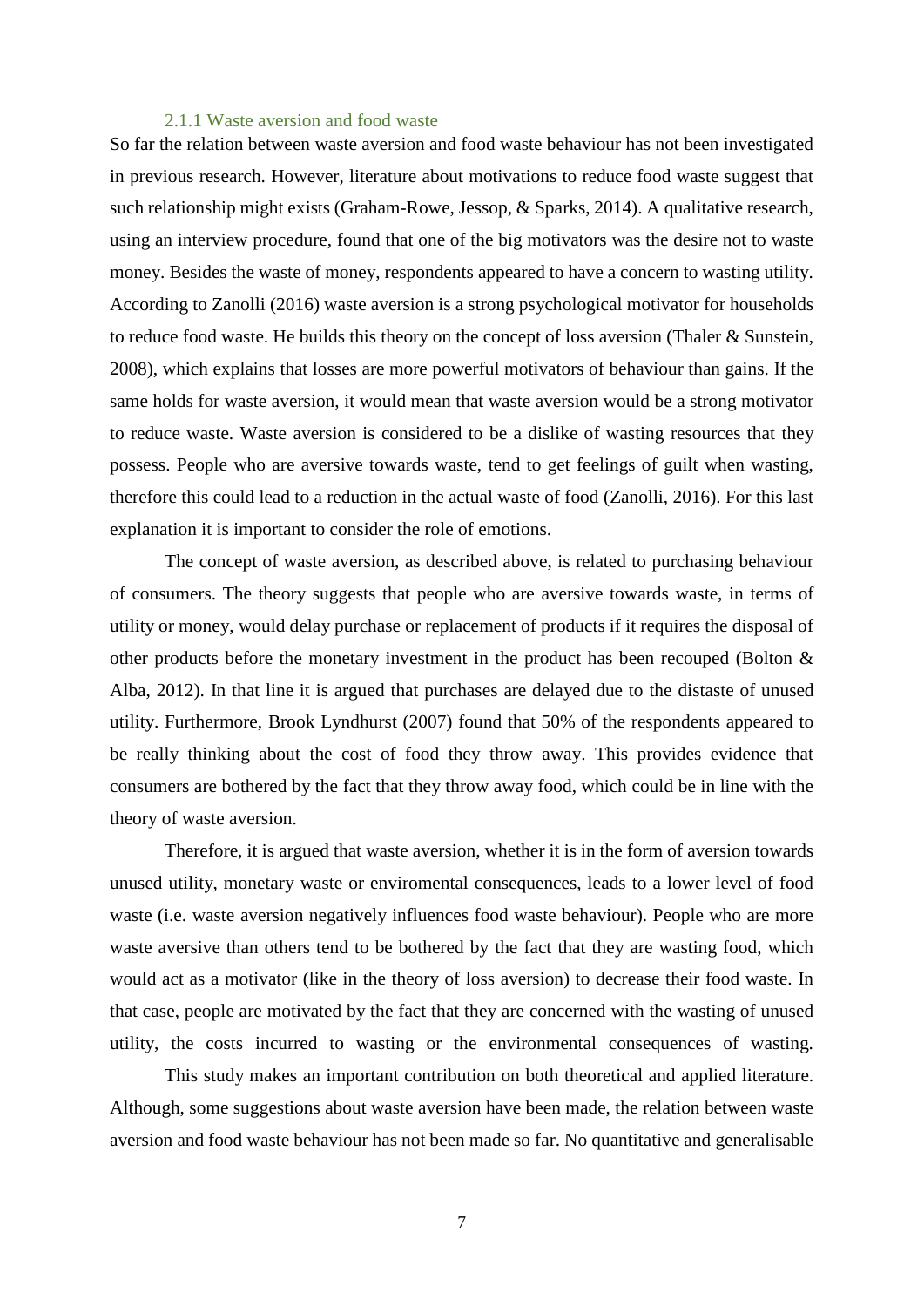study has been conducted for this relation. Therefore, this research is the first to investegate this relation.

#### <span id="page-8-0"></span>**2.2 Emotions**

The theory of interpersonal behaviour explains that emotions are a strong determinant in predicting behaviour (Triandis, 1977). Furthermore, earlier research has already showed such a relation between emotions and food waste (Jagau & Vyrastekova, 2016; Russel et al., 2017). Emotions can be defined as a reaction to an event or an object and are related to both a feeling and a cognitive component (Russel, William Young, Unsworth, & Robinson, 2017).

Emotions can act as a signaling device that relates to the importance of an issue and therefore will act as a trigger for action. Besides that, this trigger for action can be either positive or negative (Lazarus & Smith, 1990). The role of emotions can affect both the intention and the actual behaviour. For this research no intentions are measured, so this research focusses on the relation to actual behaviour. This direct link between emotions and behaviour is based on the motivational impetus that an emotion gives to a person (Lazarus & Smith, 1990). This motivational impetus then ensures that a person acts in a way that goes with the impetus. Alltoghether, the theory suggests that emotions will have a direct effect on food waste behaviour.

Past research highlighted the potential influence of emotions on the intention of food waste and the actual food waste behaviour (Russel, William Young, Unsworth, & Robinson, 2017). The research showed that negative emotions were positively related to the intentions to reduce food waste, while postive emotions did not have a significant impact. Surprisingly, the study showed that negative emotions appeared to have a positive impact on actual food waste behaviour (i.e. negative emotions increased food waste). This latter finding is very interesting as it suggests that the presence of negative emotions results in a higher food wastage.

An explanation for this surprising results could be that emotions are a consequence of the food waste behaviour (people perceive negative emotions when the food is wasted) instead of a driver for food waste (people perceive negative emotions before they decide whether to waste food or not). Although the research of Russel et al., (2017) did not measure any significant impact of positive emotions, this research also takes those emotions into consideration. Another research found that social emotions like guilt and shame are linked to the intentions of customers to prevent food waste (Jagau & Vyrastekova, 2016). People who have the intention to reduce their food waste were found to feel more ashamed and guilty. In this research social emotions played a crucial role in the motivation of socially desirable behaviour. Altogether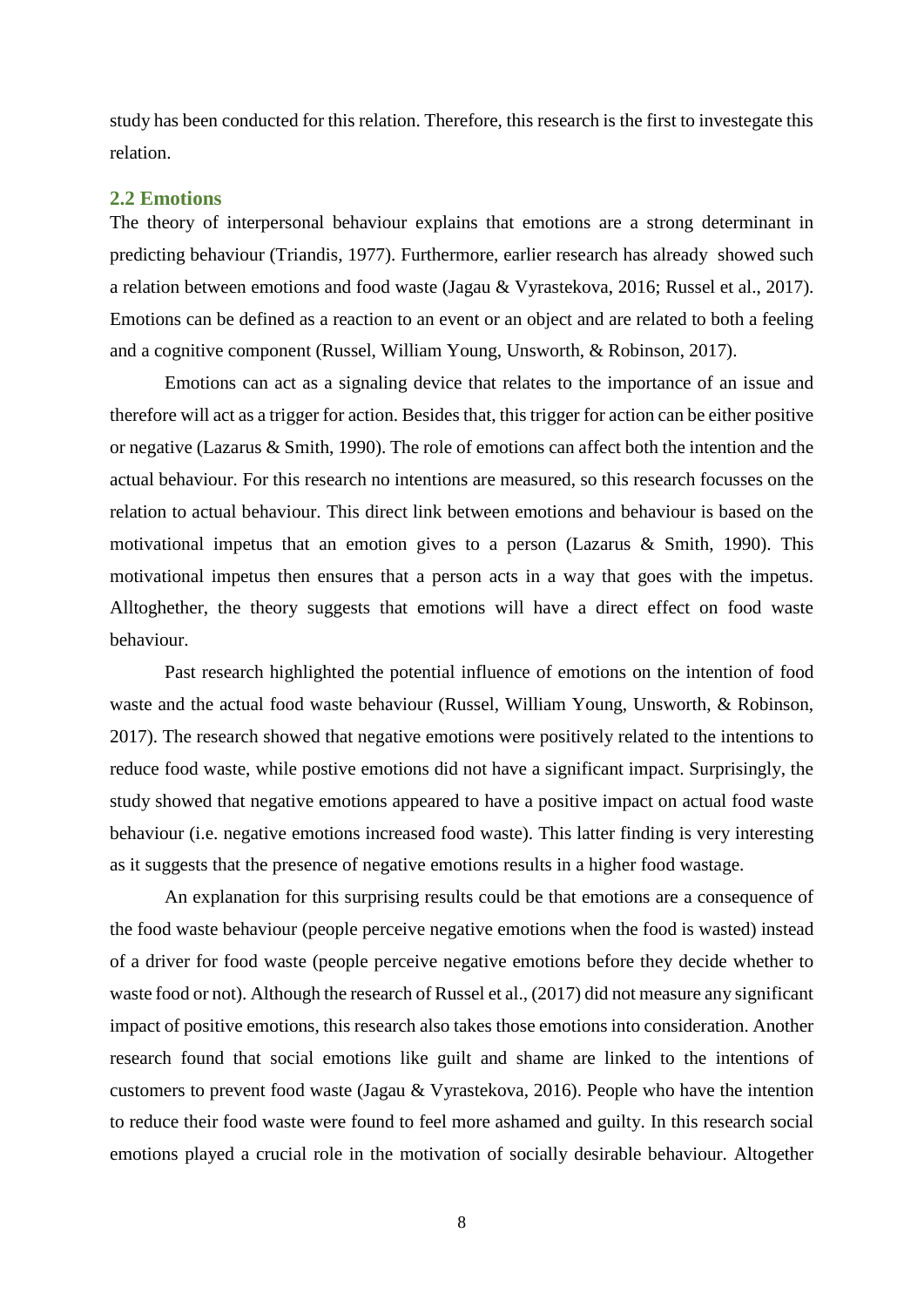strong evidence is found that emotions could play an important role in wasting food. They could act as a trigger for certain behaviour, or are a consequence of a certain behaviour. In line with the theory of interpersonal behaviour, this research predicts that emotions act as a trigger of food waste reducing behaviour. Therefore, it can be argued that people who experience negative emotions are wasting less. This effect is caused by the motivational impetus these negative emotions bring about. For positive emotions, theory does not indicate whether the effect on food waste is negative or positive. In line with the theory of negative emotions, positive emotions create also a motivational impetus. It could be argued that positive emotions have the opposite effect of negative emotions. Therefore, it can be argued that people who experience positive emotions are wasting more.

#### <span id="page-9-0"></span>**2.3 Household routines**

This section of the theoretical framework describes routinised behaviours in the household. Past literature have showed the role routinised behaviour in food waste differences. For that reason it is important to include these routines in the theoretical framework as well as in the analysis. The routines are included to control for that effect when measuring the effect of waste aversion on food waste. Furthermore, an analysis is conducted to measure the influence of waste aversion on these routines.

Due to the repeatable nature of the provisioning of food, the steps in this process are often routinised. This can be seen as a short-cut for consumers as they try to find a specific solution that works for the times they have to make the same decision over and over again (Jastran, Bisogni, Blake, Devine, & Sobal, 2009). Consumers use planning, shopping and cooking routines as a guidance in the provisioning of food (Stancu, Haugaard, & Lähteenmäki, 2016). Another model was constructed containing five routinised steps in the food provisioning process (Geffen et al., 2016). Geffen et al., (2016) adjusted the consumer household management model in order to make it applicable for food waste behaviour in households(Boyd & McConocha, 1996). This model distinguished the following stages of the household management routines: planning, provisioning, storing, preparing, consuming and eventually the disposal of food. The model of Geffen et al., (2016) is more sophisticated and has is more diversified than the model of Stancu et al. (2016). For that reason the model of Geffen et al., (2016) is used in this research. The model is described by explaining each step of the process in detail.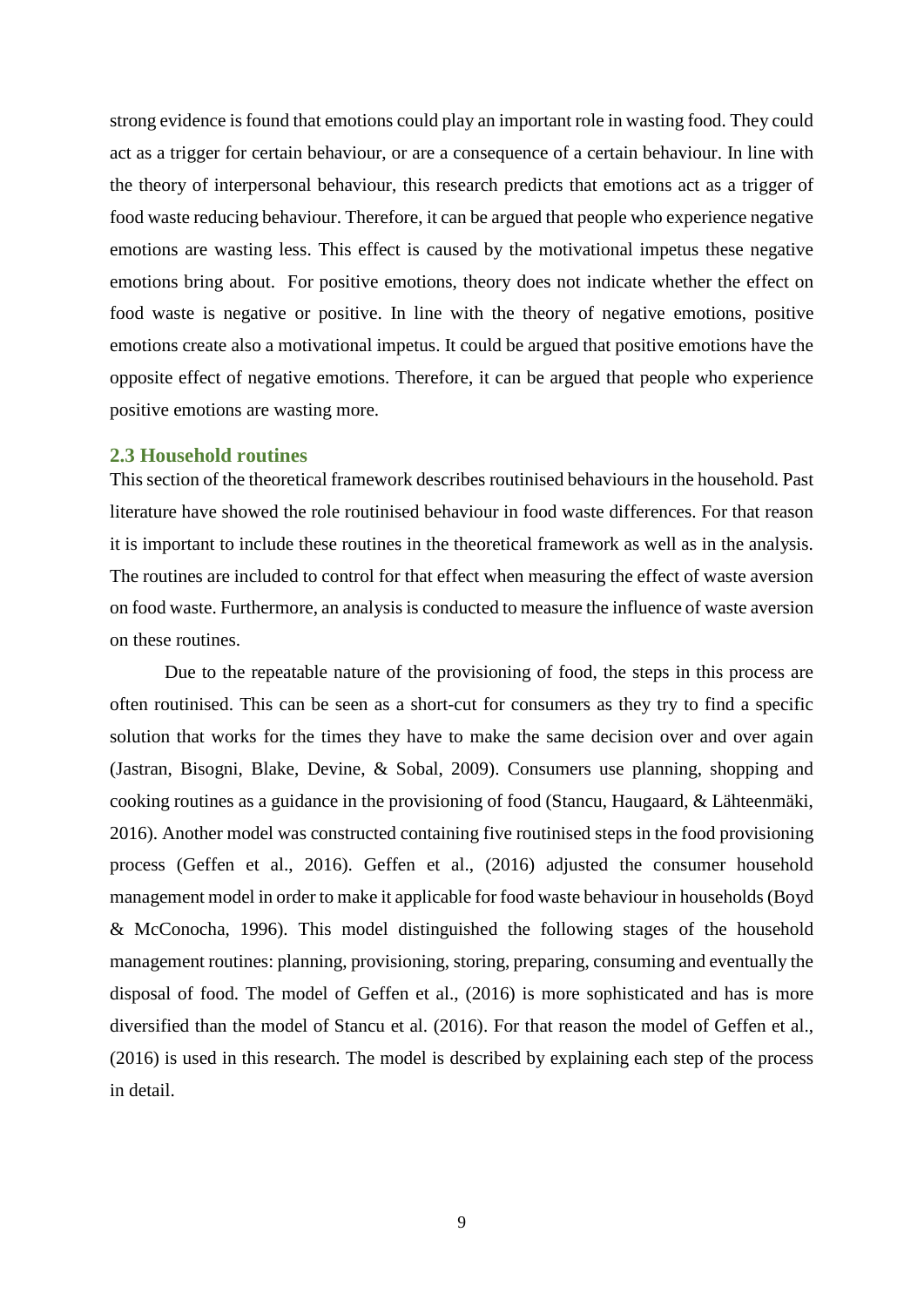#### <span id="page-10-0"></span>2.3.1 Planning routines

The first phase, planning routines, affects food waste behaviour, as a lack of planning can contribute to an increase in food waste. Planning can be related to making a shopping list, checking the inventory and planning meals in advance (Geffen et al., 2016). Using a shopping list was found to reduce the food waste in households with almost 20% (Jörissen et al., 2015). Furthermore, information about products at home is necessary to avoid purchasing unnecessary items (Farr-Wharton, Foth, & Choi, 2014). No direct effect was found between planning routines and reduced food waste levels, although an indirect effect through provisioning routines and cooking skills was found (Stancu et al., 2016). The frequency of which these planning routines were performed differ; checking the inventory was found to be a frequenlty performed routine, while planning meals in advance was not done as often (Parizeau , Massow, & Martin, 2015). All together, having a more frequent usage of these planning routines has a negative effect on food waste (i.e. a positive effect on food waste reducing behaviour), as it reduces food waste in households.

#### 2.3.2 Provisioning routines

<span id="page-10-1"></span>Literature about food waste emphasised the importance of the provisioning routines in determining food waste in households. The provisioning stage captures the point in which the food enters the household. If the provisioning of food extents the amount necessary for the household this could lead to an increase in the food waste. Factors related to this provisioning stage are: impulse buying, buying products that are too large packaged and the buying of promotions/discounted products (Geffen et al., 2016). Provisioning routines appeared to have the expected positive relation to food waste, which means that more promotional buying and buying large packaged products leads to a higher food waste (Williams et al., 2012; Stancu et al., 2016). Promotional buying and impulse buying was positively related to food waste (Graham-Rowe et al., 2014; Farr-Wharton et al., 2014). Household that were not tempted to buy promotional offerings, were found to have a lower degree of food waste (Jörrissen et al., 2015). Altogether, a more frequent usage of the above described provisioning routines has a positive effect on food waste as it increases the food waste in households.

#### 2.3.3 Storing routine

<span id="page-10-2"></span>The storing stage of the provisioning process refers to the storing of single items as well as the combination of items. The correct storing of food can results in a decrease of the food waste. Factors relevant for the storing process are; the optimal storing of products (i.e. a fridge, refrigerator or just at room temperature), the structural storing of products and the extent to which people are able to estimate the food edibility (Geffen, Herpen, & Trijp, 2016). Food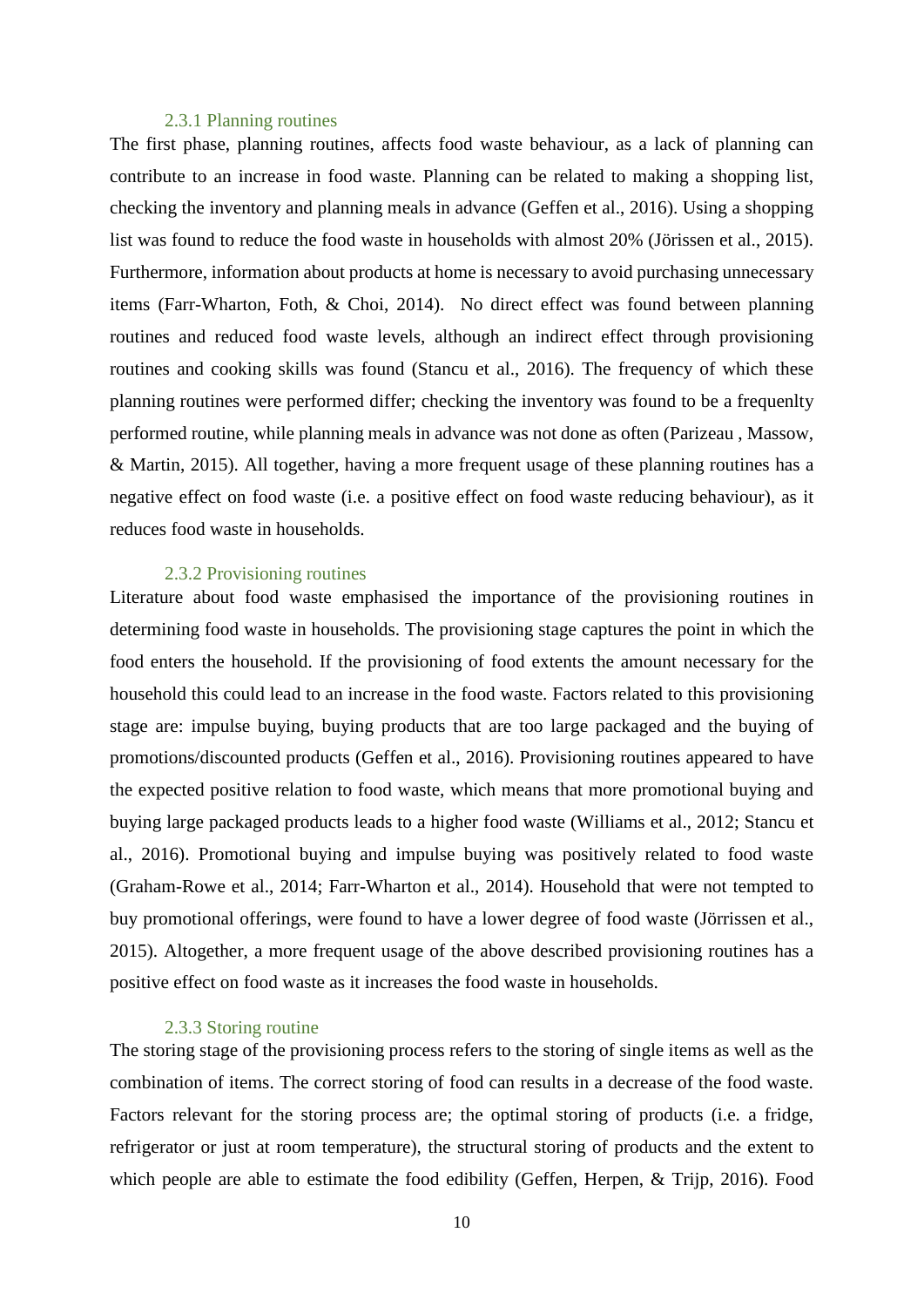waste generation can be lowered by storing products systematically and doing this per category (Farr-Wharton et al., 2014). Storing systems can prevent consumers from forgetting hidden products. Besides the systematic storing of products, it is important that products are stored optimally. The food longevity is determined by the storing strategy (Farr-Wharton et al., 2014). So, the knowledge about were to store specifc types of food is an important component of the food storing routine that aims to reduce food waste. However, a research investegating the storing of food and the amount of food that is wasted did not give any significant results (Visschers, Wickli, & Siegrist, 2016). Lastly, an important determinants in the storing process is that consumers can assess the edibility of a product. The edibility can be assessed simply by using their senses (Parizeau et al, 2015). Research showed that people throw away food because they were not able to correctly estimate the edibility of food (Graham-Rowe et al., 2014). Furthermore, the edibility can be assessed by looking at the expiration date of a product. Two different types of labels regarding the expiration dates exists; 'best before date' and 'use by date'. Although there is a clear difference between those label considering the edibility of a product, there is much confusion about this distinction (Abeliotis et al., 2014). In the literature there is no consensus about the effect of understanding this difference and the subsequent food waste. One research found no correlation (Visschers et al., 2016) while another research found a strong effect (Melbye et al., 2017). Altoghether, a more frequent usage of these storing routines decreases the food waste, thus negatively affects food waste.

#### 2.3.4 Preparing routines

<span id="page-11-0"></span>The preparing stage refers to the handling of food products while securing the edibility of it. The higher the edibility of the food that is prepared, the lower the food waste in those households. Factors relating to this step of the process are: cooking skills, the amount of food that is prepared, and the creativity of meal preparation with food that is left over (Geffen, Herpen, & Trijp, 2016). One of the most promising factors in reducing food waste is the precise estimation of the amount of food that has to be used for the dish (Jörissen et al, 2015; Graham-Rowe et al., 2014). Furthermore, the ability of producing a dish with food products that are left in the fridge or cupboards is a potential for food waste reduction (Graham-Rowe et al., 2014). Lastly, cooking skills in general are important for reducing food waste during the cooking of the dish (Stancu et al., 2016). It is, for example, effective to reduce food waste if nothing is spilled or burnt during the cooking process. Altogether, a more frequent usage of preparing routines decreases the food waste, thus negatively affects food waste.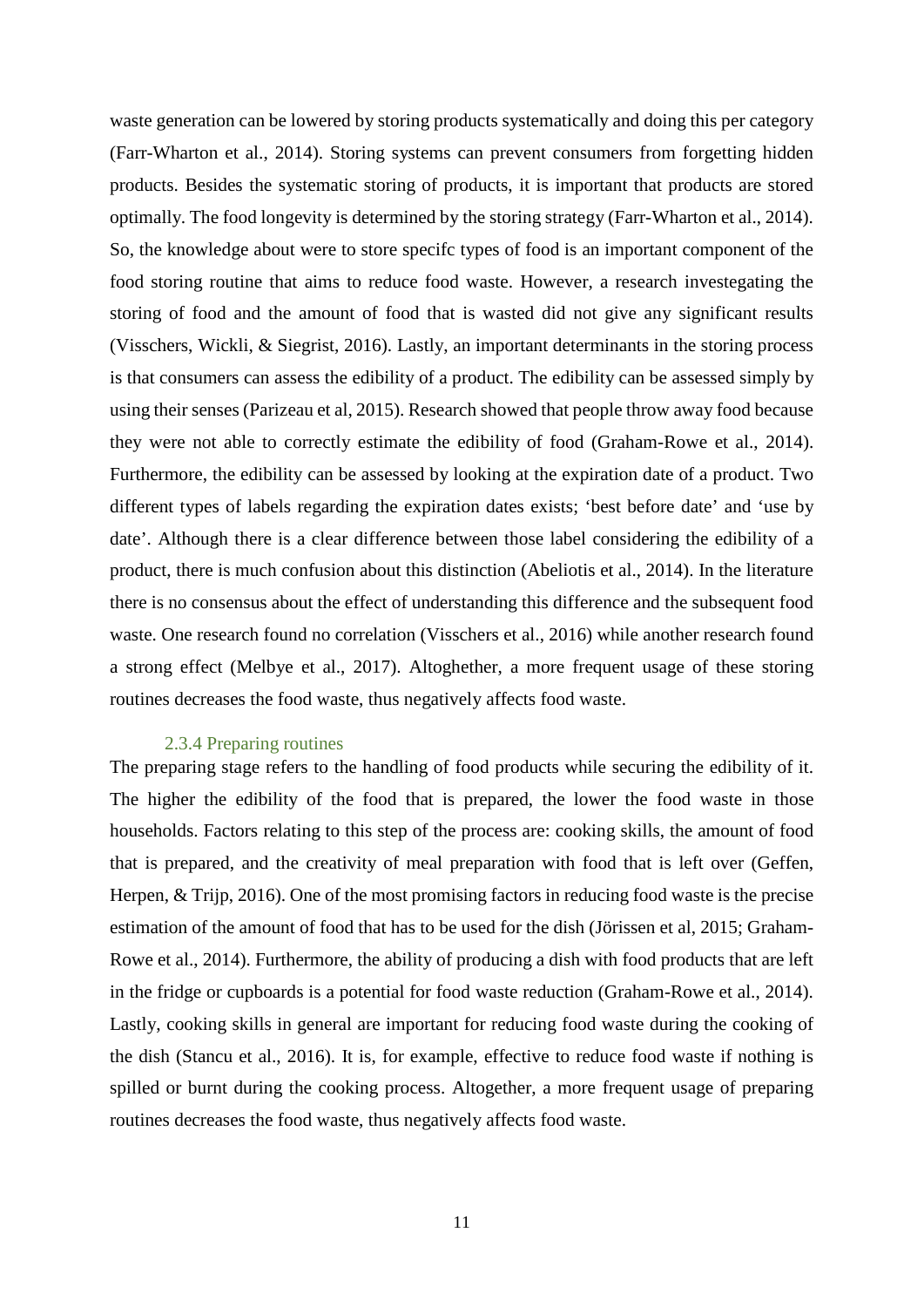#### 2.3.5 Consuming routines

<span id="page-12-0"></span>The last step in the process, before the food is discarded, is the consuming stage, in which leftovers from consumed meals are being handled (or not). Reusing leftovers has a positive effect on reducing the food waste (Geffen, Herpen, & Trijp, 2016). The process of consumer food management appears to be important for the food waste behaviour at household. Stancu et al., (2016) found that the reusing leftover was contributing to a reduction in food waste. However consumers are also concerned with reusing leftovers as they are cannot indicate the durability of them correctly (Farr-Wahrton et al., 2014). This means that although leftovers are safed, they are thrown away later on due to safety issues. Altogether, a more frequent usage of consuming routines decreases the food waste in household, thus having a negative effect on food waste.

#### 2.3.6 Literature overview

<span id="page-12-1"></span>In table 1, the literature [overview for household routines](#page-12-3) is summarised *Table 1: Literature overview household routines*

<span id="page-12-3"></span>

|                   | <b>Planning</b> | <b>Provisioning</b> | <b>Storing</b> | <b>Preparing</b> | <b>Consuming</b> |
|-------------------|-----------------|---------------------|----------------|------------------|------------------|
|                   | routine         | routine             | routine        | routine          | routine          |
| Stancu et al.,    | $+$             | $+$                 |                |                  | $+$              |
| (2016)            |                 |                     |                |                  |                  |
| Farr-Warthon et   | $+$             | $^{+}$              | $^{+}$         |                  | $^{+}$           |
| al., $(2014)$     |                 |                     |                |                  |                  |
| Graham-Rowe       |                 | $^{+}$              |                | $+$              |                  |
| et al., $(2014)$  |                 |                     |                |                  |                  |
| Jörrissen et al., | $+$             | $+$                 |                | $+$              |                  |
| (2015)            |                 |                     |                |                  |                  |

#### <span id="page-12-2"></span>**2.4 Theory of planned behaviour**

The purpose of this section is purely informative. In the end the significance of the model is discussed by looking at several researches. The outcomes indicate that the model that is used is not able to predict food waste behaviour in a consistent way. Past literature used the theory of planned behaviour (henceforth: TPB) to predict food waste behaviour (Russel et al., 2017; Graham-Rowe, Jessop & Sparks 2015; Stefan et al., 2013; Stancu et al., 2016). The TPB, constructed by Ajzen (1991), states in essence that the most important factor for planned behaviour is the intention to pursue that behaviour. This intention is than constructed out of three components; attitudes towards the behaviour, subjective norms and perceived behavioural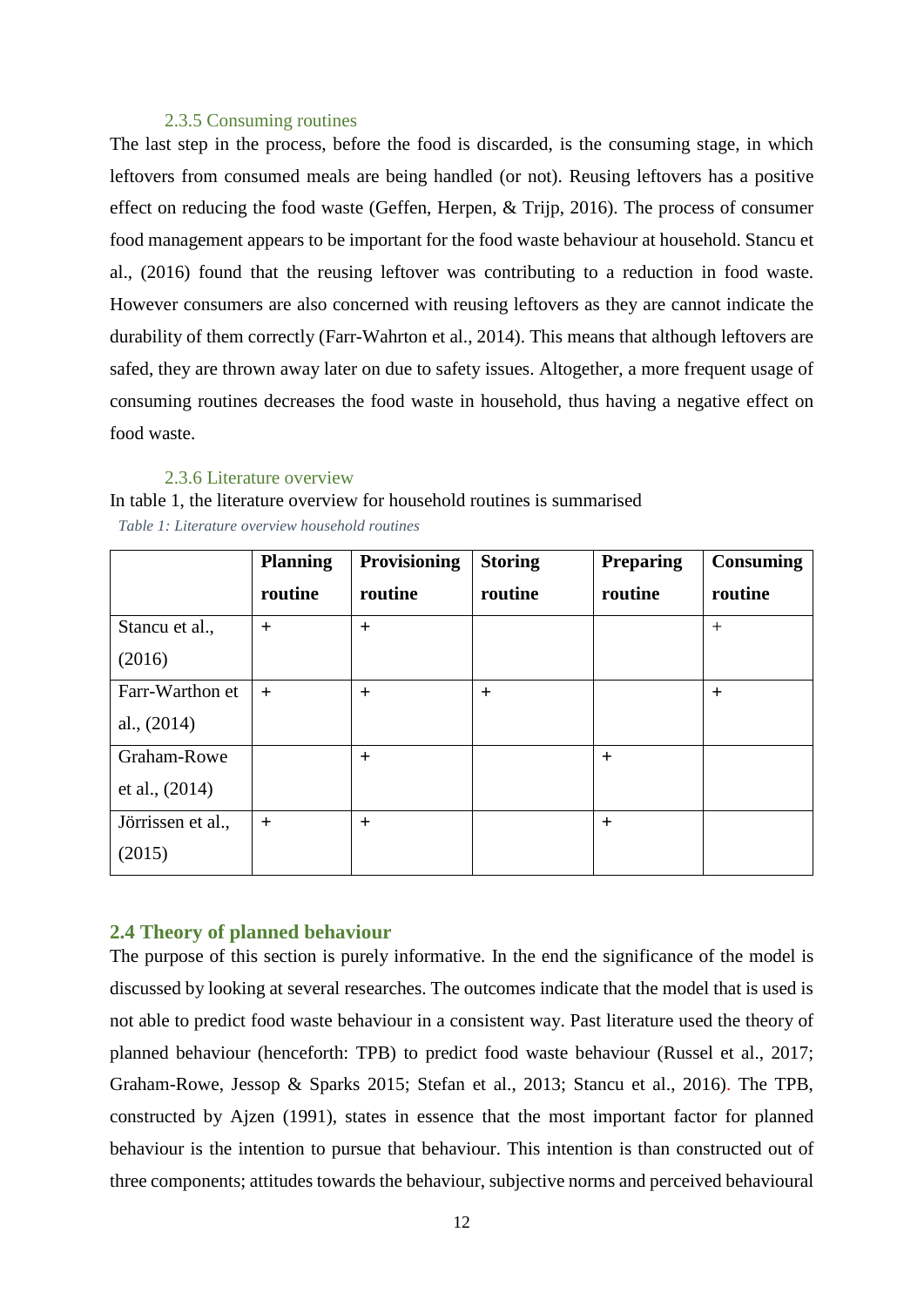control. The attitude towards a certain behaviour is on the one hand determined by the desirability of the behaviour and on the other hand by the desirability of the subsequent effect. This relates to the attitudes and beliefs of a person towards certain behaviour. So why should attitudes affect behaviour? According to the theory of cognitive dissonance, humans need to create consistency between their cognitions (Semin & Fiedler, 1996). Cognitions can be understood as the knowledge one has about oneself, which include cognition about their behaviour and their attitudes. If a person becomes aware of inconsistencies between those cognitions, the state of cognitive dissonance is reached which motivates the person to overcome this inconsistency. This line of thought lead to the expected positive relation between attitudes and behaviour (Semin & Fiedler, 1996).

The second determinant of the TPB is subjective norms, which is determined by the social influence of a person's environment. This is identified by social norms and normative beliefs, which measures to what extent people perceive a certain behaviour as expected by their environment. These expectations of the environment can be related to close friends and relatives as well as to society as a whole. "Subjective norms eventually reveal the beliefs of people about how they would be viewed by their reference groups if they perform a certain behaviour." (Al-Swidi, Huque, & Mohd, 2013, p. 1564). Therefore, if people perceive their social environment as being in favour of reducing food waste they would behave according to this perception.

The last factor of the TPB, perceived behavioural control, is a consequence of the concept of self-efficacy that is rooted in the social cognitive theory (Bandura, 1977). This factor relates to the conviction of an individual in that it can successfully execute certain behaviour that is needed to produce the desired outcome. This is linked to control beliefs, as it refers to beliefs about present factors that might contribute to the performance of a certain behaviour. If the conviction of a person is so that they think they are able in engaging a certain behaviour their intention to engage in that behaviour increases.

So, the intention of performing a certain behaviour is determined by attitudes, social norms and perceived behavioural control, according to the TPB (Ajzen J. , 1991). The intention is a central construct in the TPB model. The intentions measured, try to capture the motivational factors that affect the behaviour and to point out the extent to which people are willing to put effort in conducting a certain behaviour (Ajzen J. , 1991). A meta-analysis on the effectiveness of the TPB in explaining the eventual behaviour showed a significant relation between behavioural intention and the actual perceived behaviour (Armitage & Conner, 2001).

Two out of three determinants of the TPB model were found to have a significant effect on the intentions to reduce food waste and the actual food waste behaviour (Russel et al., 2017).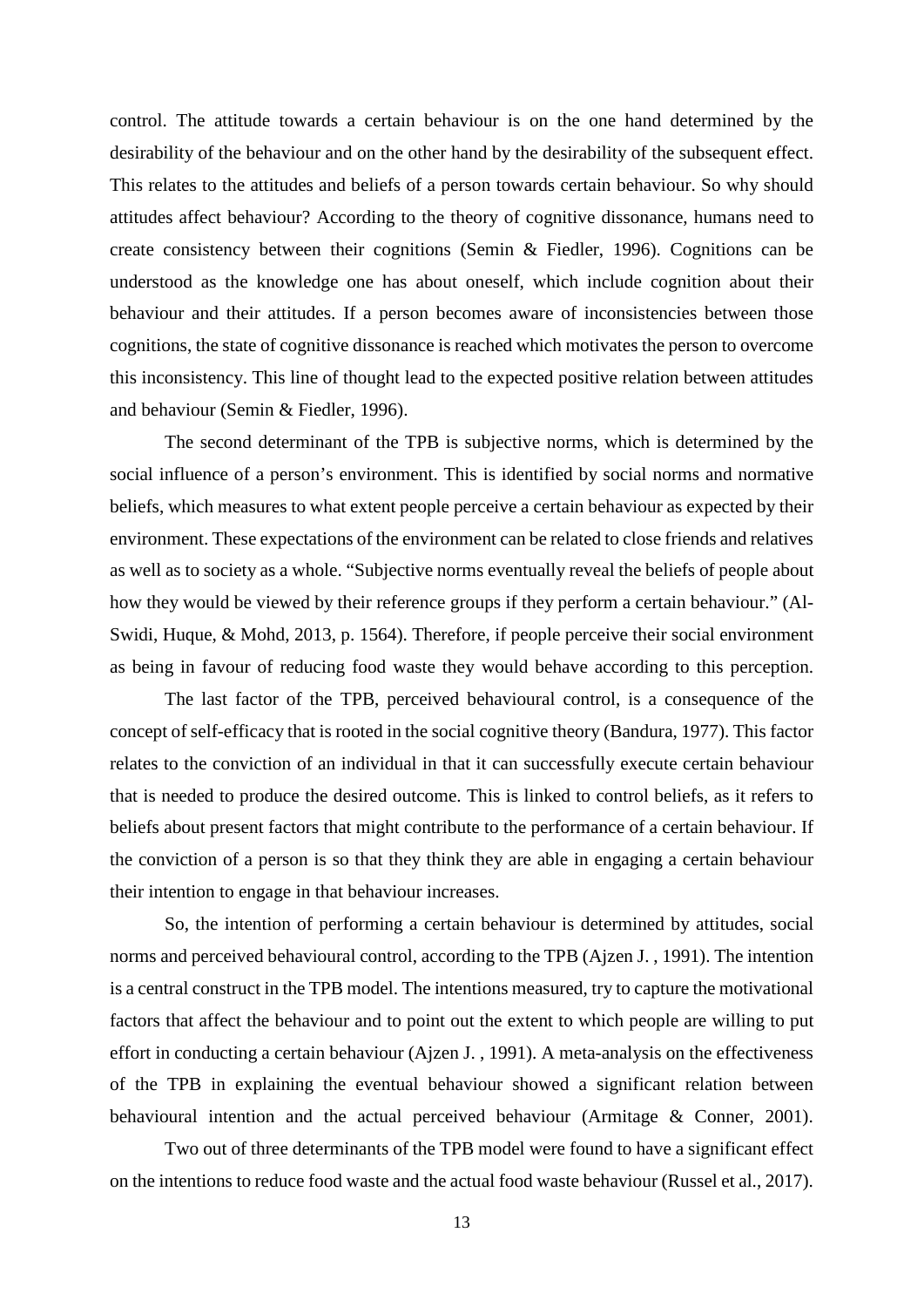Attitudes were the only determinant in the TPB that showed no significant effect. Another research in the UK found that the TPB model explained a large variance of the food waste behaviour (45%) and all determinants appeared to be significant (Graham-Rowe et al., 2015).. In the Romanian society and exploratory study has been conducted to estimate the impact of several determinants of food waste behaviour (Stefan et al., 2013). Moral attitudes appeared to have a positive impact on the intention to not waste food, and were found to be the most important determinant. However, subjective norms and perceived behavioural control appeared to have no significant impact on the intention not to waste food. Furthermore, the intention to reduce food waste did not significantly influence the reported food waste. In the Danish society a survey was conducted relating food waste behaviour to the three determinants of food waste behaviour combined with one additional determinant, moral norms (Stancu, Haugaard, & Lähteenmäki, 2016). Although the overal fit of the model was good, only attitudes and subjective norms appeared to be a significant deterimant.

#### <span id="page-14-0"></span>**2.5 Fruits and vegetables**

This study is focussing in particular on the waste of fruits and vegetables due to several reasons. First of all, fruits and vegetables make up the largest share of the overall household food waste (WRAP, 2008). This makes it the group most interesting for interventions, as it would results in the highest impact. Secondly, the impact of fruit and vegetables on the environment are relatively high due to the heavy reliance on energy intensive production processes and transportation (Garnett, 2008). Besides that, fruits and vegetables are related to several routinised behaviours. The estimation of edibility and optimal storing of those products is relatively more important for fruits and vegetables compared to several other food categories, because those products perish faster.

#### <span id="page-14-1"></span>**2.6 Socio-demographic characteristics**

The existing body of literature has identified several socio-demographic characteristics that are related to food waste behaviour. Understanding and measuring the role of these characteristics could lead to interesting insights. The socio-demographic characteristics that are investigated in this research are explained below.

Mixed evidence is found on the role of gender in food waste differences. One study reports that females are producing less food waste than males(Cecere et al., 2014) while another study reports no significant differences between male and female (Principato et al., 2015). One study even indicates that female waste more (Visschers et al., 2014). Besides the gender, the age of respondents appears to play an important role in differences of food waste between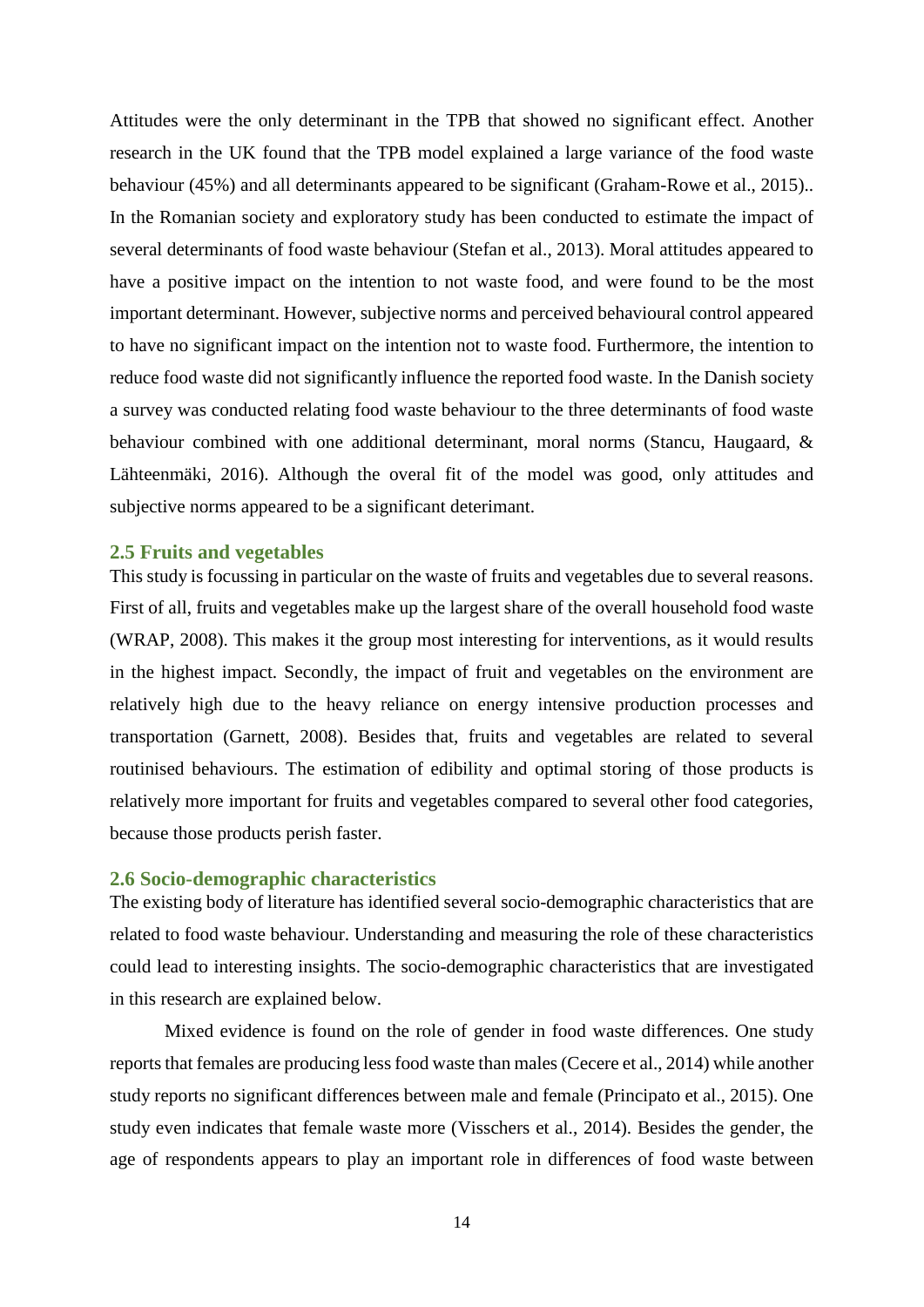households. Age has been one important driver of food waste, with younger people wasting more food than older people (Quested et al., 2013; Hamilton et al., 2005). With the increase of the age the measured food waste decreased, with people above 70 produced almost no food waste in Australia (Hamilton et al., 2005). In the UK older people significantly had a lower level of food waste (Quested, et al., 2013). Older people have experienced times of food shortages, such as during the World War II. This offers an explanation for differences between in age groups.

Another factor that appeared to influence the amount of food waste among household is whether children are part of the household. A survey about food waste found that more than half of the families with children indicated they wasted more food due to the children (Wrap, 2007a). The eating patterns of children shift constantly and preferences of kids and teenagers are not similar over time (Jörrissen et al., 2015; Evans, 2012). Furthermore, parents reported difficulties in estimating how much food children would eat (Evans, 2011). Besides that, shopping trips with children are often resulting in the purchasing of unnecessary products (Wrap, 2007a). Therefore children are an important source of food waste in household. In that line of reasoning, households with children are expected to waste more food. Some studies indicate that the employment status of people is associated with different levels of food waste (Cecere et al., 2014). Employed people are expected to produce more food waste. The employed people are feeling that there is less time to worry about food waste (Qi & Roe, 2016). People that are not in the labour force tend to spend more time worrying about food waste and look for possible ways to reduce their food waste. Finally, the educational level of respondents is likely to influence food waste behaviour. Research found a correlation between food waste and the educational level of respondents (Schneider, 2008).

#### <span id="page-15-0"></span>**2.7 Hypotheses and conceptual model**

The theory of waste aversion explains that people with a dislike towards waste are not willing to participate in the disposal of a product. People can be waste aversive due to an aversion towards unused utility, monetary waste or the environmental consequences of waste. If this is waste aversion is applied on food waste, a higher level of waste aversion leads to an increase in food waste reducing behaviour. In other words waste aversion leads to a reduction in food waste.

#### *H1: Waste aversion negativly affects food waste*

The theory on interpersonal behaviour suggests that emotions are a strong driver of behaviour. Therefore emotions are playing an important role when the effect of waste aversion on food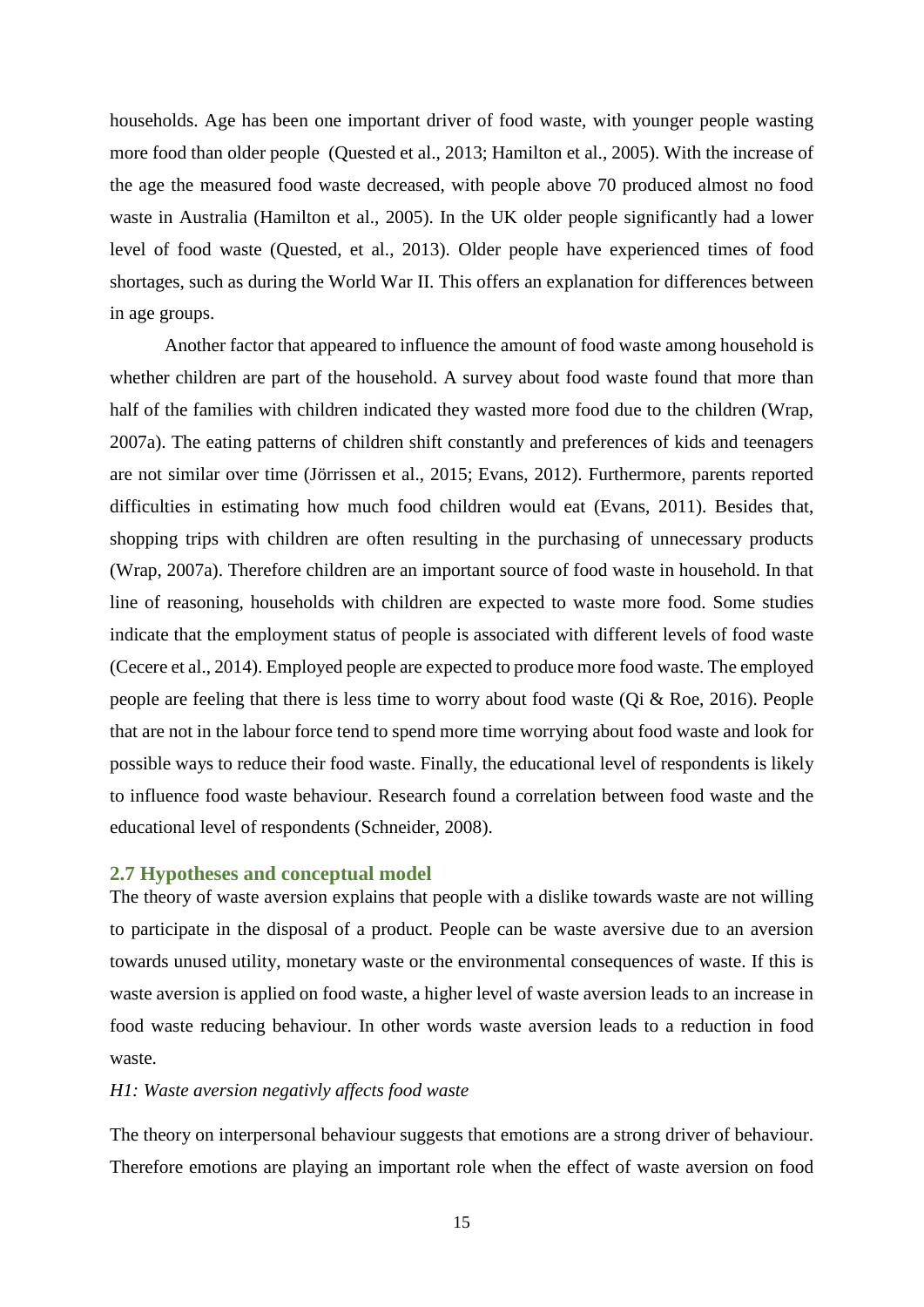waste behaviour is measured. As the theory already suggests negative emotions should act as impetus for food waste. Therefore, it can be argued that negative emotions negativly influence food waste behaviour. For the positive emotions the opposite is expected to happen. The experience of a positive emotions is likely to act as a motivator of a certain behaviour instead of an impetus. Therefore the presence of positive emotions postively affects food waste behaviour.

*H2A: The presence of negative emotions negativaly affects food waste H2B: The presence of postive emotions postively affects food waste*

Besides a direct effect of waste aversion on food waste behaviour, waste aversion is expected to also have an indirect effect. People who are waste aversive, are converting this aversion into a more frequent usage of household routine, which enables them to reduce food waste. Therefore, waste aversion indirectly affects food waste behavior through routinised behavior. Waste aversion leads to a more frequent usage of routines, which eventually lead to food waste reducing behaviour.

*H3: Waste aversion negatively and indirectly affects food waste*

Visualizing the above mentioned hypotheses in combination with the effect of sociodemographic factors results in the following conceptual displayed in [Figure 1.](#page-16-0)



<span id="page-16-0"></span>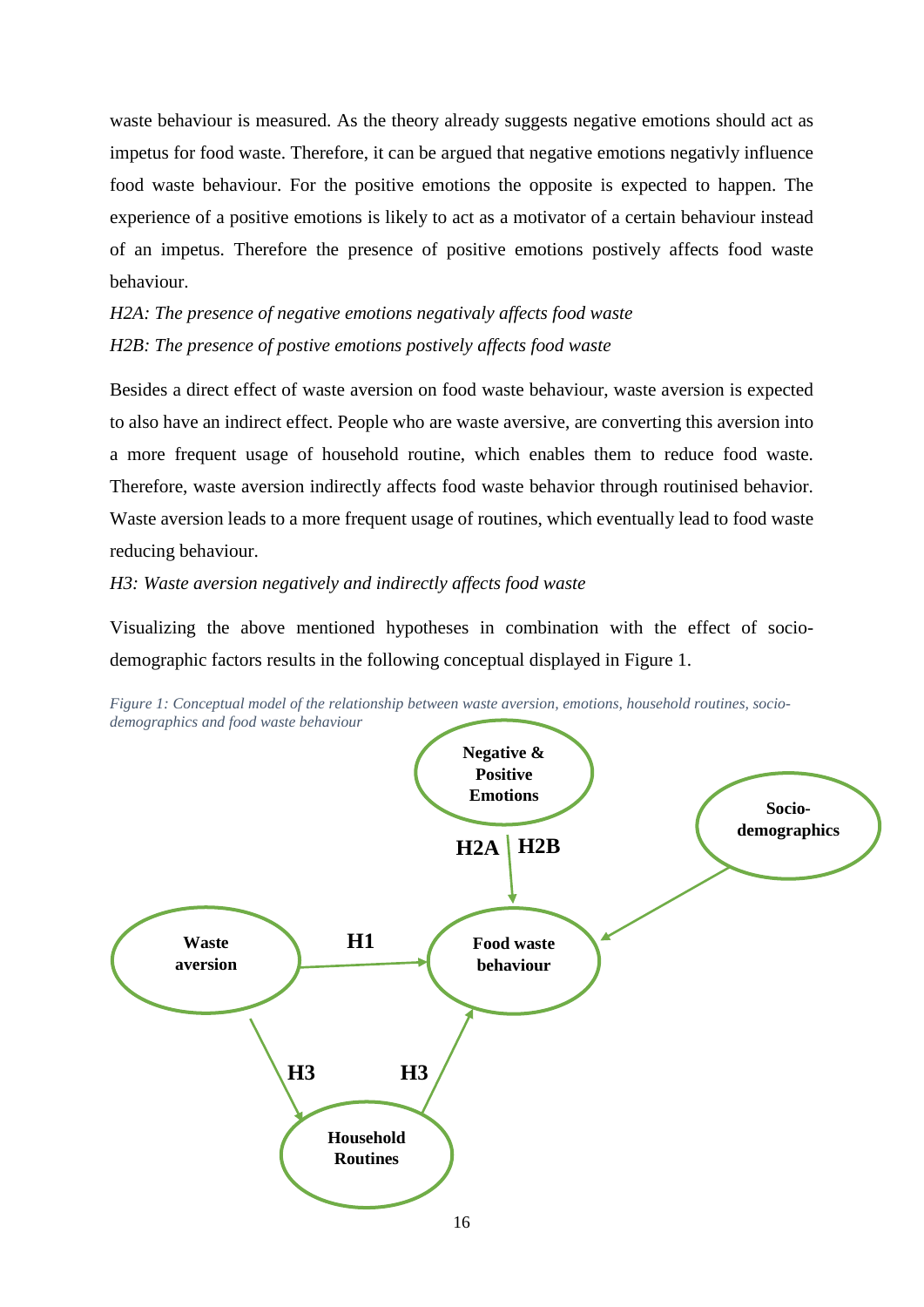# <span id="page-17-0"></span>**3. Methodology**

In this section the methodology for investigating the hypothesis from chapter 2 is explained. First of all, the survey that is used is explained. The participants, design and socio-demographic characteristics are discussed. After that, the measurements for each of the variables used to investigate the hypotheses, are explained. Finally the methods for analysing the data, which was obtained by the survey, are explained. The methods that are being used are; the linear regression analysis, the logistic regression analysis, the Cronbach's alpha, a confirmatory factor analysis and lastly the structural equation modelling technique.

#### <span id="page-17-1"></span>**3.1 Participants and design**

The data collection for this research is performed by having respondents complete a survey. This survey was constructed with Qualtrics software. The collection phase of the questionnaire was between 23<sup>th</sup> of May until 29<sup>th</sup> of May at three supermarket locations in Nijmegen. The city of Nijmegen is located in the south-east of the Netherlands and has approximately 173.000 inhabitants. Each day, except for Saturday and Sunday, surveys were collected between 10:00- 13:00 and 15:00-18:00. The three supermarkets, Albert Hein, Jumbo and Coop, were located in three different districts in Nijmegen, namely Nijmegen-Oost, Nijmegen-West and Bottendaal. The respondents did not receive any rewards for their participation in the survey. Respondents were asked to participate in a survey for a research at the Radboud University Nijmegen after they had finished their groceries. The survey had no specific target group, as the goal of the survey was to get a representative sample of respondents. With an anonymous link the participants started the questionnaire, which ensures the anonymity of the survey. A total of 202 respondents participated and completed the survey. When collecting the surveys, several individuals refused to take part in the research. This should be taken into consideration when analysing the data, as it could be that a specific group of people refuses to take part in a survey. Due to time limitations it was not possible to collect specifics of the individuals that refused to participate (i.e. for example whether these individuals were mainly male or female, old or young etc.). Furthermore, the rate at which new people were leaving supermarkets was so high, that it was not possible to note the characteristics of those individuals.

#### 3.1.1 Socio-demographic characteristics

<span id="page-17-2"></span>The socio-demographic characteristics of the respondents are summarised and shown in *[Table](#page-18-0)  [2](#page-18-0)* below. Slightly more female respondents participated in the questionnaire (55.45%) compared to the males (43.56%). Furthermore, two of the respondents could not identify themselves as either male or female. Those respondents are categorised as 'different' (0.99%). The city of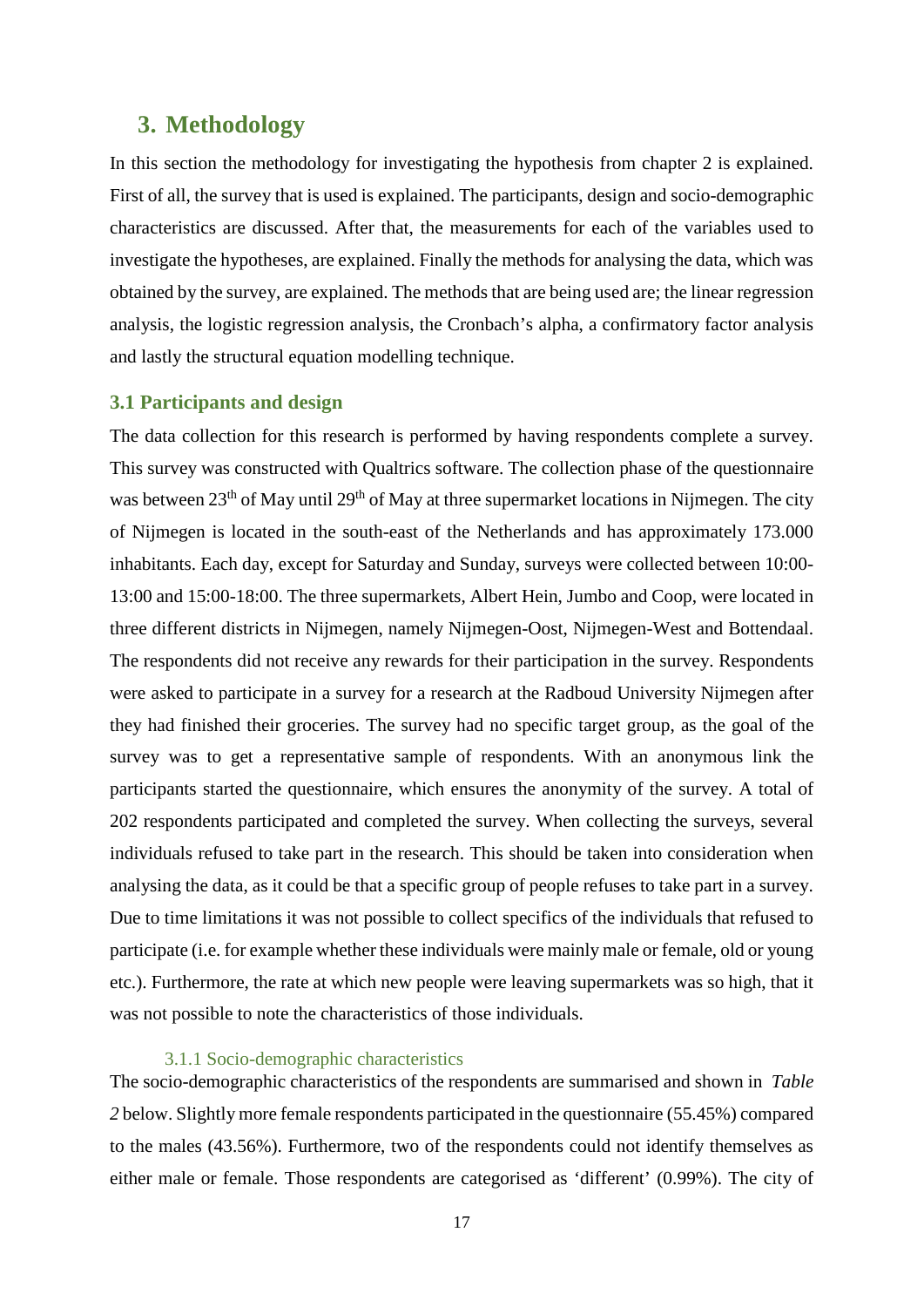Nijmegen in total has a more equal distribution of females (51.6%) and males (48.4%). The sample shows a reasonable representation of Nijmegen regarding genders. Stefan et al., (2013) attributes a higher response rate of women compared to man in food related studies as common, as they are more willing to answer such questions. The young and middle aged groups (respectively 17-24 and 25-54) are representing the largest share of the respondents (respectively 44.06% and 39.61%). This means that the respondents are overrepresented by young people, which has two simple explanations. First of all, two out of three locations were located in popular student areas (Nijmegen Bottendaal and Nijmegen-Oost). Secondly, students seemed to be more helpful in participating in the questionnaire, where elderly often rejected the participation.

Only a small number of households appeared to have children (11.88%). This can be explained due to the large share of young people participating in the questionnaire. Education was measured regarding the intellectual ability, based on the study they followed or had finished. The largest share of the respondents had a higher intellectual ability (VWO or university) followed by respondents with a medium intellectual ability (HAVO or University of applied science) and the smallest share of respondents had a lower intellectual ability (Elementary school, VMBO or secondary vocational education). The working situation of respondents was measured as being employed (part-time or full-time) or being unemployed (unemployed, pensioner or student). It has to be noted that 43.07% of the total sample were students, which could influence the outcomes of the analyses. Lastly, the three locations that represented a different supermarket and a different neighbourhood in Nijmegen are practically equally distributed.

| <b>Variable</b> | Sample (%) |
|-----------------|------------|
| Gender          |            |
| Male            | 43.56%     |
| Female          | 55.45%     |
| Different       | 0.99%      |
| Age             |            |
| Young Age       | 44.06%     |
| Medium Age      | 39.61%     |
| Old Age         | 16.34%     |
| <b>Children</b> |            |
| Yes             | 88.12%     |
| No              | 11.88%     |
|                 |            |

<span id="page-18-0"></span>*Table 2: Socio-demographic characteristics of the sample (N=202)*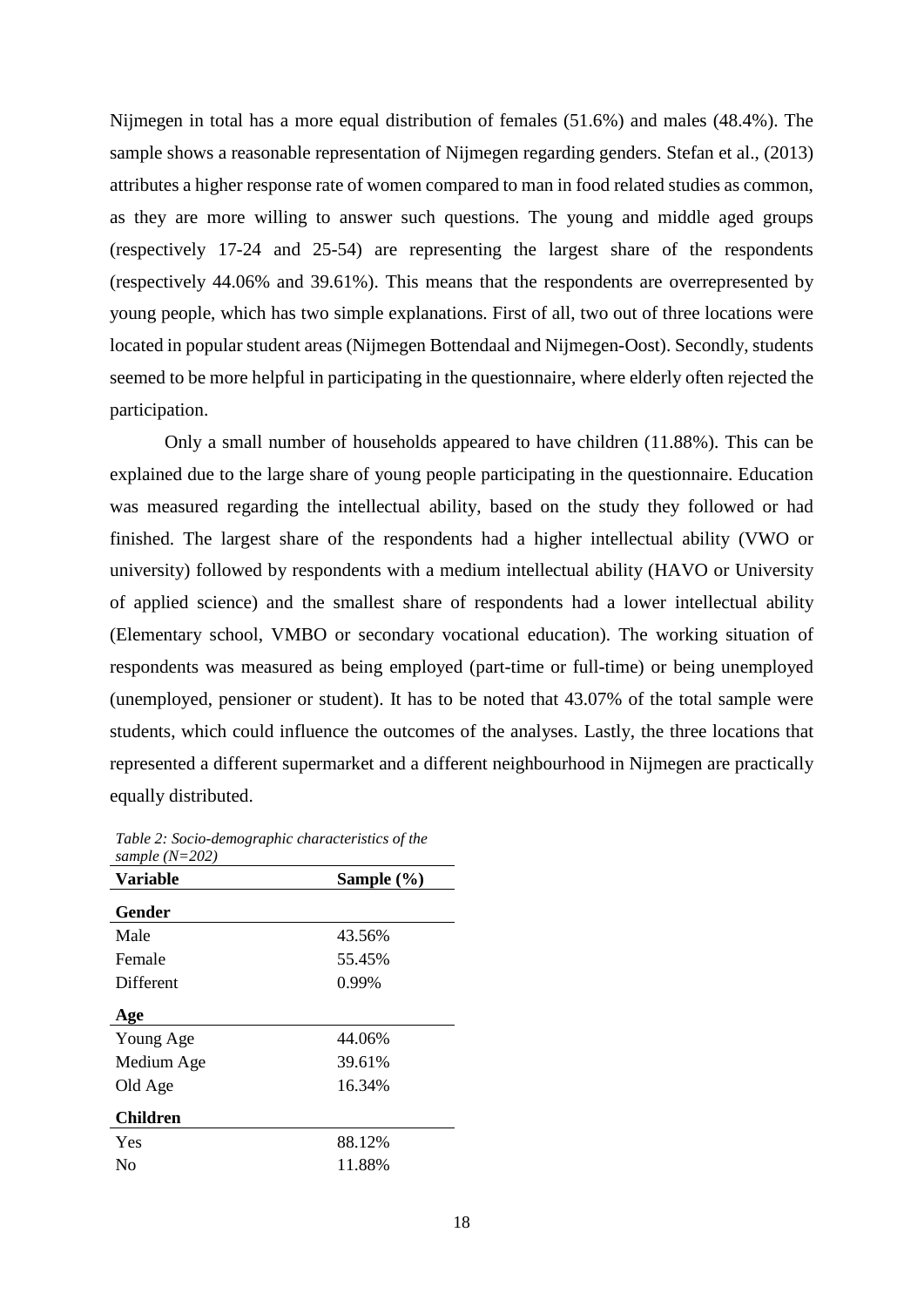| <b>Education</b>            |        |  |
|-----------------------------|--------|--|
| Lower intellectual ability  | 14.37% |  |
| Medium intellectual ability | 40.60% |  |
| Higher intellectual ability | 45.05% |  |
| <b>Working situation</b>    |        |  |
| Employed                    | 46.04% |  |
| Unemployed                  | 53.97% |  |
| <b>Supermarket</b>          |        |  |
| Albert Hein                 | 32.18% |  |
| Coop                        | 34.65% |  |
| Jumbo                       | 33.17% |  |

#### 3.1.2 Questionnaire construction

<span id="page-19-0"></span>The survey was developed in Dutch. However, several items and questions were originally in English and had to be translated. The final survey was checked by multiple native Dutch individuals to ensure wrong translation from English and the use of correct Dutch grammar. The survey is the main instrument for collecting individual data in a survey research (Trobia, 2011). Using a set of predetermined questions, better known as items, variables were measured. According to the survey method there are four primary requirements (Trobia, 2011). The foundation of a should be based on a body of theoretical knowledge regarding the research topic. Besides that, the chosen operationalization of the hypotheses has to be valid and reliable. Thirdly, there should either be experience in writing a survey or a good repertoires of published repertoires (Francis, et al., 2004; Ajzen I. , 2002; Russel, William Young, Unsworth, & Robinson, 2017). Lastly, there should be some knowledge of the targeted population, to what extent is the population able to accurately respond to the questionnaire questions. Besides the general requirements, the survey itself consists of three parts: the cover letter, instruction and the main body (finishing with a word of thanks for participating in the questionnaire) (Trobia, 2011). The cover letter, main body and word of thanks can be found in appendix A, which contains the complete survey.

#### <span id="page-19-1"></span>**3.2Measurements**

The survey contained questions and items measuring the variables that were explained in the theoretical section of this research. These variables are **self-reported food waste** (quantity and frequency), **waste aversion**, **emotions**, **food related household routines** and **sociodemographic factors**. The use of close-ended questions makes it possible to generate a large amount of information in a short time (Holyk, 2011). To measure the individual responses on the waste aversion index and the household routines, a 7-point Likert scale is being used. It is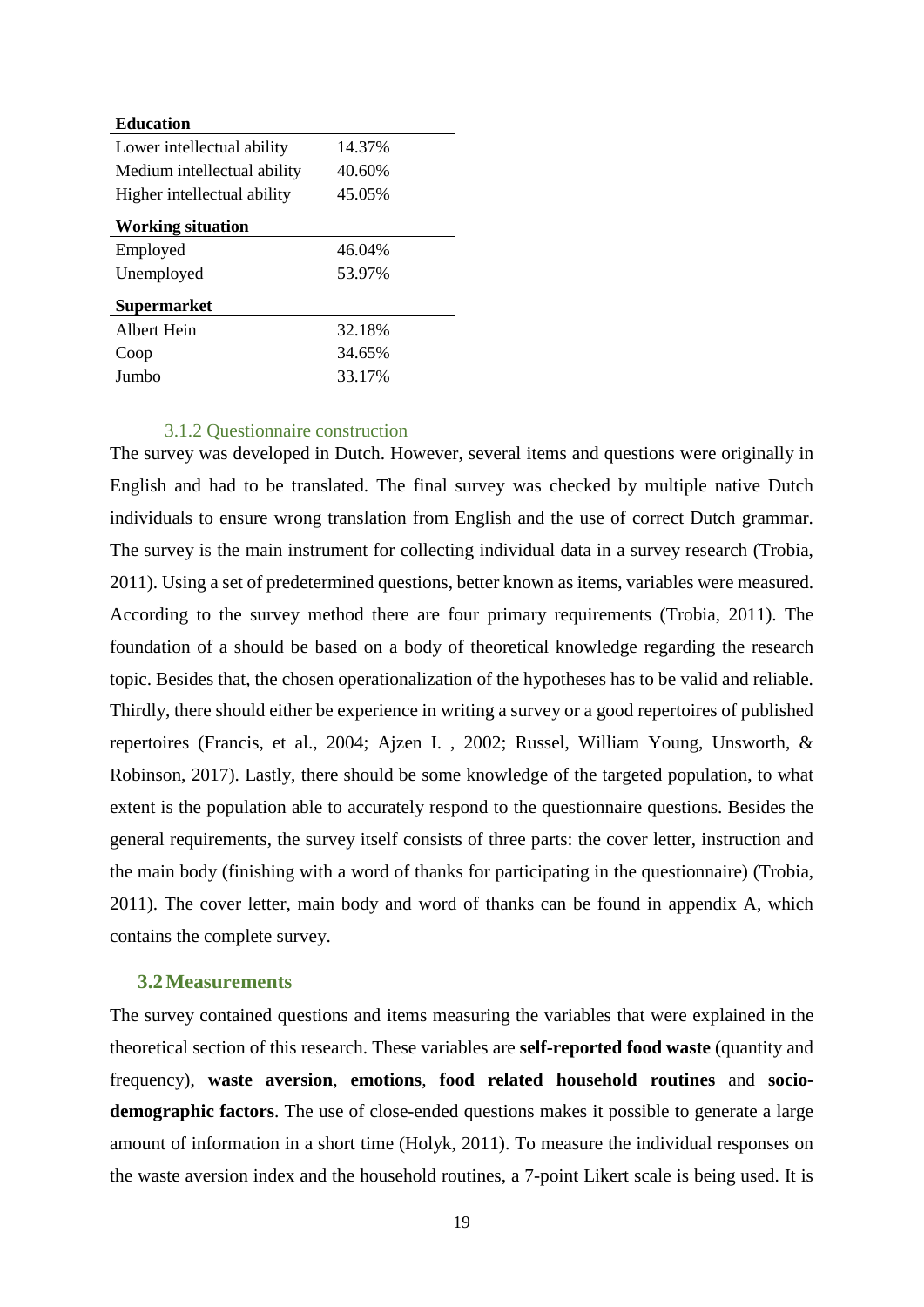a measurement that consists of multiple items (i.e. questions) on which the respondent can answer according to a 7 point scale (Brill, 2011). Although the 5-point Likert scale is the traditional scale to use, some authors argue that the scale with the highest reliability is the 7 point scale (Symonds, 1924). All of the questions and items for each of the measured variables can be found in Appendix A2.

#### 3.2.1 Food waste behaviour

<span id="page-20-0"></span>The most important variable to measure, the dependent variable, is the self-reported food waste. First of all, the quantity of wasting food in household is measured. The **waste quantity** of respondents was measured with the following (translated) question: "How much fruits and vegetables do you throw away in a week on average". The answer options of respondents were made on a 5-point scale (e.g.  $1 =$  Nothing,  $2 =$  One piece of fruit or vegetable,  $3 =$  More than one piece, but less than half of the fruit and vegetables, 4 = More than half of the food, but not all,  $5 =$  Everything). Based on past research the frequency of wasting food is a good second way to estimate self-reported food waste behaviour (Russell et al., 2017). The **waste frequency**  of respondents is measured with the following (translated) question: "How often is food thrown away in your household on average in a week?". The answer options of respondents were made on a 6-point scale (1 = Never, 2 = Rarely, 3 = Sometimes, 4 = Frequently, 5 = Often, 6 = Always). In the analysis the main measure for food waste behaviour is the quantity of food waste. However as a robustness check the frequency of food waste in household is also used as independent variable. Furthermore, waste quantity and waste frequency are compared with each other to see whether there are inconsistencies (i.e. respondents who indicate to have a waste quantity of 'nothing', but also state that they have a waste frequency higher than 'never').

#### 3.2.2 Waste aversion

<span id="page-20-1"></span>**Waste aversion** is measured by a set of statements that measure the extent to which people have a natural dislike towards waste. This set of statements is adopted from earlier research that created this waste aversion index (Meza, Fessner, & Reyniers 2015). The original waste aversion index consists out of a set of 10 statements that each measure to some extent waste aversion. The original set of statements is slightly transformed as two statements are left out. Each of the statements waste aversion in different areas of waste. However, three out of the statments statements were related to waste in the field of food waste. The reason that this research leaves out two of these statements is that a waste aversion index should measure waste aversion in general. If too many statements are focussed on one specific side of waste, the index can become blurred. Therefore, two out from those three orignal statements regarding food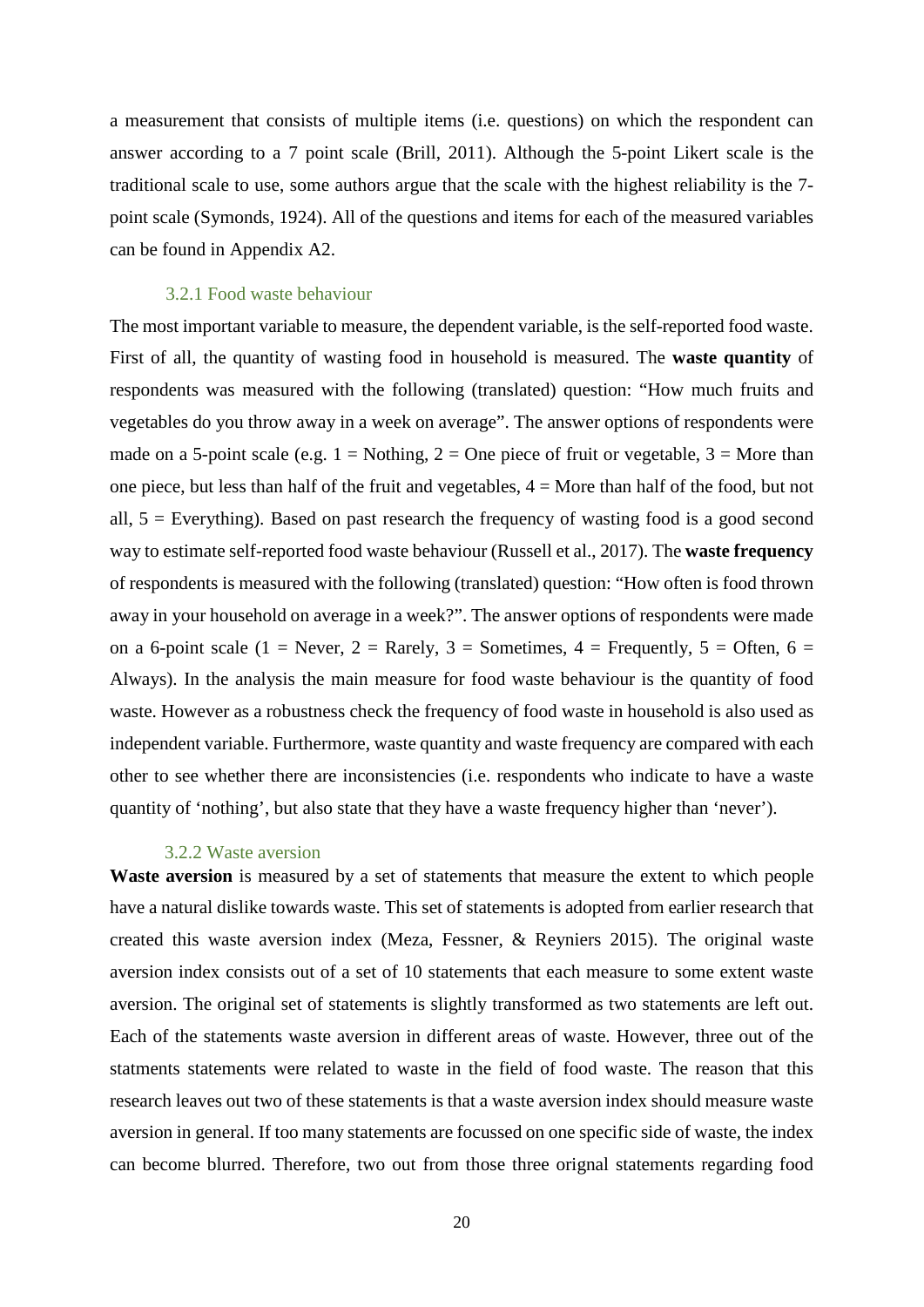waste are left out. Alltogether, a set of 8 statements remains that measures waste aversion. Respondent are asked to give their level of agreement upon these statements. Respondents were asked to show their level of agreement, using a 7-point Liker scale  $(1 = \text{Totally agree}, ... 4 =$ Neither agree, nor disagree,  $\ldots$  7 = Totally disagree).

#### 3.2.3 Emotions

<span id="page-21-0"></span>To measure the variable **emotion**, single items are used to measure emotional influences of respondents. These items were drawn based on previous research (Stefan et al., 2013; Quested et al., 2013; Russel et al., 2017). Respondents were asked: "Imagine the last time you threw away food. What words best describe your feeling at that moment?". The respondents were asked to tick one or more of the boxes. They had the opportunity to tick a box that represented positive emotions (proud, optimistic, content and relaxed), negative emotions (guilty, anxious and frustrated) or no emotions (none). Each of the emotions are dummy coded as being present (dummy code is 1) or being absent (dummy code is 0).

#### 3.2.4 Household routines

<span id="page-21-1"></span>To measure the **routinised household behaviours**, every step of the process is translated into a set of items. This results in an overview of the household food-related routines of the respondents. Routines in the planning, provisioning, storing, preparing and consuming process are being measured. Those five routines are included in the analysis as control variables, because past literature has already showed their importance in predicting food waste behaviour. For this measurement a 7 point Likert scale is being used at which respondents could indicate to what extent they performed each of these task  $(1 = \text{Never}, \ldots 7 = \text{Almost always})$ . The items are for each of the five routines are adopted from the consumer food management process model (Geffen, Herpen, & Trijp, 2016). **Planning** and **provisioning** routines were both measured with three items representing behaviours of the respondents. The **storing** and **preparing** routines were both measured with four items representing the behaviour of respondents. The **consuming** routines were measured with two items. The whole set of items can be found in the Appendix A2. The items measuring planning, provisioning and consuming routines were adopted from past research (Stancu et al., 2016). The items for storing and preparing were created based on the model (Geffen et al., 2016) and on past literature (Stefan et al., 2013; Farr-Wharton et al., 2014; Parizeau et al., 2015; Abeliotis et al., 2014; Graham-Rowe et al., 2014; Stancu et al., 2016).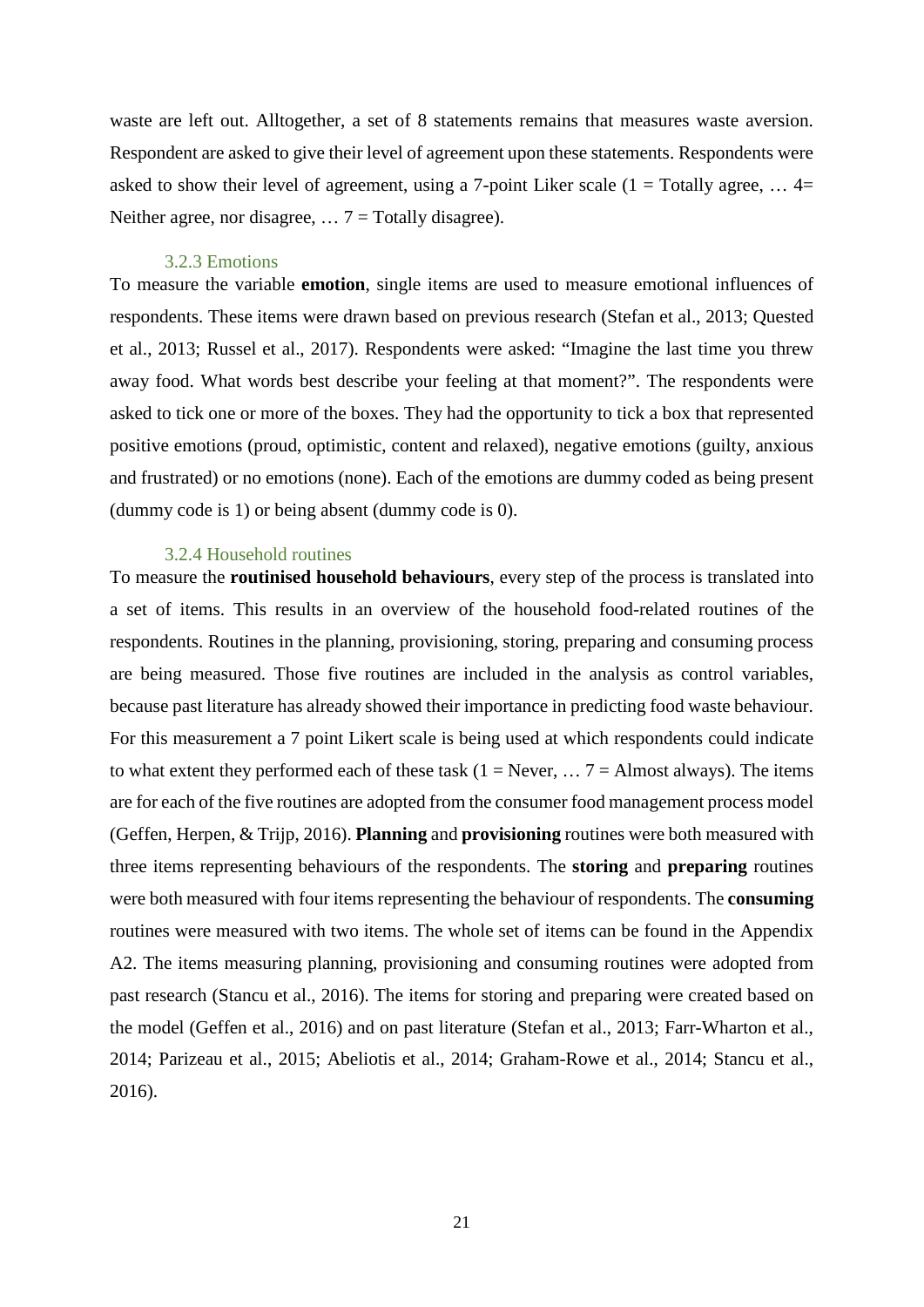#### **3.3Data analysis**

<span id="page-22-0"></span>This subsection of the methodology is devoted to the process of analysing the data that is produced by the survey. The hypotheses from section 2.7 are tested in the analyses. To explore the hypotheses, multiple analyses are conducted. Multiple analyses are conducted as it increases the validity and reliability of the outcomes(Hair et al., 2014). First of all, the descriptive statistics are discussed. Besides that, the dependent variable, food waste behaviour, is discussed in more detail. Finally, several analyses are conducted: the Cronbach's  $\alpha$ , a linear regression analysis, a logistics regression analysis, a confirmatory factor analysis and a structural equation model.

#### 3.3.1 Cronbach's α

<span id="page-22-1"></span>The Cronbach's  $\alpha$  is used to measure the internal consistency of multiple items. The Cronbach's alpha is a reliability coefficient constructed by Cronbach (1951). This measure can be seen as an unbiased estimate for the generalizability of set of multiple items. As the averages of the items are used for the linear and logistic regression analysis, the Cronbach's alpha is a good indicator. If the reliability coefficient is meeting a certain value, there is a logical ground for taking the averages of items. This is necessary for the variables **waste aversion** and **household routines**, as those are measured using multiple items. Conducting a Cronbach's alpha test is important as it measures the extent to which all the items are measuring the same concept or construct (Tavakol & Dennick, 2011). The coefficient can obtain a value between 0 and 1. The higher the value of this coefficient the higher the internal consistency of the observed items, thus the internal reliability of the construct (Hair et al., 2014; Gilbert and Churchill). The rule of thumb for this construct reliability test is that an alpha between .5 and .6 is poor, between .6 and .7 is questionable , between .7 and .8 is acceptable and a value of >.8 is good or excellent. Every value of value below .5 is seen as unacceptable. The Cronbach's alpha has also the value for the combined food waste behaviour (measured by waste quantity and waste frequency). This combined value is not used for the linear regression model nor the logistic regression model. It is only necessary for the last analyses, the structural equation modelling, as that technique requires a dependent variable that is constructed out of at least two observed variables.

#### 3.3.2 Regression analysis

<span id="page-22-2"></span>After conducting the Cronbach's alpha the averages of the items for waste aversion and the household routines are calculated. The averages or summations of items scales reduces measurement errors, while retaining the multiple aspects of each single measurement (Hair et al., 2014). With these averages, a linear regression analysis is conducted to test the hypotheses. The regression analysis predicts the significant influence of independent variables on the values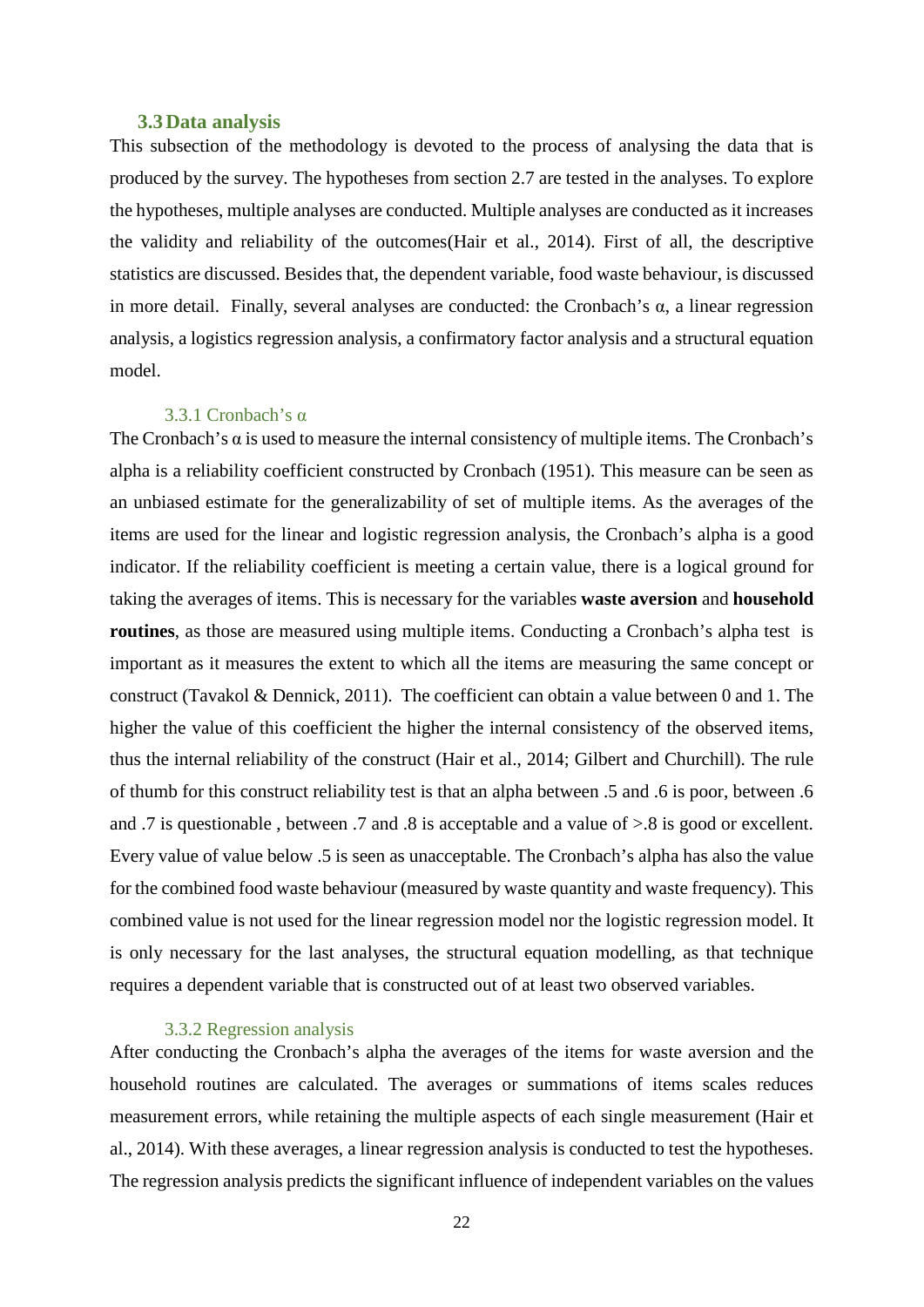of the dependent variable (Hair et al., 2014). When conducting a regression analysis, several assumptions should be taken into account. The assumptions of multicollinearity, normality and heteroscedasticity.. The regression analyses are conducted with robust standard errors, to take care of heteroscedasticity. The dependent variable that is tested is waste quantity and the independent variables are waste aversion and emotions. Furthermore the main effect is controlled for the influence of each of the five household routines. Besides that, waste frequency is also used as a dependent variable as a robustness test. Three main regression analyses are conducted. The first regression uses only waste quantity (dependent variable) and waste aversion, the second regression adds emotions and the third regression adds household routines and socio-demographic factors. Besides the main regression analyses, several robustness regression are conducted. The first robustness test is a regression without the outliers, the second one uses waste frequency as dependent variable and the third one uses summations instead of averages.

#### 3.3.3 Logistic regression analysis

<span id="page-23-0"></span>As a follow-up on the linear regression model, a logistic regression model is used. For this analysis the dependent variable, food waste quantity, is transformed. People are categorised as either being a person that wastes or a person who does not. This means that the dependent variable is transformed to a dichotomous variable.. Food waste in households is measuring something in the private domain of people. Therefore, it is possible that their might be a difference between people either qualifying as being a food waster or not. To analyse this, a logistic regression analysis is conducted. This analysis is used in occasions in which the dependent variable is categorical (Dayton, 1992). The logistic regression analysis measures the probabilities that a person is either wasting food (outcome of  $Y=1$ ) or not (outcome of  $Y=0$ ).. Similar to the linear regression, the logistic regression analysis is conducted in similar forms: using waste aversion as only variable, adding emotions to this model, and finally using adding all other variables.

#### 3.3.4 Confirmatory factor analysis and structural equation modelling

<span id="page-23-1"></span>As last analysis in this research the so called Structural equation modelling (Henceforth, SEM) is used. SEM is a general technique of modelling that is often used in the behavioural sciences (Hox & Bechger, 1988). . This model gives the possibility to measure whether waste aversion has an indirect effect on food waste through the household routines. Therefore, SEM conducts an analysis that measures the direct and indirect effect of waste aversion on food waste. This enables this research to give a more sophisticated view on the role of waste aversion in food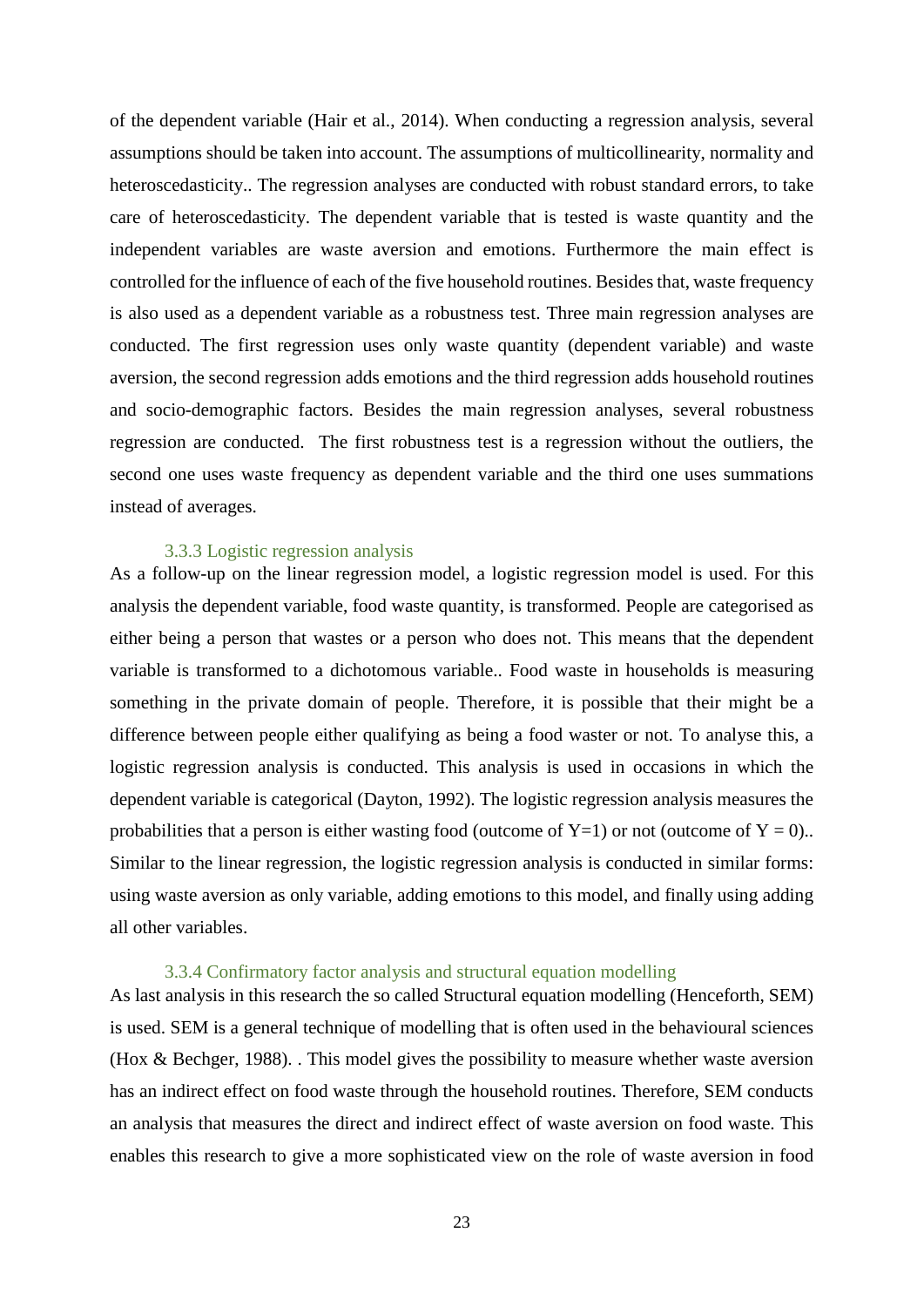waste behaviour. . This technique combines factor analysis with a regression or path analysis. The advantage of SEM over a normal multiple regression model, is that SEM is able to specify and estimate more complicated path models, with the possibility of variables intervening between the independent and dependent variables, as well as with latent factors (Hox & Bechger, 1988). The dependent variable in this analyses differs from the one used in the linear and logistic regression. For a structural equation model it is necessary that the dependent variable is a latent variable, in order to get structural relations. Therefore, waste quantity and waste frequency are combined as one latent variable; food waste behaviour.

The first step in creating a structural equation model is to perform a factor analysis. There are two different possible factor analyses, the exploratory factor analysis (henceforth: EFA) and confirmatory factor analysis (henceforth: CFA) (Brown, 2006). The EFA is driven by data and explores what the underlying factor is, without imposing a pre-determined structure (Hair et al., 2014). The CFA is different on this characteristic from the EFA, as the CFA has a pre-determined structure, supported by a theoretical foundation. This means that the observed variables are structured, based on the theory, in a specific way, and the factor analysis tries to confirm this structure by analysing the construct validity. In contrast to the Cronbach's alpha test, the CFA has multiple construct validity that are being tested. This CFA results in factor loading of the observed variables and test the goodness of fit of the conceptual model. Other assessments that were conducted are the discriminant validity and convergent validity (Anderson & Gerbing, 1988; Hair et al., 2014).

Finally, a SEM is performed to measure the significance between independent and dependent variables. Both direct and indirect effects are measured with SEM. The SEM measures the significance of each of the independent variables on the dependent variable (directly and indirectly) as well as the significance of the complete model. It is a more valid tool than regression as it build on CFA. It examines both dependent and independent variables at the same time, and also corrects for the measurement error (Hair et al., 2014).

To indicate whether the models of the CFA and SEM are reliable, the goodness of fit indices are observed. According to Kline (2005), the Chi-square test, RMSEA (Root means standardised errors of approximation), TLI (Tucker-Lewis index), CFI (Comparative fit index), and SRMR (Standardised root means squared residual) should be used as indicators for a good model of fit. The Chi-squared statistics evaluates the fit of the data to the model (Rasch, 1980). However, this statistic is not reliable if a large sample size is used. Therefore the RMSEA is also measured, which adjust for a larger sample size. The SRRM measures the differences between residuals of the sample covariance matrix and covariance model (Hooper, Coughan,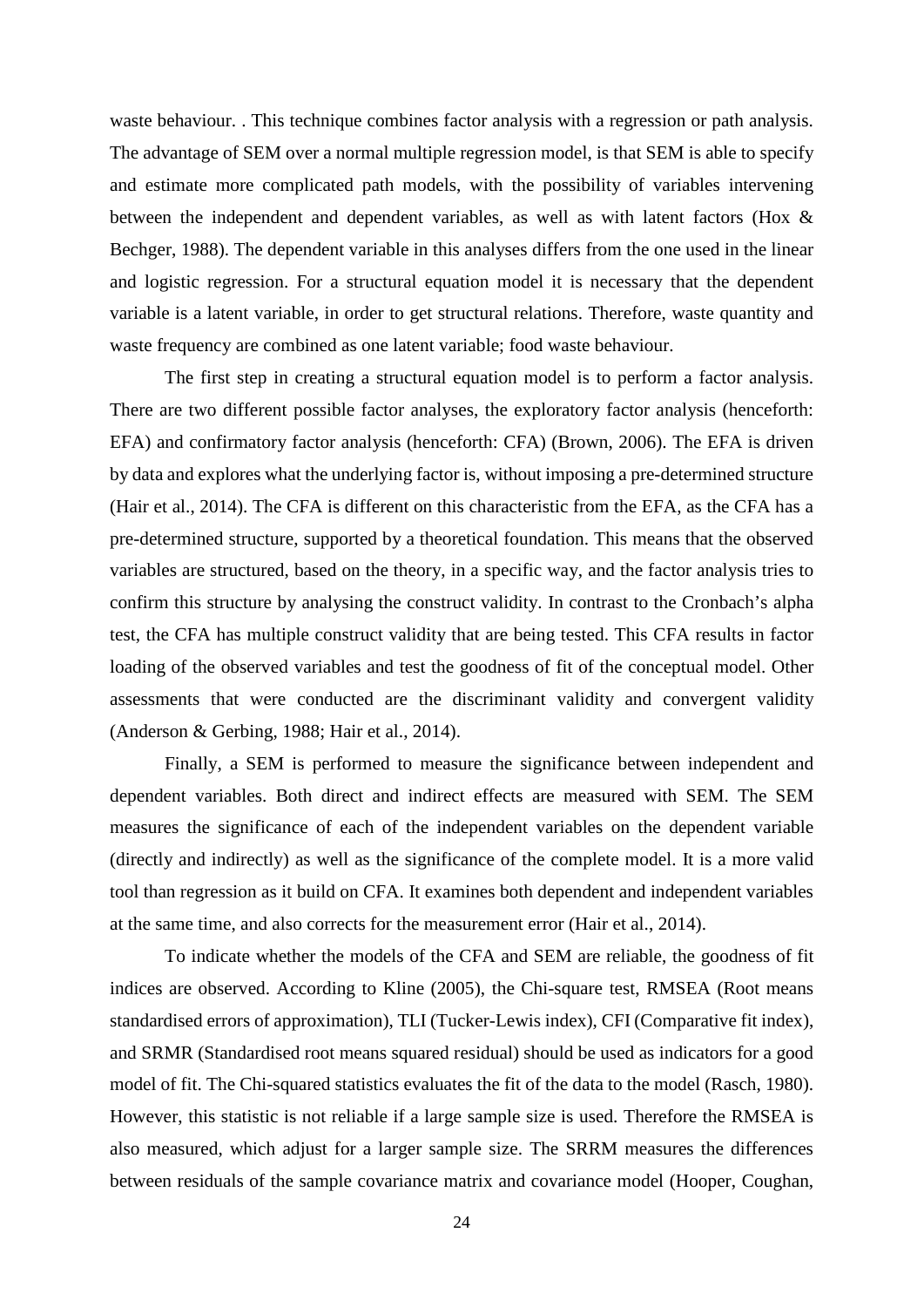& Mullen, 2008). If this value is close to 0, the model fits well. Lastly, the TLI and CFI are fit indices, that compare the model to a baseline model. It test whether all variables are uncorrelated with each other (Hooper et al., 2008). Values above 0.9 indicate that the model fits well.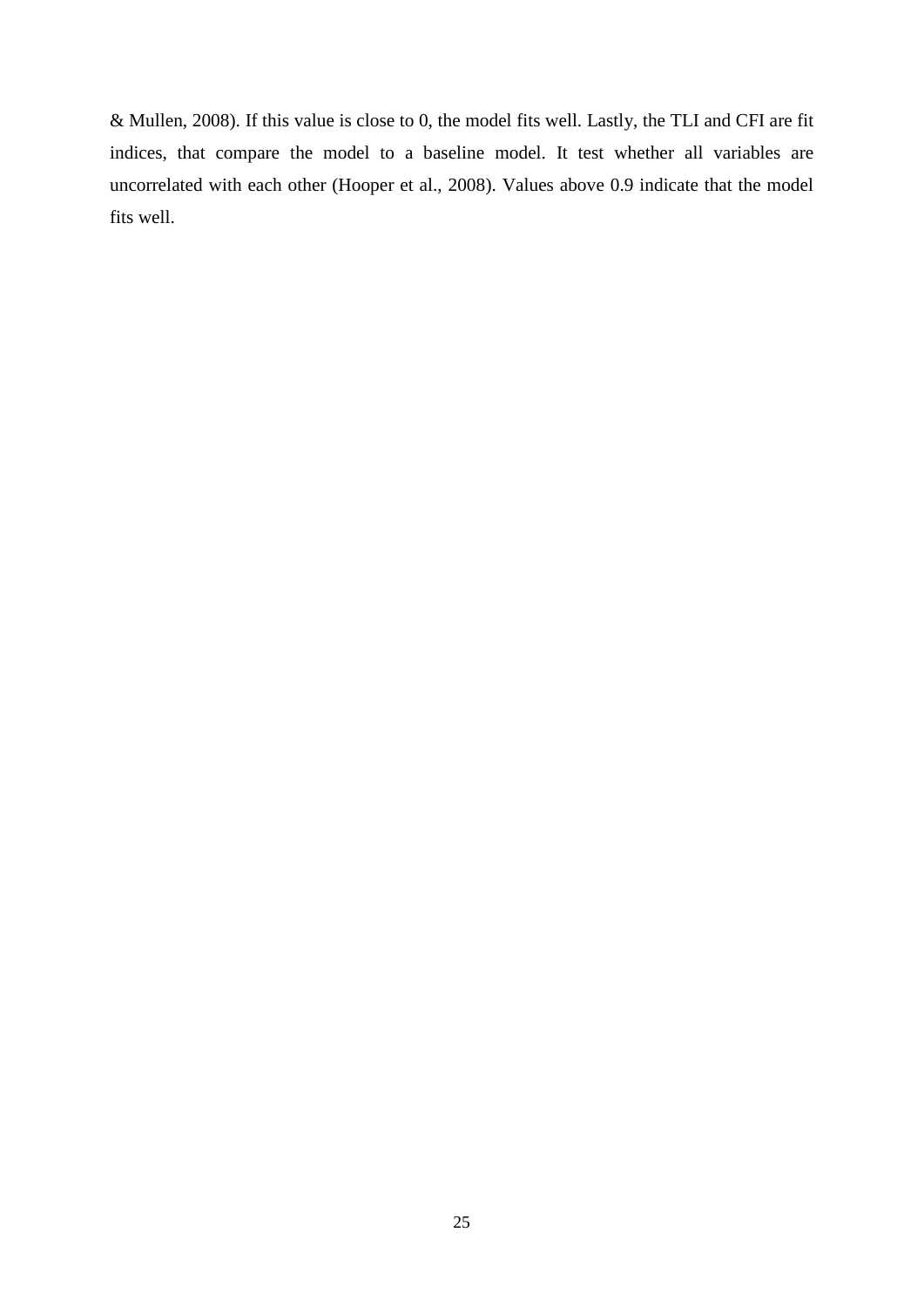## <span id="page-26-0"></span>**4. Results**

This section shows the results of the analyses that are performed. First of all, a quick look on the descriptive statistics is given, with special attention to the self-reported food waste. After that, a Cronbach's alpha is measured to estimate the internal reliability of items and see whether it is reliable to average several item scores. Afterwards, the outcomes of the linear regression analysis are shown and interpreted. Besides that, a logistic regression analysis is performed, using a binominal dependent variable for food waste. This dependent variable is a dummy that indicates whether respondents either waste food or not. Finally, a structural equation model is created. This model is used as it is able to capture indirect effects between multiple variables. The first step in this analysis is to perform a confirmatory factor analysis. The CFA measures the significance for the relation between the items and the latent variable. The goodness of fit of the complete model indicates whether the model is reliable. The second and also the last step of the SEM is to test the significance of the structural model, explaining the significance of both direct as well as indirect relations between variables.

#### <span id="page-26-1"></span>**4.1 Descriptive statistics**

In *[Table 3](#page-27-1)* on the next page, all variables are shown. Except waste quantity and waste frequency, all other variables are created by averaging the scores on the relevant items. With a mean of 1.94 for *waste quantity,* respondents indicate they only waste a little. A score of 2 (out of 5) for *waste quantity,* indicates that respondents waste 1 piece of fruit or vegetable in a week. A mean below this value indicates that people waste less than one piece of fruit or vegetable on average (Standard deviation=.74, Median=2.00). The *waste frequency* of fruits or vegetables is somewhat higher. A mean of 3.0 indicates that people throw away fruits and vegetable at a frequency rate of 'sometimes'. Table 2, shows a peaked distribution for waste frequency (Kurtosis = 3.03). This means that people score on average more in the middle in of the scale, compared to a normal distributed variable.

The higher the score on the waste aversion index, the more waste averse people are. Table 2 shows that the respondents are on average waste averse, because the mean of this sample (Mean=4,59) is above the middle score of 4. For the routines people could respond on a scale ranging from 'never' to 'always'. If the score is exactly in the middle (i.e. 4), it means that routines are used in 50% of the times they could have been used. *Planning routines* were used in slightly more than half the time (Mean=4.39). For interpreting the provisioning routines, special caution should be taken. The *provisioning routines* were measured by items that negatively affect food waste. The items were measuring; impulsive purchases, promotional purchases and the purchase of advantage packages. This means that a lower score on these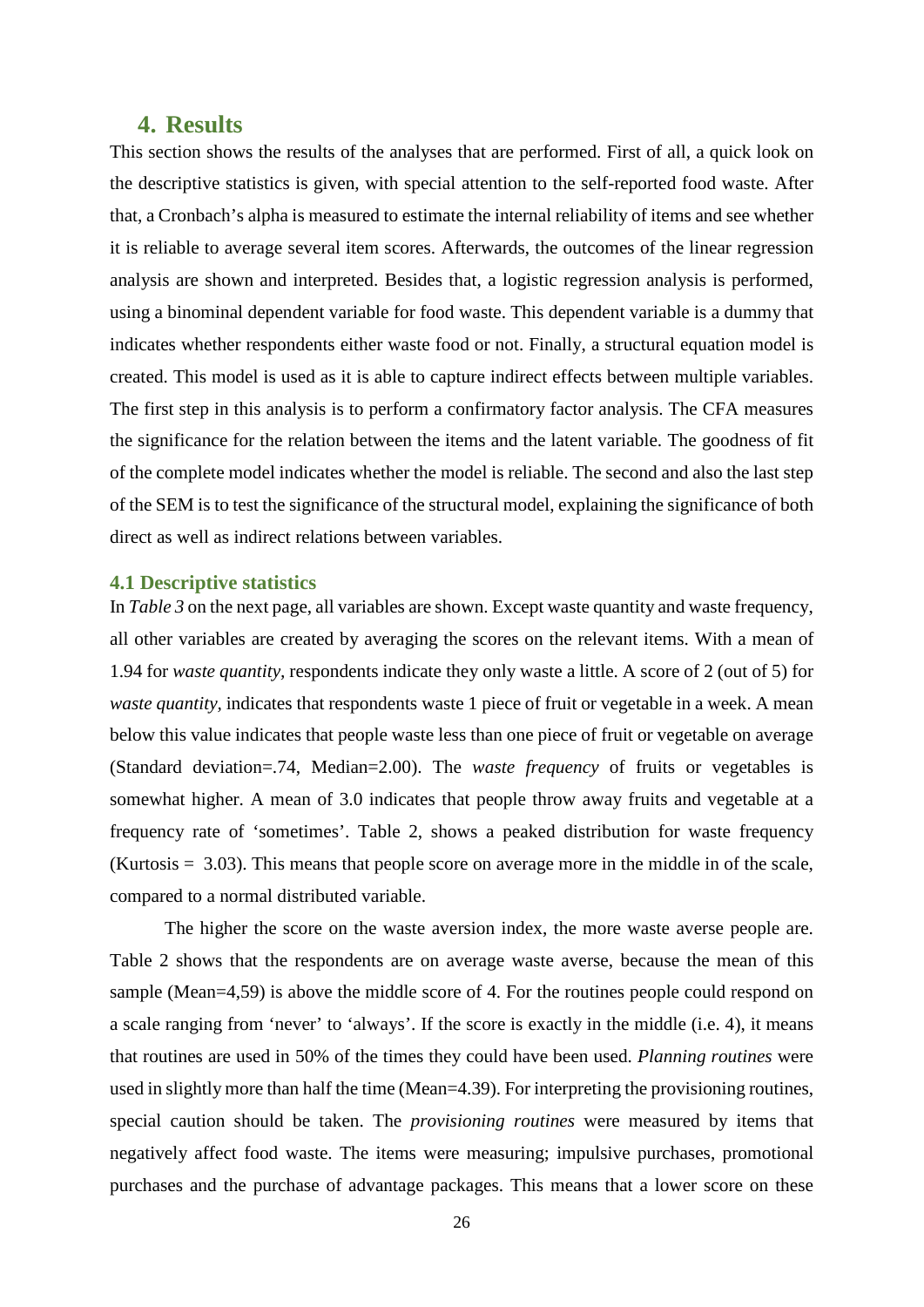routines should, according to the theory, results in lower food waste. These *provisioning routines* were used less than half of the time (Mean=3.91). *Storing routines* were used very frequently in households (Mean=5.55). Preparing routines were also frequently used in households (Mean=4.92). The consuming routines were used most frequent of all household routines, meaning that people store and eat their leftovers most of the times (Mean=5.80).

| <b>Variable</b>                                          | $SD^*$ | <b>Mean</b> | <b>Median</b> | <b>Skewness</b> | <b>Kurtosis</b> |
|----------------------------------------------------------|--------|-------------|---------------|-----------------|-----------------|
| Waste quantity                                           | .74    | 1.94        | 2.00          | .25             | 2.29            |
| Waste frequency                                          | 1.08   | 3.00        | 3.00          | .45             | 3.03            |
| <b>Waste Aversion</b>                                    | 1.10   | 4.59        | 4.75          | .61             | 2.79            |
| <b>Planning Routines</b>                                 | 1.60   | 4.39        | 4.33          | $-0.02$         | 2.01            |
| <b>Provisioning Routines</b>                             | 1.19   | 3.91        | 4.00          | .29             | 2.58            |
| <b>Storing Routines</b>                                  | 1.00   | 5.55        | 5.75          | $-.54$          | 2.91            |
| <b>Preparing Routines</b>                                | 1.03   | 4.92        | 5.00          | $-.26$          | 2.64            |
| <b>Consuming Routines</b><br>$*$ SD = Standard deviation | 1.27   | 5.80        | 6.00          | $-1.14$         | 4.22            |

<span id="page-27-1"></span>*Table 3: Descriptive statistics of the variables (N=202)*

A Jarque-Bera test is conducted to test whether the variables have a normal distribution. According to the test, preparing and provisioning routines are not normally distributed. However, with a sample size of more than 200, the assumption of a normal distribution is cancelled out (Hair et al., 2014). Furthermore, if those variables are transformed, complications arise regarding the interpretation of the findings. Therefore, no transformation are used to improve the normality of the variables.

#### 4.1.1 Self-reported Food waste behaviour

<span id="page-27-0"></span>Special attention is given with regard to the dependent variable, self-reported food waste behaviour. This variable is measured by the amount of fruits and vegetables that are wasted by a household in an average week. As an extra check the frequency at which households waste fruits and vegetables is also measured. When both measures are analysed, interesting but questionable results appear, which are shown in *[Graph 1](#page-28-1)* below (for the raw data look at Appendix A1). Out of the whole sample, 60 respondents (29,7%) indicated that in an average week 'nothing' is wasted, regarding the waste quantity. With that in mind, it is interesting to see what the waste frequency for those 60 respondents is. A logical expectation is a frequency of wasting of 'never', as their quantity of waste is 'nothing'. However, *[Graph 1](#page-28-1)* indicates a discrepancy when analysing both measures. It is somehow peculiar that only 11 respondents indicated their frequency was 'never' when having a waste quantity of 'nothing'. The other 49, who indicated they throw 'nothing' away, appeared to have a higher frequency rate than 'never'.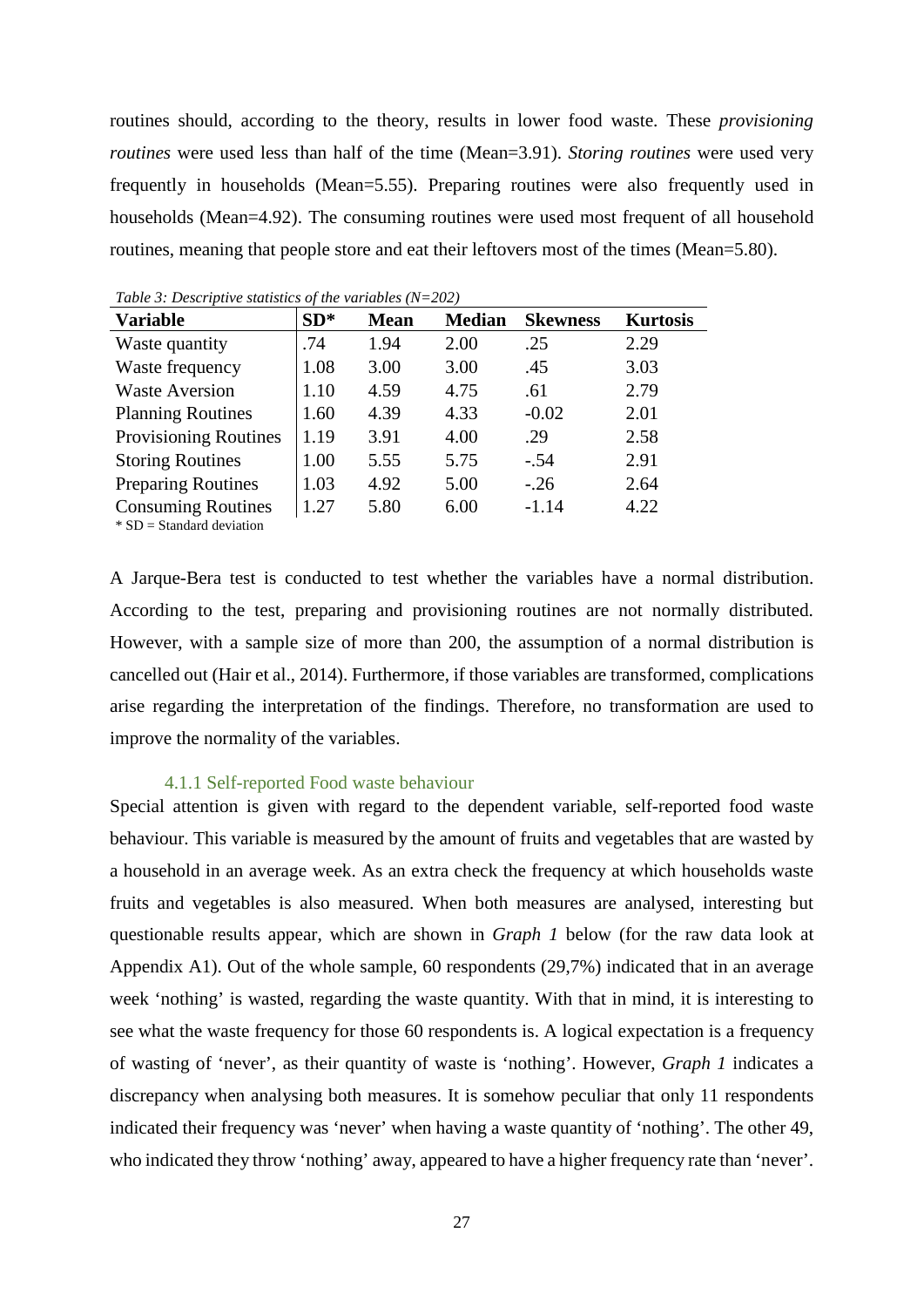This actually means that people do not waste anything, but they do this at a frequency rate of, for example, 'sometimes'. These strange results are discussed later on in the discussion section, as the suggestion is awakened that there is something wrong with one or both of the variables.

<span id="page-28-1"></span>*Graph 1: Food waste behaviour*



<span id="page-28-0"></span>**4.2 Internal consistency**

As earlier noted, to test whether it is reliable to either average or summarise multiple items into one variable, there should be at least some internal reliability between the items. To measure this, the Cronbach's alpha is used. *[Table 4](#page-29-0)*, on the next page, show the results of this Cronbach's alpha for each of the seven constructs. If the construct has a high internal correlation, the reliability of these constructs is high (Hair et al., 2014; Gilbert and Churchill, 1979), which means that it makes sense to average these items. Keep in mind that food waste behaviour is only used as dependent variable in the CFA and SEM. In the other analyses waste quantity is used as dependent variable. In order to be reliable, the Cronbach's alpha has to have a certain value. The internal reliability is highly reliable if  $\alpha > 0.8$ . However a threshold of  $\alpha > 0.7$ is still reliable, where a threshold level of  $\alpha > 0.6$  is already questionable (Hair et al., 2014). Consuming routines have a high internal reliability ( $\alpha$ =.82). Planning routines and waste aversion show a reliable Cronbach's alpha (respectively α=.71 and α=.78). However, the other variables appear have rather questionable internal reliability, whereby shopping routines even score "poor"  $(\alpha = .54)$  (Hair et al., 2014). Although some latent variables show a low internal reliability, none of the Cronbach's alpha score below the acceptability threshold level of >0.5. Some constructs appear to have a low reliability coefficient, but that does not immediately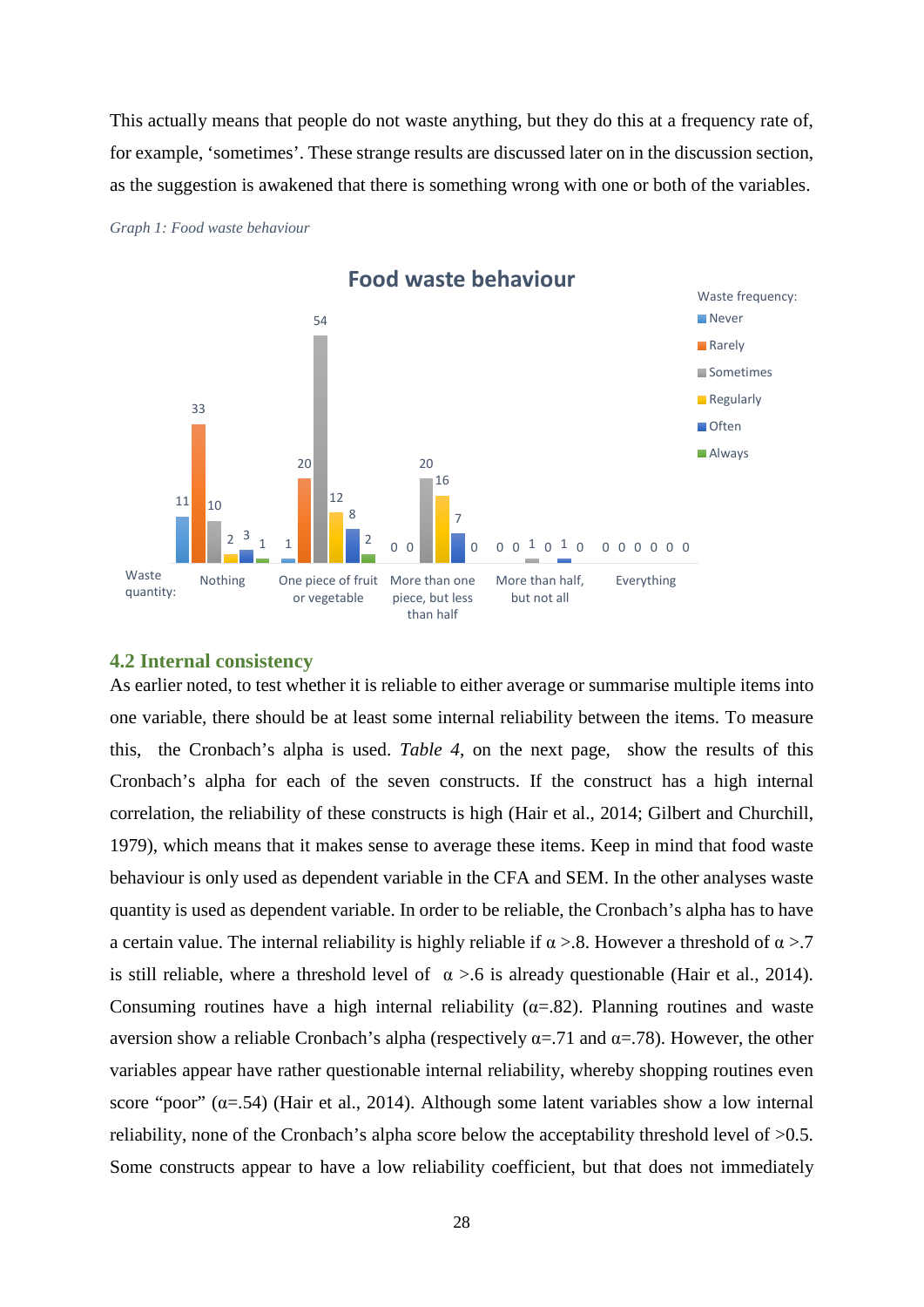indicate that it attenuate the validity of it (Schmitt, 1996) Therefore, all variables are accepted.

The averages of the items are used in the regression analyses and latent variables are created for the SEM. Although, everything is accepted, variables with a low Cronbach's alpha are taken into consideration when examining the results.

<span id="page-29-0"></span>*Table 4: Survey items per construct, including the internal reliability (Cronbach ), mean of the construct as well as mean and standard deviation per item*

|                                                                                                                                                                         | Mean | Standard a if<br>deviation | deleted |
|-------------------------------------------------------------------------------------------------------------------------------------------------------------------------|------|----------------------------|---------|
| Waste Aversion (Cronbach's alpha=0.78, Average Mean=4.59)                                                                                                               |      |                            |         |
| "Ik lees altijd een boek uit dat ik heb gekocht, zelfs als ik het geen leuk boek vindt" *                                                                               | 3.86 | 1.85                       | .77     |
| "Wanneer ik een parfum of aftershave cadeau krijg dat ik niet lekker vind, gebruik ik het toch." *                                                                      | 4.10 | 1.61                       | .77     |
| "Ik vervang mijn mobiel zodra er een nieuwe versie uit is." *                                                                                                           | 5.08 | 1.99                       | .78     |
| "Ik bewaar overgebleven eten om het later nog op te eten" *                                                                                                             | 5.52 | 1.59                       | .76     |
| "Ik koop liever een huis dan er een te huren aangezien het anders weggegooid geld is." *                                                                                | 4.54 | 1.78                       | .75     |
| "Wanneer ik mij inschrijf bij een sportclub voor een vast bedrag en daar zoveel als mogelijk kan<br>sporten, zou ik dat doen om alles uit het vaste bedrag te halen." * | 4.33 | 1.66                       | .77     |
| "Ik loop weg bij een film in de bioscoop als ik de film niet leuk vindt" *                                                                                              | 4.55 | 1.53                       | .74     |
| "Ik vind het idee van uitgebreide garanties fijn, omdat je je geld niet verliest als er iets kapot gaat."*                                                              | 4.75 | 1.88                       | .78     |
| Scale: 1. Totally agree , 7. Totally disagree                                                                                                                           |      |                            |         |
| Food waste behaviour (Cronbach's alpha=.62)                                                                                                                             |      |                            |         |
| Hoeveel groente en fruit wordt er in uw huishouden gemiddeld in een week weggegooid?                                                                                    | 1.94 | 0.74                       |         |
| Scale: 1. Nothing , 5. Everything                                                                                                                                       |      |                            |         |
| Hoe vaak denkt u dat er groente en fruit in uw huishouden gemiddeld in een week wordt                                                                                   |      |                            |         |
| weggegooid?                                                                                                                                                             | 3.0  | 1.08                       |         |
| Scale: 1. Never , 6. Always                                                                                                                                             |      |                            |         |
| Planning routines (Cronbach's alpha=.71, Average Mean=4.39)                                                                                                             |      |                            |         |
| Ik controleer de voorraad in het huis voordat ik boodschappen ga doen                                                                                                   | 5.32 | 1.70                       | .70     |
| Ik maak een boodschappenlijst voordat ik boodschappen ga doen                                                                                                           | 4.2  | 2.21                       | .57     |
| Ik plan van te voren in wat ik ga eten de komende dagen                                                                                                                 | 3.66 | 2.09                       | .58     |
| Provisioning routines (Cronbach's alpha=.54, Average Mean=3.92)                                                                                                         |      |                            |         |
| Ik koop producten die in de aanbieding zijn, ook al heb ik deze niet nodig                                                                                              | 3.56 | 1.71                       | .43     |
| Ik doe impulsieve aankopen                                                                                                                                              | 3.9  | 1.63                       | .38     |
| Ik koop producten in een voordeelverpakking omdat dit goedkoper is                                                                                                      | 4.29 | 1.60                       | .50     |
| Storing routines (Cronbach's alpha=.62, Average Mean=5.55)                                                                                                              |      |                            |         |
| Ik sla mijn voedsel op de meest optimale plek op (bijvoorbeeld de koelkast, vriezer, etc.)                                                                              | 6.02 | 1.11                       | .60     |
| Ik zorg er voor dat mijn voedsel geordend wordt opgeslagen zodat ik gemakkelijk kan zien wat en                                                                         |      |                            |         |
| hoeveel ik nog heb.                                                                                                                                                     | 5.02 | 1.60                       | .53     |
| Ik kan goed inschatten wanneer voedsel nog in orde is en wanneer niet                                                                                                   | 5.61 | 1.32                       | .47     |
| Het verschil tussen 'ten minste houdbaar tot' (THT) en te gebruiken tot (TGT) is duidelijk voor mij                                                                     | 5.55 | 1.75                       | .59     |
| Preparing routines (Cronbach's alpha=.61, Average Mean=4.93)                                                                                                            |      |                            |         |
| Ik ben creatief in het bedenken van maaltijden met producten die nog in huis liggen                                                                                     | 5.22 | 1.52                       | .53     |
| Ik kook precies de hoeveelheid die nodig is                                                                                                                             | 4.42 | 1.61                       | .56     |
| Ik knoei tijdens het koken*                                                                                                                                             | 4.43 | 1.6                        | .58     |
| Ik laat eten aanbranden tijdens het koken*                                                                                                                              | 5.63 | 1.33                       | .49     |
| Consuming routines (Cronbach's alpha=.82, Average Mean=5.8)                                                                                                             |      |                            |         |
| Als er eten over is bewaar ik dit                                                                                                                                       | 5.97 | 1.22                       |         |
| Restjes van de vorige keer eet ik later op                                                                                                                              | 5.63 | 1.52                       |         |
| Scale for all routines: 1. Never , 7. Almost always                                                                                                                     |      |                            |         |

\* Items were reversed coded in order to be in line with the other items (for waste aversion all items were reverse coded, which means a higher score on each items, means being more waste aversive)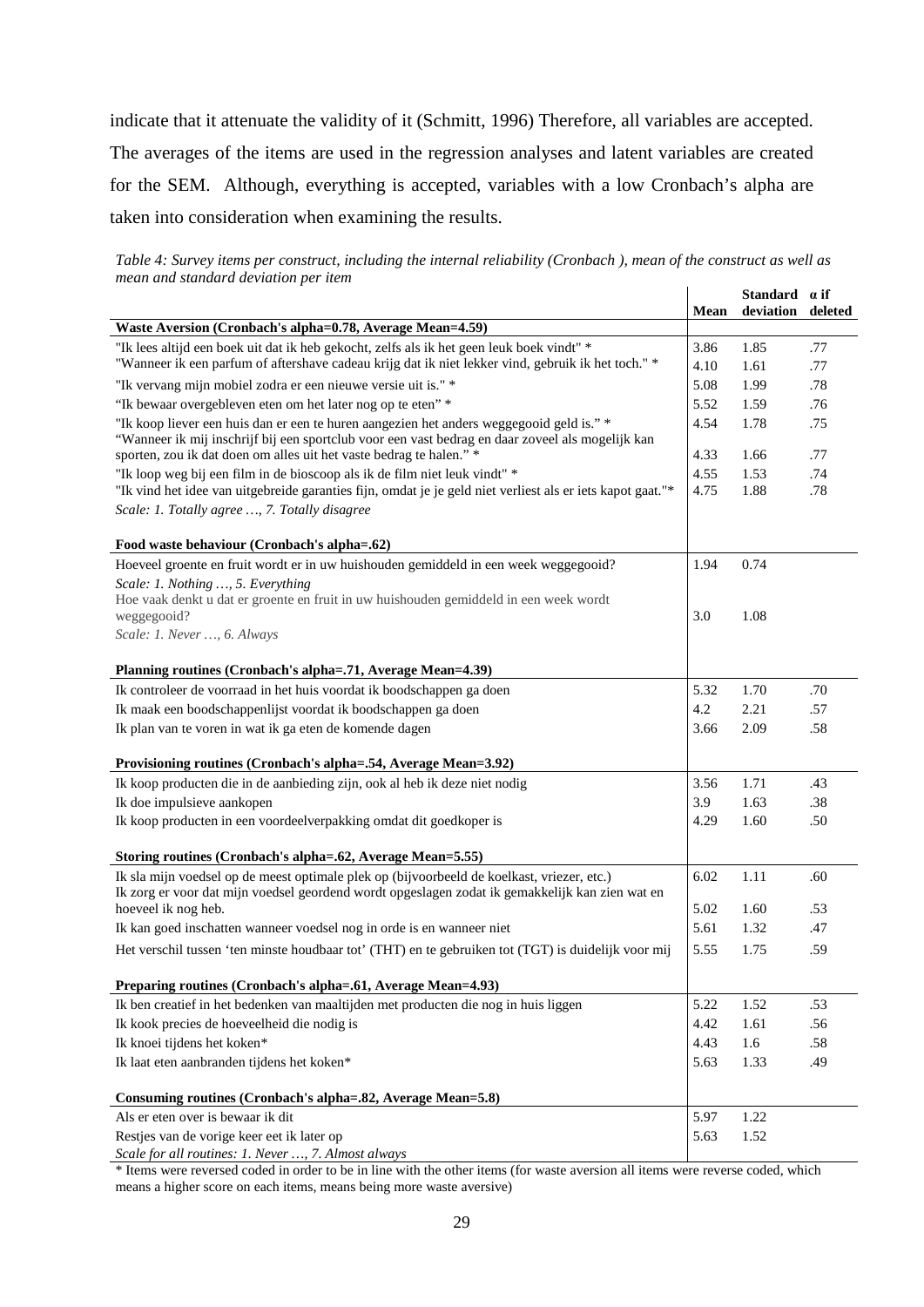#### <span id="page-30-0"></span>**4.3 Linear regression analysis**

In this section the outcomes of the linear regression analysis are discussed. Several different analyses are conducted in order to measure the effect of waste aversion on food waste behaviour. First of all, the main analysis is conducted, which are shown in *[Table 5](#page-31-0)* on the next page. Model 1 regresses aversion on waste quantity, model 2 includes the emotions and model 3 adds the household routines and socio-demographic factors. The output of the robustness tests are shown in *[Table 12](#page-63-0)* and *[Table 13](#page-64-0)*, in Appendix C1 & C2. Model 4 uses the summation of the items, instead of the averages. Model 5 uses waste frequency as dependent variable, instead of waste quantity. Last of all, model 6 excludes the outliers from the main regression. In the methodology section several choices are made regarding summation or averaging and quantity or frequency. The robustness test are included to see whether these choices have an effect on the outcomes of the analysis. The structure of this section is as follows; first the main effect of waste aversion on food waste behaviour is discussed, then the role of emotions and household routines are examined, finally the effect of socio-demographic factors are explained.

#### 4.2.1 Waste aversion

<span id="page-30-1"></span>The results of the main regression analysis are shown in *[Table 5](#page-31-0)*, on the next page. Although the coefficients have the expected negative sign, all three regression analyses show no significant effect of *waste aversion* on *food waste quantity*. The coefficient of waste aversion decreases as other variables and factors are included, which means that some of the coefficient of waste aversion in Model 1, is explained by variables included in the two following models. To conclude: hypothesis 1 is rejected, waste aversion does not have a direct negative effect on food waste behaviour. To estimate the reliability of this outcome three robustness test are performed. The results can be found in *[Table 12](#page-63-0)* and *[Table 13](#page-64-0)*, in Appendix C1 & C2. Model 4 shows the results for the analysis in which summations of the scores are used instead of the averages. The effect of waste aversion remains significant, while the value of the coefficient increases. This increase can be explained due to the fact that the values for summation are higher than the values for the averages of the scores. The second robustness test, Model 5, uses waste frequency as dependent variable. This appears to have no effect on the insignificance of waste aversion. The value for the coefficient has increased with more than 50% compared to Model 3. An explanation for this increase is that waste frequency is measured on a 6-point scale, while waste quantity is measured on a 5-point scale. Lastly, Model 6 excludes the outliers from the sample. Waste aversion remains insignificant, while the value of the coefficient is four times as high compared to the main regression, model 3.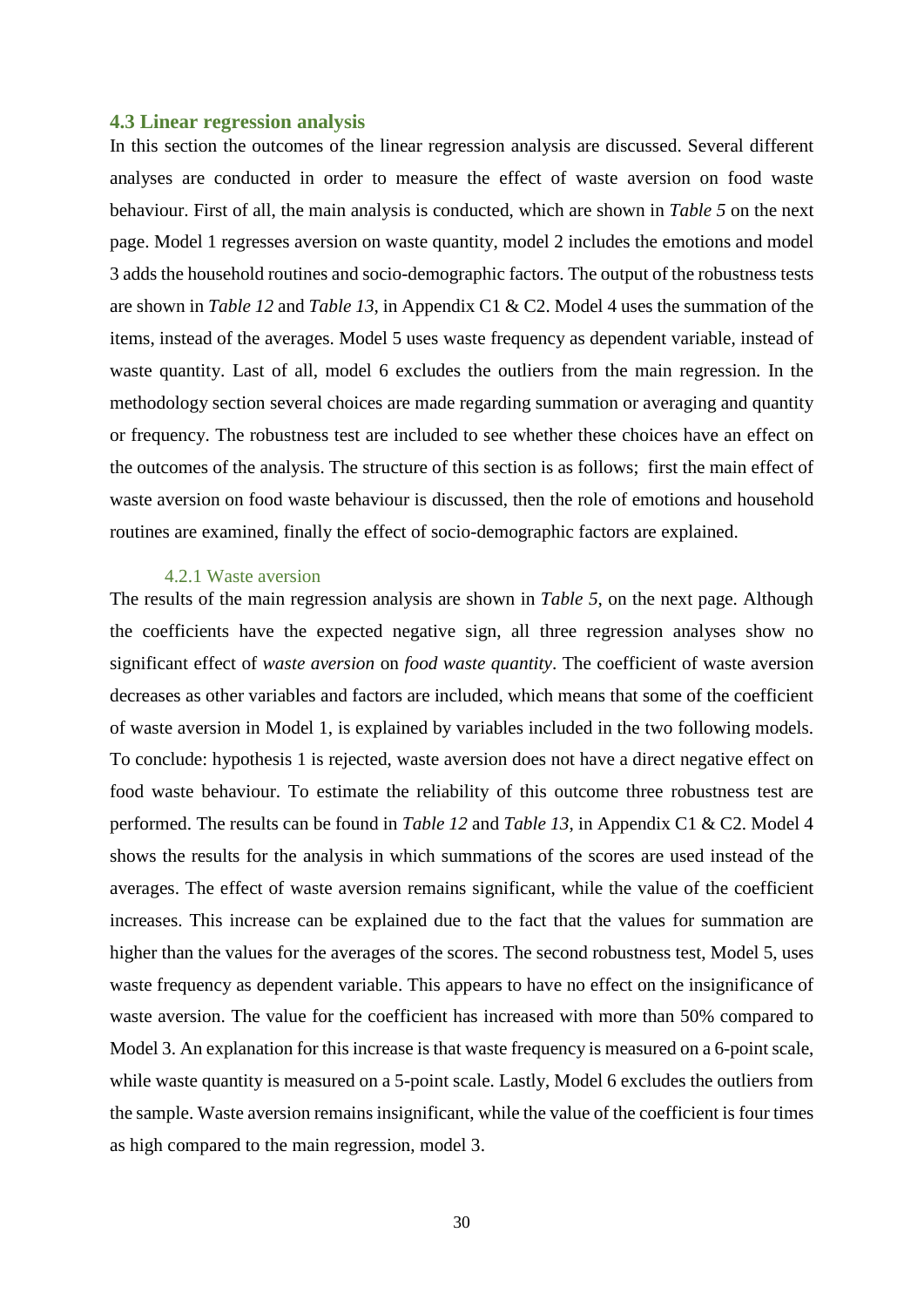| Food waste behavior            | Model 1: Waste | Model 2: Waste        | Model 3: Waste        |
|--------------------------------|----------------|-----------------------|-----------------------|
|                                | quantity       | $quantity + emotions$ | quantity + routines   |
| Aversion                       | $-0.0730$      | $-0.0662$             | $-0.0243$             |
|                                | $(-1.41)$      | $(-1.23)$             | $(-0.48)$             |
| Guilty                         |                | 0.178                 | 0.143                 |
|                                |                | (1.53)                | (1.22)                |
| Proud                          |                | $-0.756**$            | 0.0507                |
|                                |                | $(-2.20)$             | (0.12)                |
| Optimistic                     |                | $-0.197$              | $-0.675$              |
|                                |                | $(-0.39)$             | $(-1.28)$             |
| Anxious                        |                | $0.369**$             | $0.339*$              |
|                                |                | (2.13)                | (1.80)                |
| Frustrated                     |                | 0.124                 | 0.117                 |
|                                |                | (1.01)                | (1.00)                |
| Quiet                          |                | $-0.0169$             | $-0.122$              |
|                                |                | $(-0.09)$             | $(-0.60)$             |
| Satisfied                      |                | 0.0818                | $-0.176$              |
|                                |                | (0.25)                | $(-0.44)$             |
| Planning routines              |                |                       | $-0.0167$             |
|                                |                |                       | $(-0.46)$             |
| Provisioning routines          |                |                       | $0.0968*$             |
|                                |                |                       | (1.72)                |
| Storing routines               |                |                       | $-0.0652$             |
|                                |                |                       | $(-1.05)$             |
| Preparing routines             |                |                       | 0.0815                |
|                                |                |                       | (1.16)                |
| Consuming routines             |                |                       | $-0.0983**$           |
|                                |                |                       | $(-2.07)$             |
| Male                           |                |                       | 0.172                 |
|                                |                |                       | (1.65)                |
| Different <sup>+</sup>         |                |                       | $0.903***$            |
|                                |                |                       | (5.66)                |
| Medium age                     |                |                       | $-0.265$ <sup>*</sup> |
|                                |                |                       | $(-1.81)$             |
| Older age                      |                |                       | $-0.245$              |
|                                |                |                       | $(-1.07)$             |
| Coop                           |                |                       | 0.166                 |
|                                |                |                       | (1.17)                |
| Jumbo                          |                |                       | 0.0387                |
|                                |                |                       | (0.30)                |
| Medium intellectual            |                |                       | 0.0916                |
| ability<br>Higher intellectual |                |                       | (0.49)                |
|                                |                |                       | 0.186                 |
| ability                        |                |                       | (1.01)                |
| Employed                       |                |                       | 0.224                 |
|                                |                |                       | (1.53)<br>$0.347*$    |
| Children                       |                |                       |                       |
|                                | $2.271***$     | $2.109***$            | (1.89)<br>1.914***    |
| Constant                       |                |                       |                       |
|                                | (9.19)         | (7.43)                | (3.59)                |
| $\boldsymbol{N}$               | 202            | 202                   | 202                   |

<span id="page-31-0"></span>*Table 5: Main regression results of the relationship between waste aversion and food waste quantity*

statistics in parentheses

\* *p* < 0.10, \*\* *p* < 0.05, \*\*\* *p* < 0.01

<sup>+</sup> Only two respondents in this category

The regressions have estimations of standard errors that are robust in order to meet assumptions about heteroscedasticity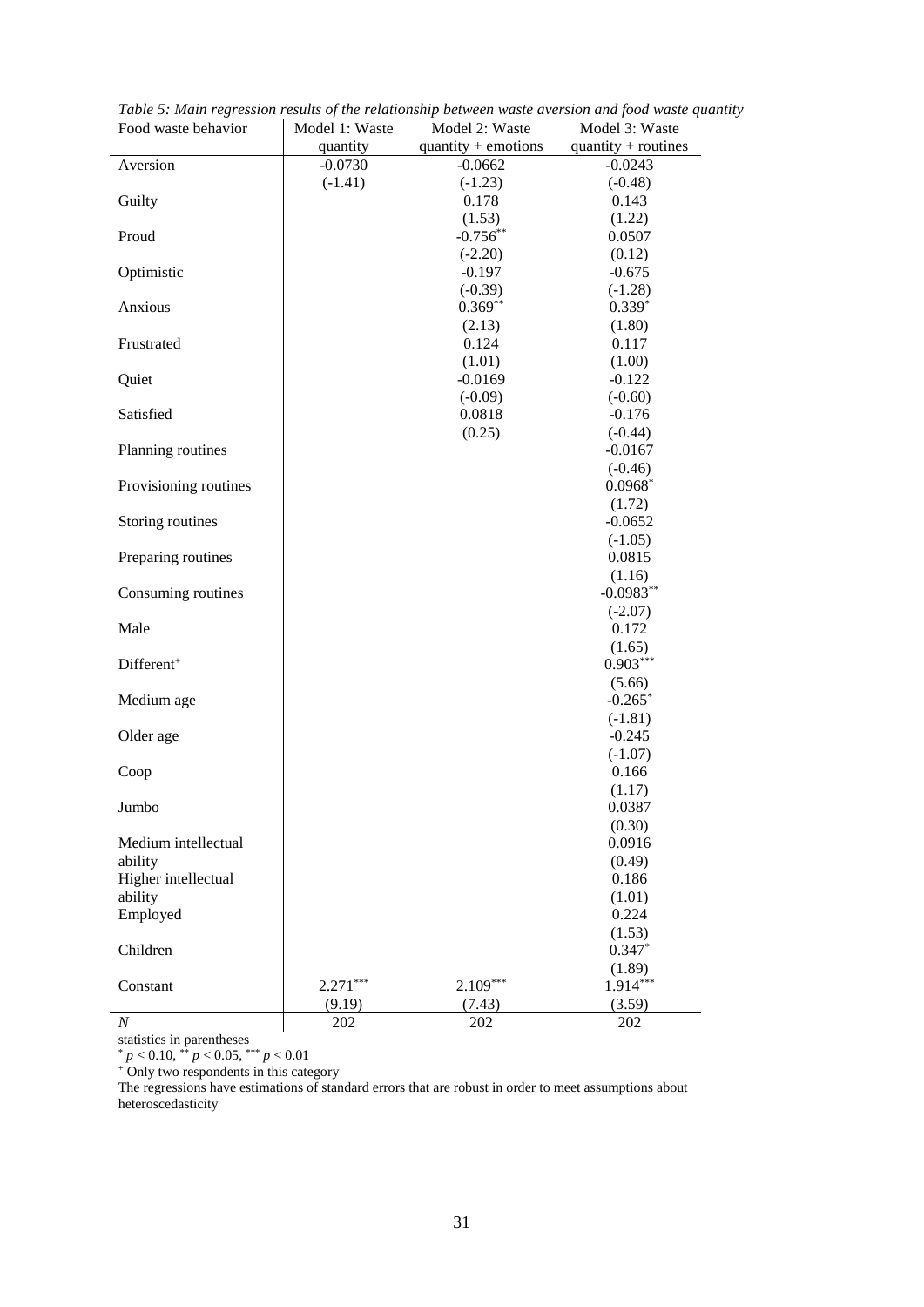#### 4.2.2 Emotions

<span id="page-32-0"></span>The role of *emotions* is also investigated and is shown in table 5, model 2 and 3. Anxiety appears to have a positive significant relation, even when other control variables are included. This means that the presence of the emotion anxiety increases the food waste quantity in households. This outcome is the opposite of what hypothesis 2A states, which expected a negative effect. The negative effect was expected as the presence of a negative emotion would act as a motivational impetus to decrease food waste (Russel et al., 2017). The found results can be interpreted in a way that a negative emotions is a consequence of wasting food. The coefficient for the effect of anxiety on food waste quantity is 0.339. This indicates that the presence of the negative emotion anxiety increases the food waste quantity with almost a half point on a 5-point scale (on which waste quantity is measured). In the robustness models anxiety remains significant. Therefore, it is can be stated that anxiety is a reliable predictor of food waste behaviour.

In the robustness models other emotions appear to be significant. In model 5, satisfied and guilt appears to have a positive effect on waste frequency. In model 6 frustrated appears to have a positive effect and optimistic a negative effect on food waste quantity. First of all, it must be said that most emotions are not observed that much. This could explain that even with small changes, like the robustness models, differences in significant and insignificant emotions might appear. Furthermore, the only significant emotion in all models (main and robustness) is anxiety. The other emotions that appeared to be significant only in some of the models could be explaining food waste behaviour, but are not very reliable. Although the explanatory power of those emotions is not reliable, some explanations for the effects are given. Guilt is positively affecting waste frequency, which means that the presence of guilt increases the frequency at which people waste food. This effect can be explained in the same way as was done with anxiety. A possible explanation for the positive effect of satisfied on waste frequency is that people who waste more frequently are doing this because they expect to feel satisfied afterwards. The positive effect of the presence of frustration on food waste quantity can be explained as an emotion that appears after food is wasted. For the negative effect of optimistic on food waste quantity there is no reasonable explanation. However, it is important to note once more, only the effect of anxiety is robust. The other emotions only appeared to be significant in one of the models, therefore outcomes and explanation are not reliable.

#### 4.2.3 Control variables

<span id="page-32-1"></span>In model 3 the household routines are included in the main analysis. Only two out of the five control variables appears to be significantly influencing food waste quantity; provisioning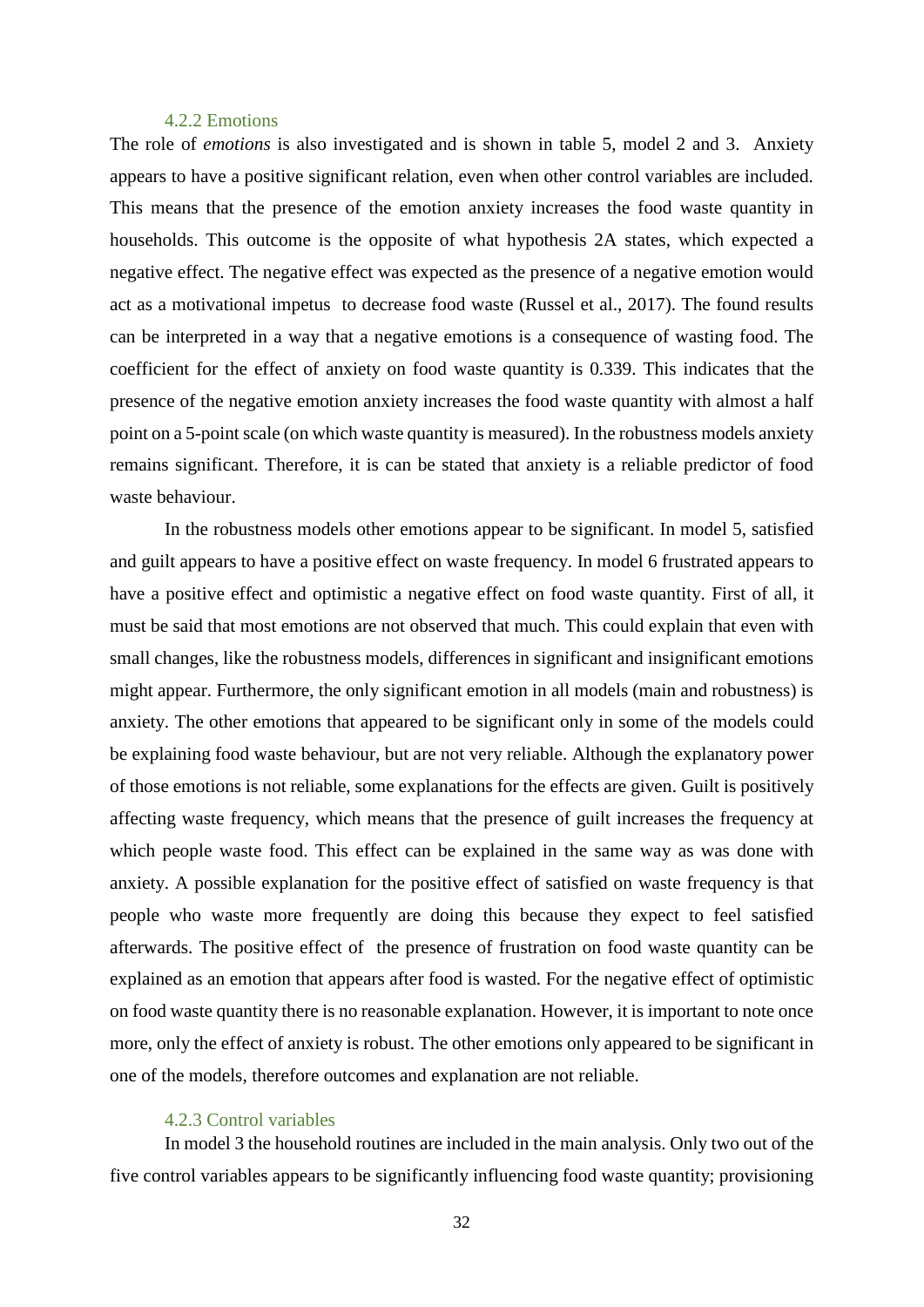routines ( $\alpha$ <0.10) and consuming routines ( $\alpha$ <0.05). Frequently using consuming routines leads to food waste reducing behaviour, while frequently using provisioning routines leads to food waste increasing behaviour. These outcomes remain significant in the robustness models. However, three of those household routines are not significant, which is not in line with the theory and past research. A possible explanation for the insignificant effect of preparing and storing routines is that those items were based on theoretical grounds. These sets of items were not adopted as a whole from other research. This explanation does not count for planning routines as that set of items was one-on-one adopted from earlier research. While collecting the questionnaires a conservation was held with the respondents. Some of them stated that they did not use a shopping list or plan meals in advance. However those people also stated that they were very committed to the environment, which motivated them not to waste food. This could explain the insignificant outcome for planning routines.

#### 4.2.4 Socio-demographics

<span id="page-33-0"></span>The effect of the socio-demographics on food waste quantity are shown in model 3, *[Table 5](#page-31-0)*. Most of them appear to have no significant effect, which is the opposite of what theory suggests. Males do not appear to waste more compared to the female reference group. One explanation is that male respondents are living with a female person. Although a man responds in the survey, the food waste behaviour in the household could be a result of the actions of the female. This could explain why there is no significant difference between male and females. The gender category 'Different' appears to significantly waste more than females. However, only two respondents stated they have the gender 'different', which means that the results are not reliable. The age of respondents suggests that medium-aged people waste less compared to the youngaged reference group. However the old-aged people do not show a significantly lower food waste. An explanation for this is that the group of old-aged compared to young-aged is much smaller. Besides that when outliers were excluded from the analysis, the old-aged group appears to waste less than the reference group. The locational effect of the survey did not show any significant outcome, compared to the reference group (Albert Hein). The intellectual ability of respondents also shows no significant effect on food waste behaviour. Respondents with a low intellectual ability indicate a lower income, which could explain that a low amount of food is wasted. On the other hand, respondents with a higher intellectual abilities are on average more committed to environmental issues, which could explain their food waste. So, both groups, for different reasons, could have a similar food waste behaviour. Being employed or not indicates no significant difference. A simple explanation for this is that students fall under the heading unemployed. However, they could also have a busy life, like the employed, due to study related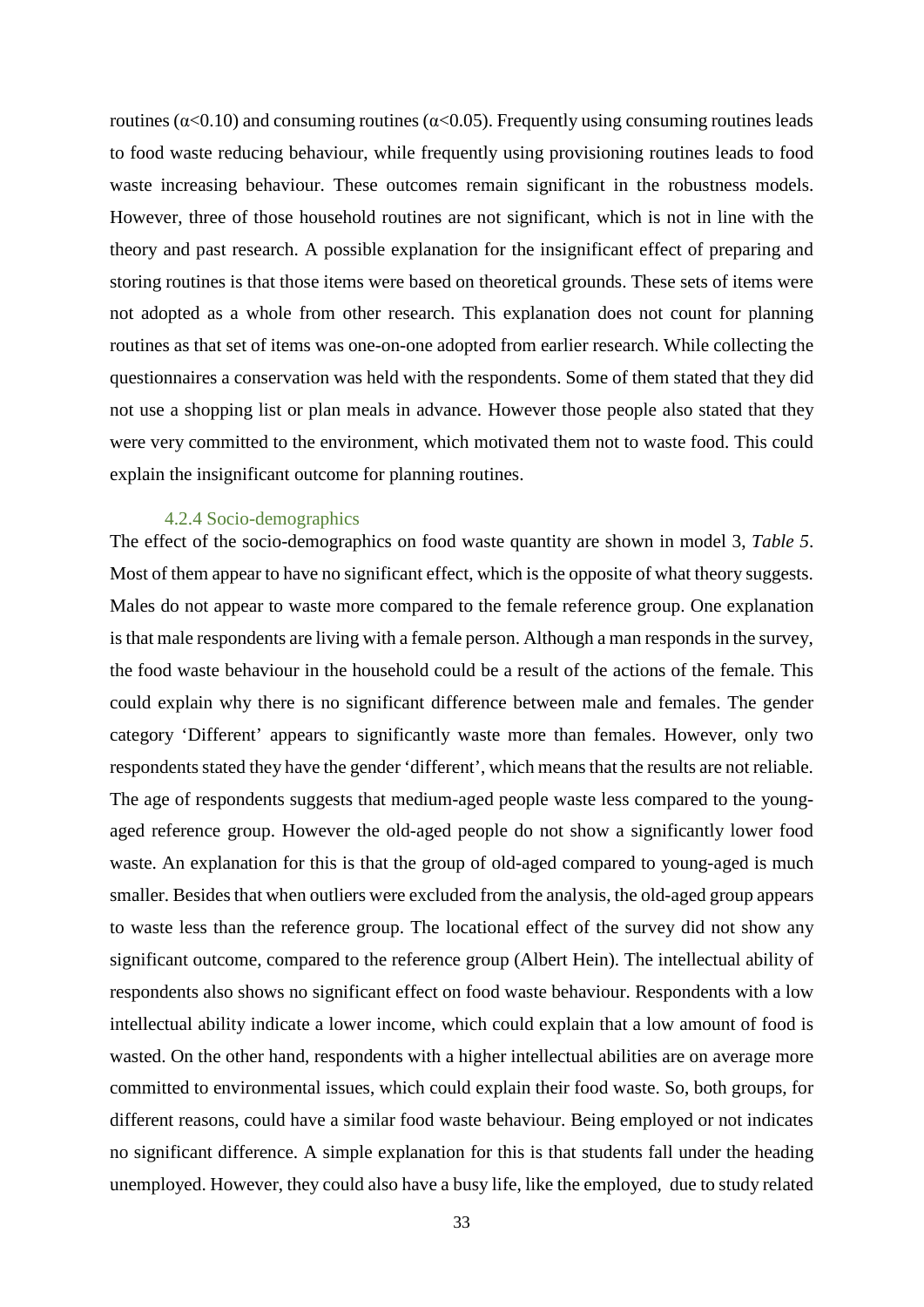tasks and side jobs. Lastly, the effect of the presence of children in the household is in line with the theory.

#### 4.2.5 Overview of the results

<span id="page-34-0"></span>None of the linear regression analyses supported the hypothesis 1. Therefore the conclusion from these results is that waste aversion does not affect food waste behaviour. Besides that, the effect of negative emotions only showed limited significance. Anxiety was the only robust negative emotions with a significant effect. However, this effect was the opposite of what theory suggested. Therefore, hypothesis 2A is rejected. This unexpected sign of the coefficients for negative emotions can be interpreted in a way that negative emotions are a consequence not a motivational impetus of food waste behaviour. Positive emotions only showed significance in the robustness test, but do to some extent support hypothesis 2B. Positive emotions work as a motivator for food waste behaviour. From the control variables only two showed the expected effect. The socio-demographics explained only to some extent differences in food waste quantity.

#### <span id="page-34-1"></span>**4.3 Logistic regression analysis**

The linear regression analysis did not support hypothesis 1. One of the explanations for this results is, that the measurement of the dependent variable is questionable. Self-reported food waste is not the same as the actual food waste. Food waste is a sensitive topic and is considered as being socially undesirable (Hermsdorf, Rombach, & Bitsch, 2017). Therefore, the possibility exists that respondents gave a socially responsible answer, which could give a sugar-coated image of their food waste. This part of the analysis is transforming the dependent variable in a dummy variable to look at food waste in a different way. The dummy variable is created to differentiate between people who do and do not waste food. This distribution is made, because from a psychological point of view it can be argued that people differ based on this differences. People are either reporting that they waste food or not. This creates the possibility to run a logistic regression with a binominal dependent variable of food waste. The results from the logistic regression analysis can be found in the *[Table 6](#page-35-0)*, on the next page. The logistics regression is built up in a similar way as the linear regression model. Because this analysis can be seen as a robustness test for the results found in the linear regression, no extra robustness test are performed on the logistic regression. Instead of the coefficients, the odds ratios are shown, because those are easier to interpret.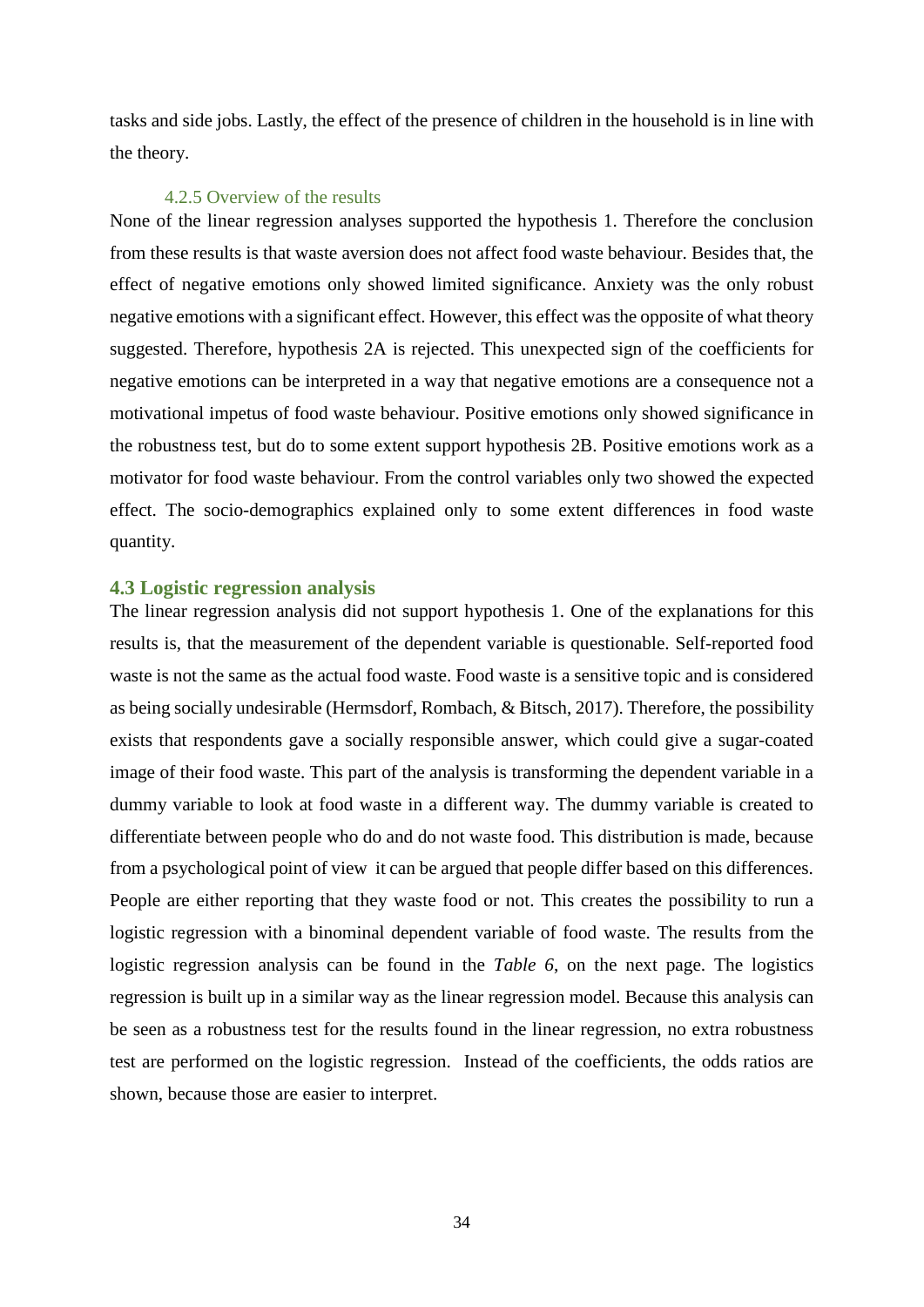| $\cdots$ $\cdots$<br>Probability of wasting? | Model: Logit       | Model: Waste                 | Model: Logit       |
|----------------------------------------------|--------------------|------------------------------|--------------------|
| $Yes=1 No=0$                                 | regression simple  | $aversion + \text{emotions}$ | regression         |
|                                              | model (Odds ratio) | Odds ratio                   | Odds ratio         |
| Waste aversion                               | 0.863              | 0.873                        | 0.982              |
|                                              | $(-1.02)$          | $(-0.88)$                    | $(-0.11)$          |
| Guilty                                       |                    | 1.988*                       | 1.927              |
|                                              |                    | (1.86)                       | (1.52)             |
| Proud <sup>+</sup>                           |                    | 1                            | 1                  |
|                                              |                    | Omitted                      | Omitted            |
| Optimistic                                   |                    | 0.275                        | $0.602*$           |
|                                              |                    | $(-1.02)$                    | $(-1.94)$          |
| Anxious                                      |                    | $7.421*$                     | $11.509**$         |
|                                              |                    | (1.86)                       | (2.10)             |
| Frustrated                                   |                    | 1.981                        | 1.873              |
|                                              |                    | (1.62)                       | (1.29)             |
| Quiet                                        |                    | 1.105                        | 0.574              |
| Satisfied                                    |                    | (0.19)<br>1.770              | $(-0.90)$<br>0.580 |
|                                              |                    | (0.47)                       | $(-0.39)$          |
| <b>Planning Routines</b>                     |                    |                              | 1.139              |
|                                              |                    |                              | (1.05)             |
| Provisioning Routines                        |                    |                              | 1.341              |
|                                              |                    |                              | (1.64)             |
| <b>Storing Routines</b>                      |                    |                              | 0.838              |
|                                              |                    |                              | $(-0.81)$          |
| Preparing Routines                           |                    |                              | 1.021              |
|                                              |                    |                              | (0.09)             |
| <b>Consuming Routines</b>                    |                    |                              | $0.602***$         |
|                                              |                    |                              | $(-2.69)$          |
| Male                                         |                    |                              | $2.738**$          |
|                                              |                    |                              | (2.35)             |
| Different <sup>++</sup>                      |                    |                              | 1                  |
|                                              |                    |                              | empty              |
| Medium Age                                   |                    |                              | 0.774              |
| Older age                                    |                    |                              | $(-0.53)$<br>0.382 |
|                                              |                    |                              | $(-1.60)$          |
| Coop                                         |                    |                              | 1.206              |
|                                              |                    |                              | (0.39)             |
| Jumbo                                        |                    |                              | 1.073              |
|                                              |                    |                              | (0.15)             |
| Medium intellectual                          |                    |                              | 2.424              |
| ability                                      |                    |                              | (1.61)             |
| Higher intellectual                          |                    |                              | $3.016**$          |
| ability                                      |                    |                              | (2.04)             |
| Employed                                     |                    |                              | 1.611              |
|                                              |                    |                              | (1.08)             |
| Children                                     |                    |                              | 2.672              |
|                                              |                    |                              | (1.55)             |
| Constant                                     | $4.700***$         | 2.579                        | 3.894              |
|                                              | (2.24)             | (1.23)                       | (0.75)             |
| N                                            | 198                | 198                          | 198                |

<span id="page-35-0"></span>*Table 6: Logistic regression results on the relation between waste aversion and the probability of either wasting food or not*

*t* statistics in parentheses

\* *p* < 0.10, \*\* *p* < 0.05, \*\*\* *p* < 0.01

<sup>+</sup> Variable is omitted as it predicts failure perfectly

<sup>++</sup> Variable is empty as it predicts success perfectly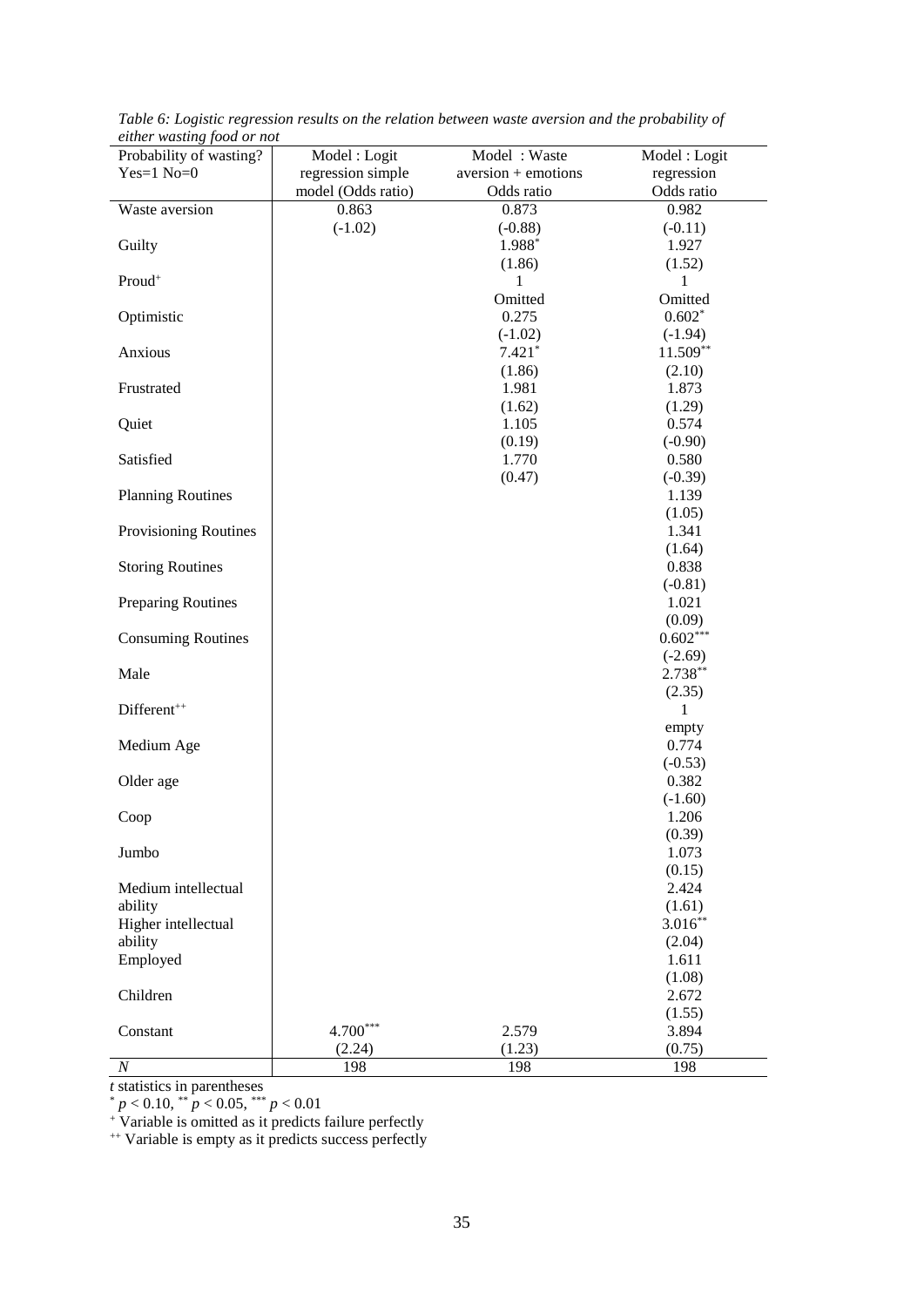#### 4.3.1 Logistic regression results

<span id="page-36-0"></span>The effect of waste aversion on the probability that a person wastes food or not appears to be insignificant in all three logistic regressions. This means that similar to the linear regression analysis waste aversion is not a predictor of food waste behaviour. Despite being insignificant, the odds ratio shows the right value, as a value below 1 indicates that there is a negative effect. The emotions proud is omitted from the analysis as proud predicts failure perfectly. In other words, when the emotions proud was present, the respondent always appeared to have no food waste. Important to note for this result is that the emotion proud only was present twice in the whole sample. Furthermore, similar to the linear regression results, anxiety is a significant predictor. Anxious was present in 13 cases of the sample, out of them 12 appeared to waste food, which explains the high odds ratio. The odds of wasting food are 11.5 times higher when the emotion anxious is present. This result strengthens the results from the linear regression. Anxiety is not a motivational impetus but is measured as a consequence of food waste. The role of emotions is also quite similar to the results found in the linear regression analysis. Anxiety appears to be a positive significant predictor. Besides anxiety, optimism also appears to be a significant predictor. However, optimistic was only measured four times in the whole sample, so the results are not reliable. The results could be purely random, because of the low observations.

From the control variables only consuming routines is a significant predictor of the probability that someone is wasting food or not. The odds of wasting food are 6 to 10 when consuming routines are used frequently. This indicates, similar to the results from the regression analysis, that a frequent usage of consuming routines results in a decrease in food waste. All the other routines are not found to be significant, however it can be noted that the provisioning routines just fall outside the significance interval ( $α<0.10$ ). From the socio-demographic factors only the higher intellectual ability appears to be a significant predictor compared to their references group (lower intellectual ability). The odds ratio shows that respondents with a higher intellectual ability are three times more likely to waste food compared to respondents with a lower intellectual ability. This is actually the opposite of what the theory expected. The other socio-demographic factors are not significant. Furthermore, the observations for the gender class 'different' are excluded from the analysis. The gender class different was a perfectly successful predictor of food waste. In other words, the two respondents who fall in the gender class 'different' were both wasting food.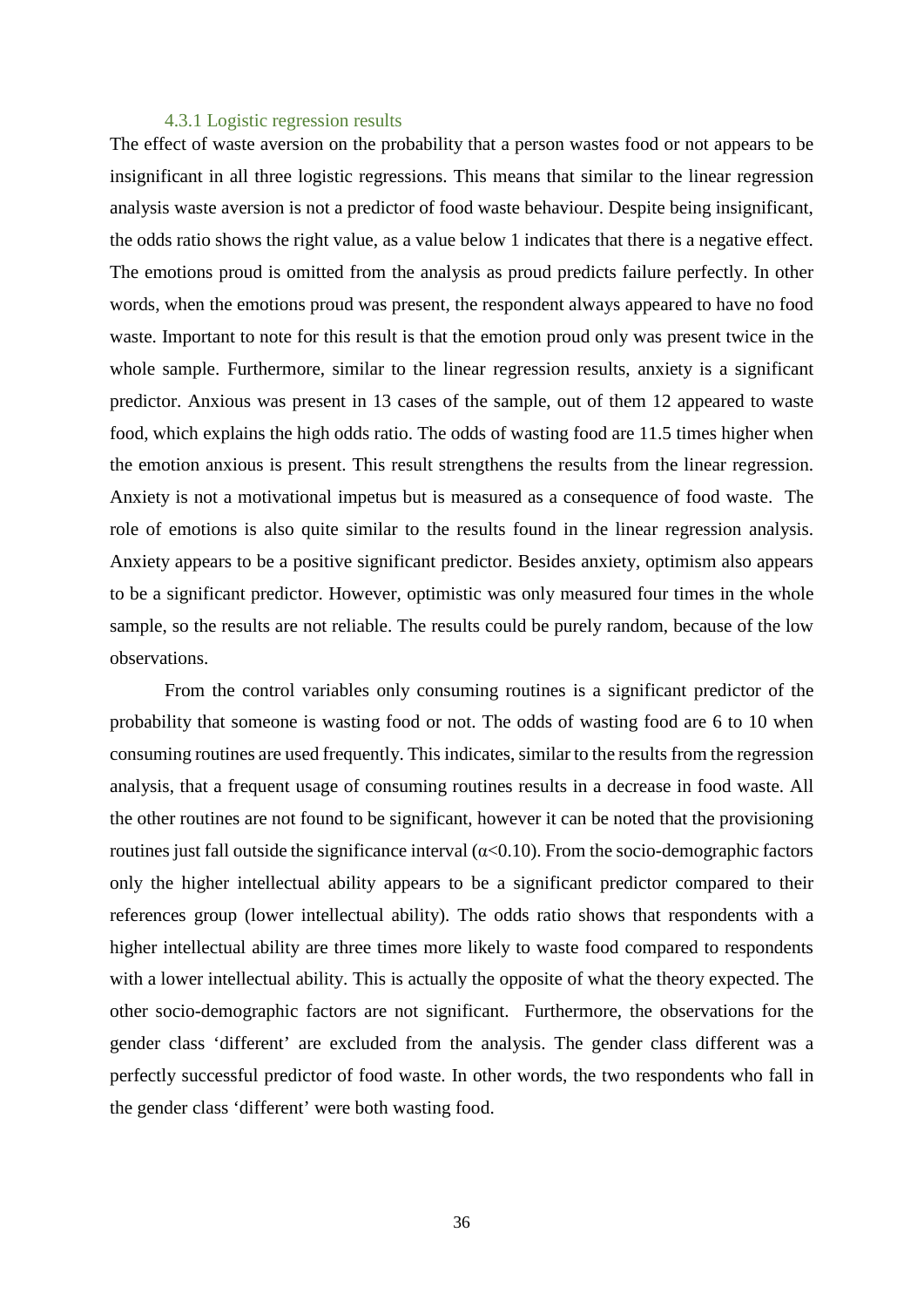#### <span id="page-37-0"></span>**4.4 Confirmatory Factor Analysis**

A confirmatory factor analysis is conducted, before the indirect effect can be measured. To perform a correct confirmatory factor analysis one assumption, regarding the simple size, has to be fulfilled. The general rule of thumb for confirmatory factor analysis is N>200. Sample sizes below this rule of thumb underestimate the model and are not recommended (Kline, 2005). This research has a sample size of 202 so there are no problems with this assumption.

Consequently, a CFA is executed. The factor analysis is conducted to measure to what extent the items predict the latent variable correctly as is suggested in the theory. The factor loadings, estimated by the CFA are shown in *[Table](#page-38-0) 7* below. Each item has a certain pattern of response that is associated with the latent variable, which is measured by the factor loading. The factor loadings estimates the association with the underlying latent variable and varies between 0 and 1, if standardised. Hair et al., (2014) uses a rule of thumb for the factor loadings in combination with the sample size of the research. A factor loading has to have a certain value for a given sample size in order to have practical significance. For a sample size of approximately 200 respondents, the factor loadings have to be >0.4. If the output of the CFA is investigated, one factor loading appears to have a value below the level of having a practical significance. This is the thirds items for *provisioning routines*. Therefore, this item is excluded from the analysis, which is visualised with a strikethrough in *[Table](#page-38-0) 7*. The significance of each of the factor loadings is also measured with a CFA. These results can be found in Appendix D, *Table 14.* All items appear to be significant estimates of the latent variable.

#### 4.4.1 Construct validity

<span id="page-37-1"></span>Besides measuring the factor loadings, the average variance extracted (AVE) and composite reliability (CR) are measured. AVE measured the discriminant validity, while CR measures the convergent validity both of which fall within domain of construct validity. The use of both measures is important to validate the constructs (Campbell & Fiske, 1959). The discriminant validity tests whether measurements that are supposed to be unrelated are actually not related. The convergent validity measures whether constructs that are supposed to be related, are in fact related (Paul Peter, 1981).

The threshold values for those measures are  $>0.5$  (AVE) and  $>0.7$  (CR) (Hair et al., 2014). The *Consuming routines* reach those values, *planning routines* fail to match the AVE threshold and *food waste behaviour* is close to both thresholds. The other latent variables are not able to reach the thresholds, not even close. These validity measurements are important as it evaluates the validity of a set of items. However, it does not consequently mean that low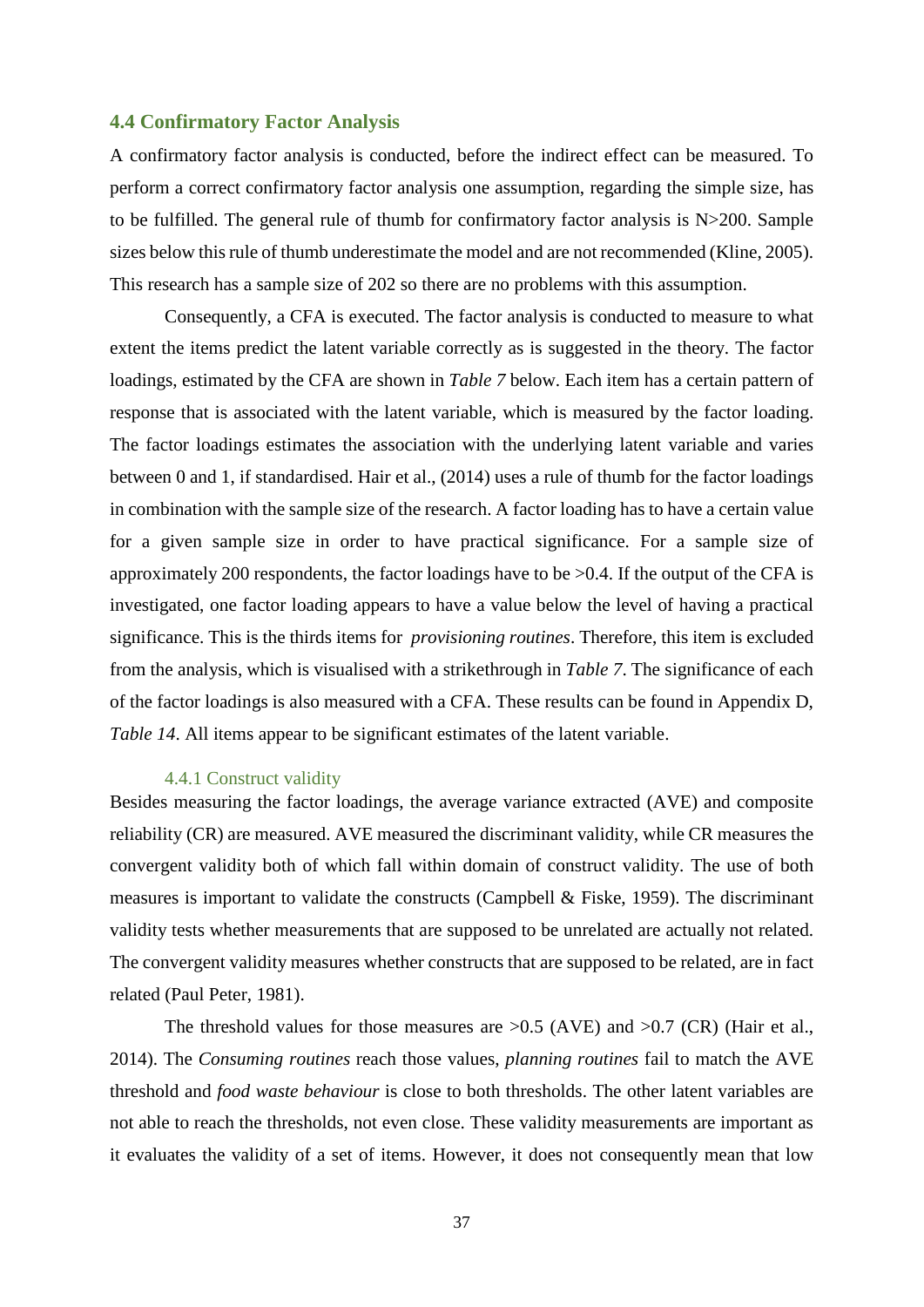scores on these tests indicate a poor measurement (Borsboom, Mellenbergh & van Heerden, 2004). It does not immediately mean that measures should be excluded because of the a below the thresholds. Therefore no latent variables are excluded from the CFA. More important is the goodness of fit of the model, as this takes into account measurement errors (which are a consequence of low CR and AVE).

<span id="page-38-0"></span>*Table 7: Confirmatory Factor analysis, including the factor loadings of each item, and the average variance extracted and composite reliability of the latent variables (N=202)*

|                                                                                              | Factor              |     |           |
|----------------------------------------------------------------------------------------------|---------------------|-----|-----------|
|                                                                                              | <b>Loadings AVE</b> |     | <b>CR</b> |
| <b>Waste Aversion</b>                                                                        |                     | .33 | .79       |
| "Ik lees altijd een boek uit dat ik heb gekocht, zelfs als ik het geen leuk boek vindt" *    | .47                 |     |           |
| "Wanneer ik een parfum of aftershave cadeau krijg dat ik niet lekker vind, gebruik ik        |                     |     |           |
| het toch." *                                                                                 | .48                 |     |           |
| "Ik vervang mijn mobiel zodra er een nieuwe versie uit is." *                                | .41                 |     |           |
| "Ik bewaar overgebleven eten om het later nog op te eten" *                                  | .56                 |     |           |
| "Ik koop liever een huis dan er een te huren aangezien het anders weggegooid geld            |                     |     |           |
| $is.$ "*                                                                                     | .63                 |     |           |
| "Wanneer ik mij inschrijf bij een sportclub voor een vast bedrag en daar zoveel als          |                     |     |           |
| mogelijk kan sporten, zou ik dat doen om alles uit het vaste bedrag te halen." *             | .48                 |     |           |
| "Ik loop weg bij een film in de bioscoop als ik de film niet leuk vindt" *                   | .71                 |     |           |
| "Ik vind het idee van uitgebreide garanties fijn, omdat je je geld niet verliest als er iets |                     |     |           |
| kapot gaat." *                                                                               | .77                 |     |           |
| Scale: 1. Totally agree , 7. Totally disagree                                                |                     |     |           |
| Food waste behaviour                                                                         |                     | .49 | .66       |
| Hoeveel groente en fruit wordt er in uw huishouden gemiddeld in een week weggegooid?         | .66                 |     |           |
| Scale: 1. Nothing , 5. Everything                                                            |                     |     |           |
| Hoe vaak denkt u dat er groente en fruit in uw huishouden gemiddeld in een week wordt        |                     |     |           |
| weggegooid?                                                                                  | .74                 |     |           |
| Scale: 1. Never , 6. Always                                                                  |                     |     |           |
| <b>Planning routines</b>                                                                     |                     | .47 | .72       |
| Ik controleer de voorraad in het huis voordat ik boodschappen ga doen                        | .61                 |     |           |
| Ik maak een boodschappenlijst voordat ik boodschappen ga doen                                | .74                 |     |           |
| Ik plan van te voren in wat ik ga eten de komende dagen                                      | .69                 |     |           |
| <b>Provisioning routines</b>                                                                 |                     | .30 | .54       |
| Ik koop producten die in de aanbieding zijn, ook al heb ik deze niet nodig                   | .45                 |     |           |
| Ik doe impulsieve aankopen                                                                   | .77                 |     |           |
| Ik koop producten in een voordeelverpakking omdat dit goedkoper is                           | $-34$               |     |           |
| <b>Storing routines</b>                                                                      |                     | .31 | .64       |
| Ik sla mijn voedsel op de meest optimale plek op (bijvoorbeeld de koelkast, vriezer,         |                     |     |           |
| $etc.$ )                                                                                     | .45                 |     |           |
| Ik zorg er voor dat mijn voedsel geordend wordt opgeslagen zodat ik gemakkelijk kan          |                     |     |           |
| zien wat en hoeveel ik nog heb.                                                              | .65                 |     |           |
| Ik kan goed inschatten wanneer voedsel nog in orde is en wanneer niet                        | .63                 |     |           |
| Het verschil tussen 'ten minste houdbaar tot' (THT) en te gebruiken tot (TGT) is             |                     |     |           |
| duidelijk voor mij                                                                           | .47                 |     |           |
| <b>Preparing routines</b>                                                                    |                     | .29 | .61       |
| Ik ben creatief in het bedenken van maaltijden met producten die nog in huis liggen          | .54                 |     |           |
| Ik kook precies de hoeveelheid die nodig is                                                  | .6                  |     |           |
| Ik knoei tijdens het koken*                                                                  | .44                 |     |           |
| Ik laat eten aanbranden tijdens het koken*                                                   | .55                 |     |           |
| <b>Consuming routines</b>                                                                    |                     | .71 | .83       |
| Als er eten over is bewaar ik dit                                                            | .9                  |     |           |
| Restjes van de vorige keer eet ik later op                                                   | .79                 |     |           |
| Scale for all routines: 1. Never , 7. Almost always                                          |                     |     |           |

\* Items were reversed coded in order to be in line with the other items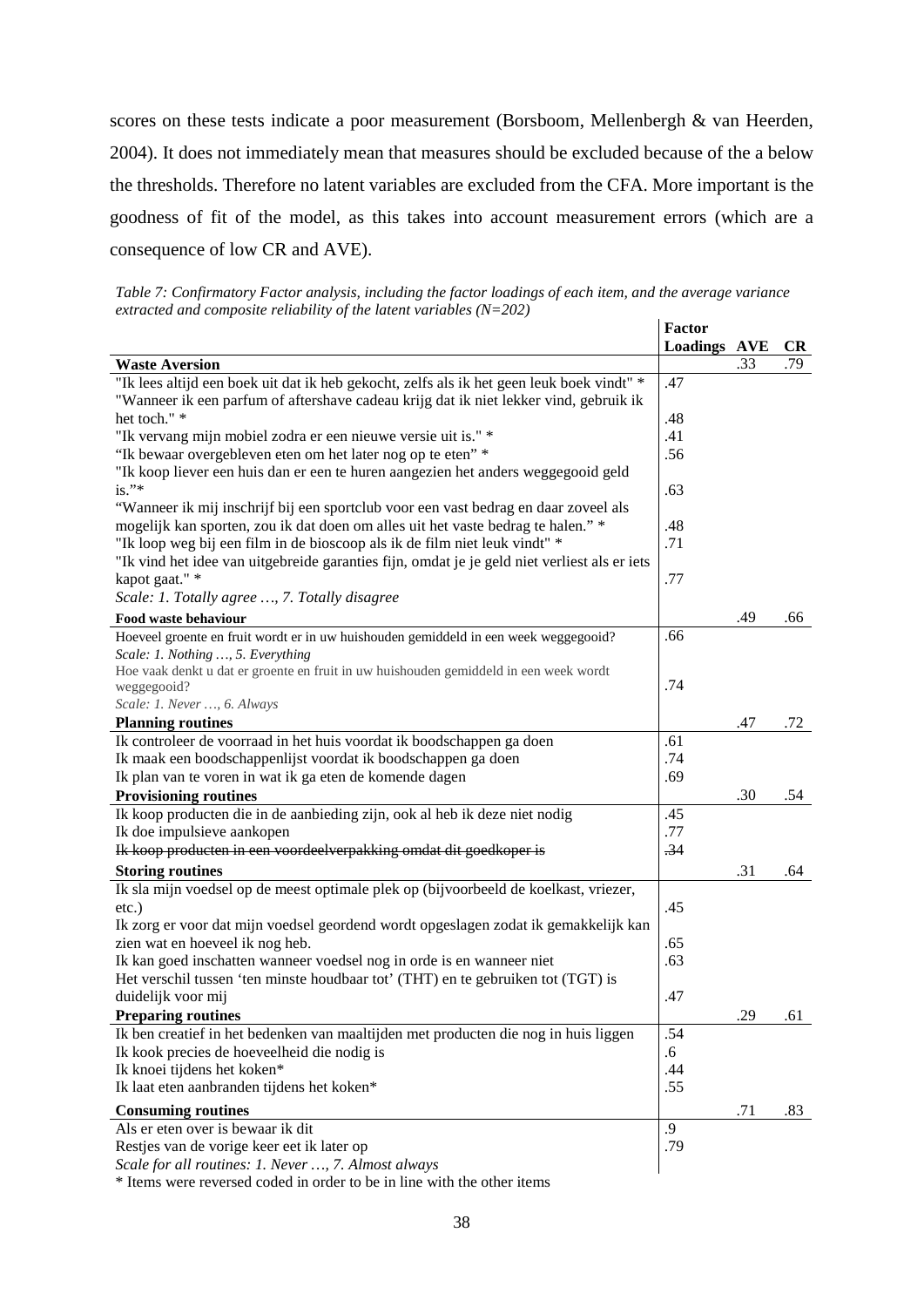#### 4.4.2 Goodness of fit

<span id="page-39-0"></span>The goodness of fit of the model is shown below in *[Table 8](#page-39-2)*. The overall model appears to have a good model of fit. The RMSEA and SRMR are within the thresholds level and the CFI and TLI are also within the thresholds level. Due to the fact that the model shows good fit, the SEM analysis can be conducted.

| Measurement                    | <b>Observed Measure</b> | Threshold level |
|--------------------------------|-------------------------|-----------------|
| Chi-Square $(X^2)$             | 344.147                 |                 |
| CFI (Comparative fit Index)    | 0.919                   | >0.9            |
| TLI (Tucker-Lewis Index)       | 0.903                   | >0.9            |
| RMSEA (Root mean squared       | 0.043                   | < 0.08          |
| error of approximation)        |                         |                 |
| PC close                       | 0.856                   | >0.05           |
| <b>SRMR</b> (Standardised root | 0.061                   | < 0.08          |
| means squared residual)        |                         |                 |
| Respondents                    | $N = 202$               |                 |

<span id="page-39-2"></span>*Table 8: Goodness of fit indices of the confirmatory factor analysis*

#### <span id="page-39-1"></span>**4.5 Structural Equation Modelling**

The structural equation model is conducted to measure the direct and indirect effects of waste aversion on food waste behaviour. This analysis focusses purely on the direct and indirect effect of waste aversion on food waste behaviour. Therefore, socio-demographics and emotions are not taken into account. The results of the SEM can be found in *[Table 9](#page-40-0)*, on the next page. No significant direct effect of waste aversion on food waste behaviour is found in the analysis. This confirms earlier found results in section 4.1 and 4.2. Three structural relations are found to be significant. Similar to the linear regression analysis consuming routines and provisioning routines significantly affect food waste behaviour (at a 10% significance level). The sign of the coefficients are also similar to the outcomes of the linear regression model. A frequent use of consuming routines (i.e. storing leftovers and eating leftover) results in lower food waste. The exact effect is hard to understand as the latent variable food waste behaviour is constructed out of waste frequency and waste quantity. The frequent use of provisioning routines leads to an increase in food waste behaviour. As the construct reliability of food waste behaviour, measure by frequency and quantity, is acceptable, it can be stated that higher usage of consuming routines lead to a decrease in the quantity and/or frequency of food waste. For provisioning routines the opposite holds.

The most interesting part is when the effect of waste aversion on the household routines is observed. This could result in indirect effects of waste aversion on food waste behaviour. This results in a significant relation between waste aversion and consuming routines. This significant effect means that there is indirect effect of waste aversion on food waste behaviour.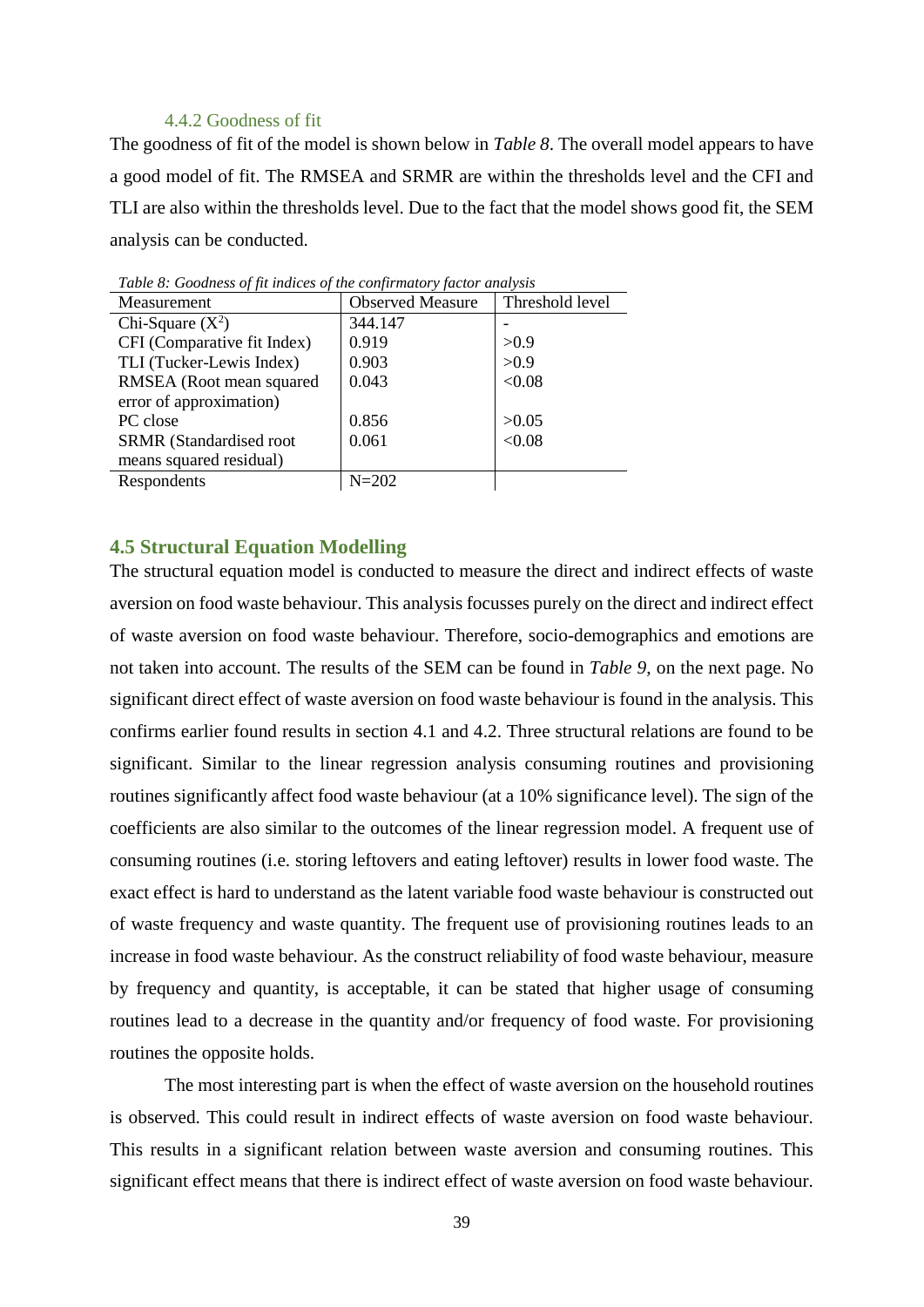The stronger the dislike towards waste, the more they use consuming routines. This seems very reasonable as the consuming routines are measured by the way they treat leftovers in their households. From that point of view, it seems logical that people with a higher waste aversion handle their leftovers in another way than people with a lower waste aversion.

To conclude, waste aversion indirectly affects food waste behaviour, which supports hypothesis 3. The more waste averse a person is, the more likely it is that consuming routines are used more frequently. Consequently, frequently using consuming routines leads to a lower waste of food (in terms of frequency and/or quantity). So no direct effects are found, but the SEM indicate that there is a indirect way in which waste aversion leads to lower food waste in household.

| <b>Structural Relation</b>       | <b>Structural Equation</b> |
|----------------------------------|----------------------------|
|                                  | Modelling                  |
| <b>Planning Routines</b>         | 0.057                      |
| $\leftarrow$ Waste aversion      | (0.54)                     |
| <b>Provisioning Routines</b>     | $-0.102$                   |
| $\leftarrow$ Waste aversion      | $(-1.30)$                  |
| <b>Storing Routines</b>          | 0.782                      |
| $\leftarrow$ Waste aversion      | (1.36)                     |
| Preparing Routines               | 0.079                      |
| $\leftarrow$ Waste aversion      | (0.94)                     |
| <b>Consuming Routines</b>        | $0.472***$                 |
| $\leftarrow$ Waste aversion      | (3.88)                     |
| <b>Structural effect on Food</b> |                            |
| waste behaviour                  |                            |
| <b>Waste Aversion</b>            | 0.020                      |
|                                  | (0.30)                     |
| <b>Planning Routines</b>         | 0.106                      |
|                                  | (0.83)                     |
| Provisioning Routines            | $0.363*$                   |
|                                  | (1.90)                     |
| <b>Storing Routines</b>          | $-0.249$                   |
|                                  | $(-0.66)$                  |
| <b>Preparing Routines</b>        | 0.143                      |
|                                  | (0.55)                     |
| <b>Consuming Routines</b>        | $-0.121*$                  |
|                                  | $(-1.69)$                  |
| N                                | 202                        |

<span id="page-40-0"></span>*Table 9: Structural equation modelling results showing the significance of the direct and indirect effects* 

*t* statistics in parentheses

 $p < 0.1$ ,  $\binom{p}{p} < 0.05$ ,  $\binom{p}{p} < 0.01$ 

Coefficients are unstandardised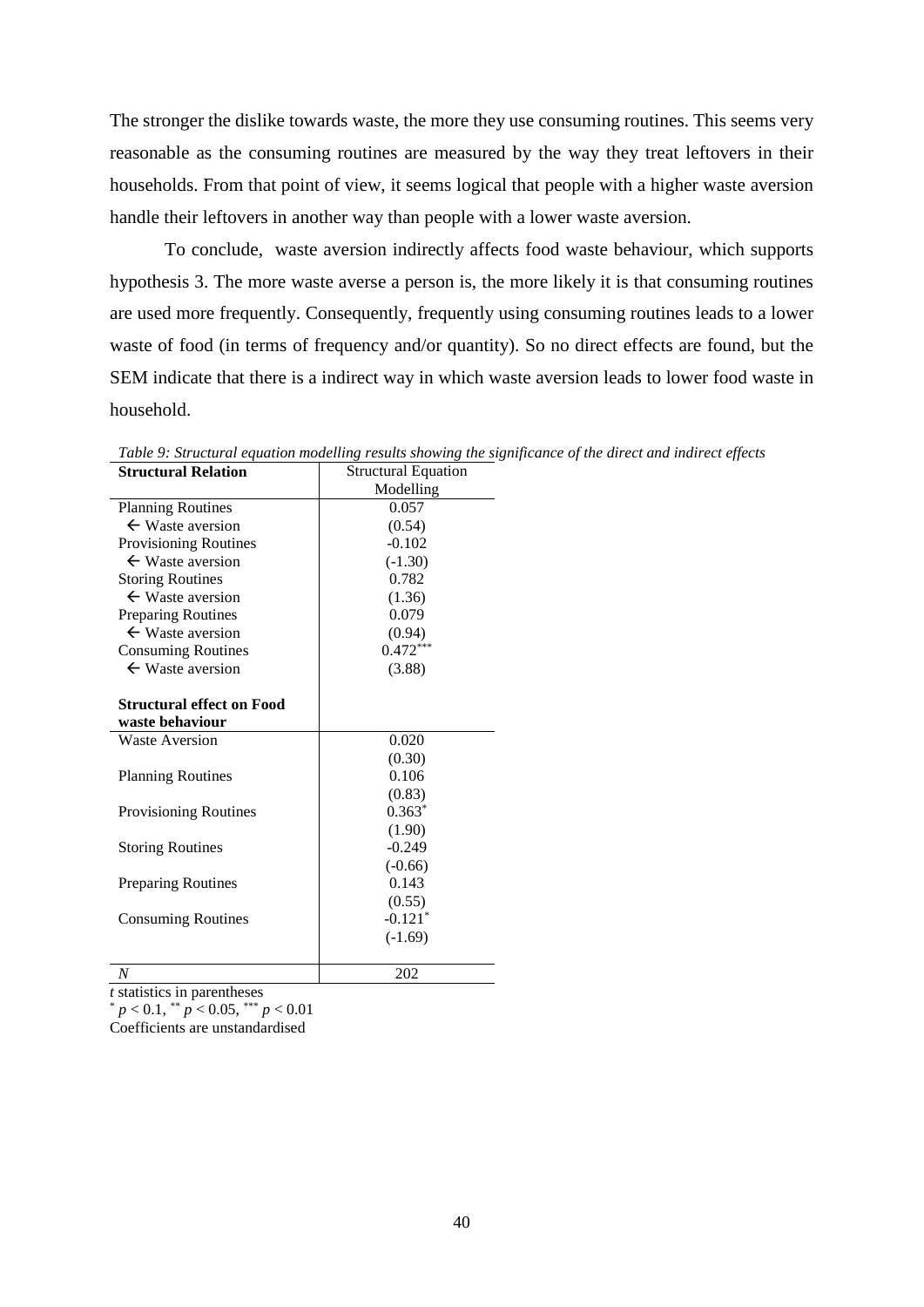#### 4.5.1 Goodness of fit

<span id="page-41-0"></span>Besides that, a quick look at the goodness of fit of the SEM is necessary to see whether results are likely to be correct. The results of the goodness of fit indices can be found on the next page, *[Table 10](#page-41-1)*. All but one indices are within the threshold margins, only the SRMR is equal to the threshold. This indicates that there is a good model of fit, so results described above are reliable.

| Measurement                 | <b>Observed Measure</b> | Threshold level |
|-----------------------------|-------------------------|-----------------|
| Chi-Square $(X^2)$          | 350.921                 |                 |
| CFI (Comparative fit index) | 0.917                   | >0.9            |
| TLI (Tucker-Lewis index)    | 0.903                   | >0.9            |
| RMSEA (Root mean squared    | 0.042                   | < 0.08          |
| error of approximation)     |                         |                 |
| PC close                    | 0.908                   | >0.05           |
| SRMR (Standardised root     | 0.080                   | < 0.08          |
| means squared residual)     |                         |                 |
| Respondents                 | $N = 202$               |                 |

<span id="page-41-1"></span>*Table 10: Goodness of fit indices of the structural equation model*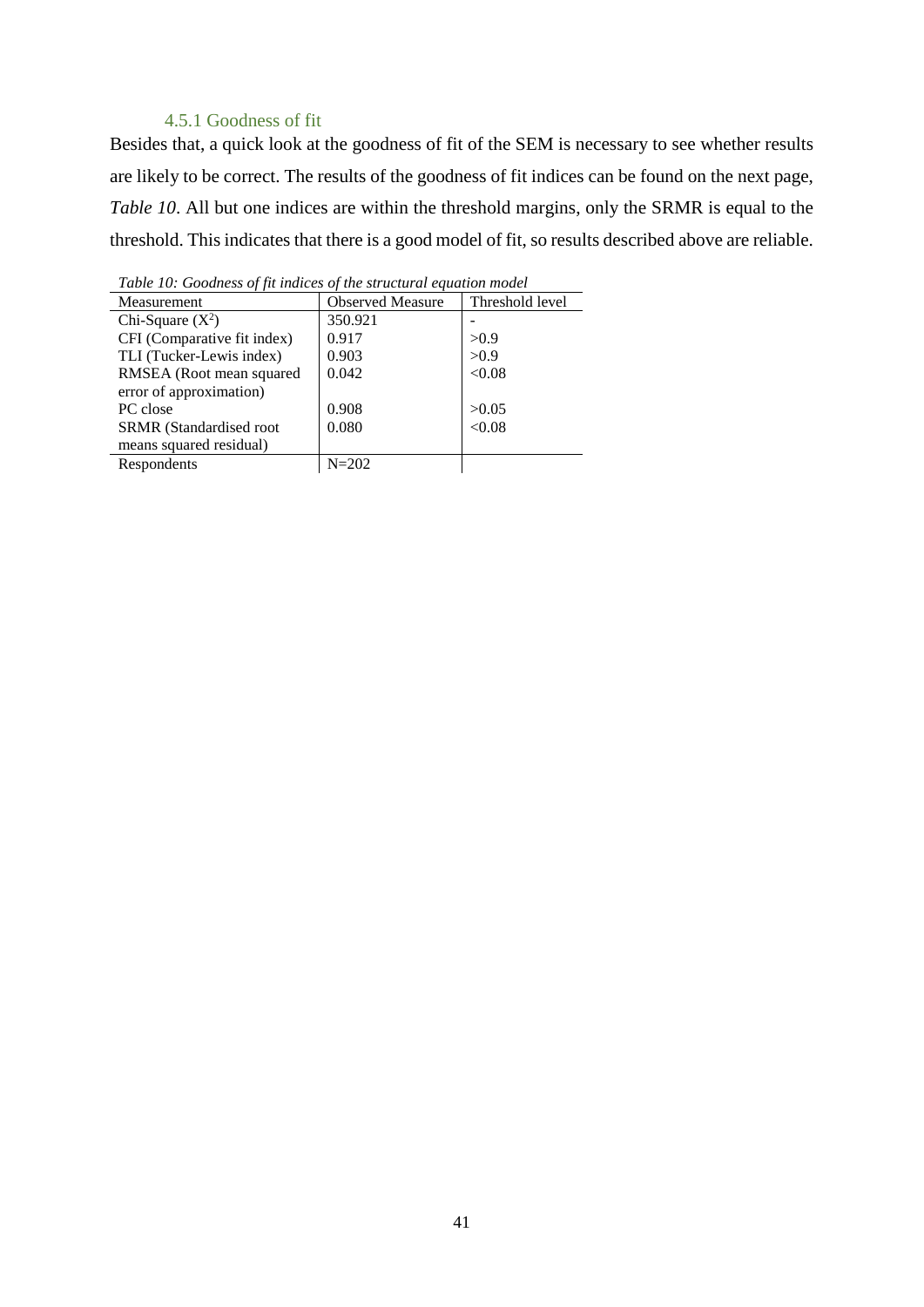# <span id="page-42-0"></span>**5. Discussion**

In this section the whole research is discussed. The expectations of the theory are compared to the outcomes of the analyses conducted. The results are also compared to past literature and odd findings are explained. The limitations of this research and the consequences that it entails are explained. Finally, the implications of this research for future research are described.

#### <span id="page-42-1"></span>**5.1 Theoretical Implications**

This study examined the effect of waste aversion on food waste behaviour in households. Based on the concept of waste aversion, several analyses were conducted to measure this effect. All three different analyses (linear regression, logistic regression and SEM) found no significant results of this expected effect. Although, no significant results were found, this is the first research relating waste aversion to food waste. This indicates that there is still a necessity to discover this field further.

Similar to the main effect, the expected effect of emotions, household routines and socio-demographics, were not found in most cases. The planning, storing and preparing routines, which were expected to affect food waste behaviour, were not found to be significant in neither one of the analysis. Furthermore, there were no significant differences between respondents going to different supermarkets, differences based on gender or based on the employment status. This is not in line with results found in past research, as is described in section 2.6.

When examining the results from the SEM, to measure indirect effects, one interesting finding appears. Waste aversion has an indirect effect on food waste behaviour, through consuming routines, therefore this partly support *hypothesis 3*. Waste aversion affects consuming routines in an expected way. The more aversion a person has towards waste, the more frequent usage of consuming routines. This then leads to a decrease in food waste behaviour (i.e. a decrease in waste quantity and/or waste frequency).

#### <span id="page-42-2"></span>**5.2Waste aversion**

This research tried to explain food waste behaviour at household by using another concept than past literature did. The emphasis in past research on the theory of planned behaviour raised an important question; do people actually plan food waste? The planning of food waste seems illogical and therefore this research used a new concept for explaining differences in food waste behaviour; waste aversion. A person's dislike towards waste was expected to explain differences in food waste behaviour. People with a higher aversion towards waste were expected to waste less. In contrast to the theory, no evidence has been found that supports this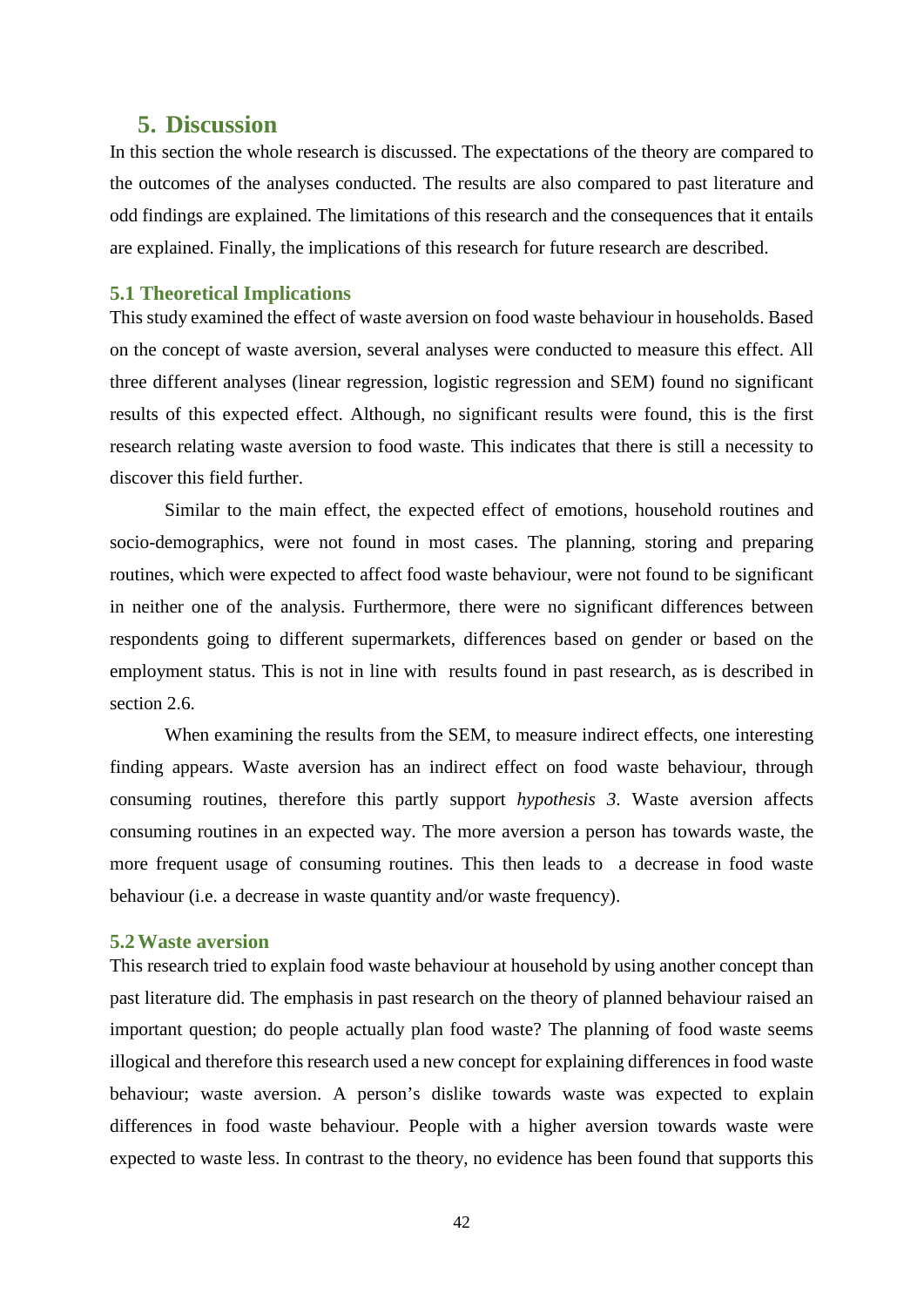hypothesis. To look for alternative explanations some suggestions are made.

First of all, a common problem for studies about food waste behaviour, is that it is hard to measure food waste. Measuring food waste within households, would require a researcher to have access to the private domains of respondents. Therefore, most of the times this is not possible. Instead of measuring actual food waste, it is measured as self-reported food waste. The consequences could be that people are more likely to give socially desirable answers, which could blur the results. This is due to the fact that the topic of food waste is a sensitive topic and is in general seen as socially undesirable (Hermsdorf, Rombach, & Bitsch, 2017).

Secondly, it is possible that waste aversion is not affecting food waste behaviour at all. Waste aversion is measured on a broad scale, using several aspects of waste. This simply means that the waste aversion index is a broad measurement of someone's dislike towards waste, while food waste behaviour is a very specific field of waste. Food waste is not similar to other fields of waste which could explain the insignificant effect. Food waste is also caused by concerns on health issues, that can be caused by spoiled consumables People throw away food, because they are concerned with the health of themselves and others in the household. This could explain that also waste aversive people are inclined to throw away food because of safety matters. This could affect the effect of waste aversion on food waste.

Thirdly, the questionnaire was conducted in a period in which temperature was high. The quality and life time of food and vegetables decreases at a higher rate in times in which temperature is high. Therefore, people are more often faced with moldy and/or decayed products. This means that even waste aversive people may report high quantities of food waste, due to environmental circumstances.

Lastly, the strength and power of the waste aversion index is reason to doubt. De Meza et al., (2015) created this index based on 10 statements on which respondents had to react with their level of agreement. Although the article of de Meza et al., (2015) was published in an economic journal (Economics Letters), the index has not been used in other research. This could indicate that others think that the index is questionable. The reasons for adopting the statements in the index are not explained, neither is the validity of the index. The Cronbach's alpha of 0.78 for the waste aversion index indicates a high internal reliability, but questions remain regarding the argumentation behind the construct of the index.

#### <span id="page-43-0"></span>**5.3 Limitations**

In this section of the discussion, the limitations of this research are explained. First of all, it must be noted that the dependent variable is measured by self-reported data. Waste quantity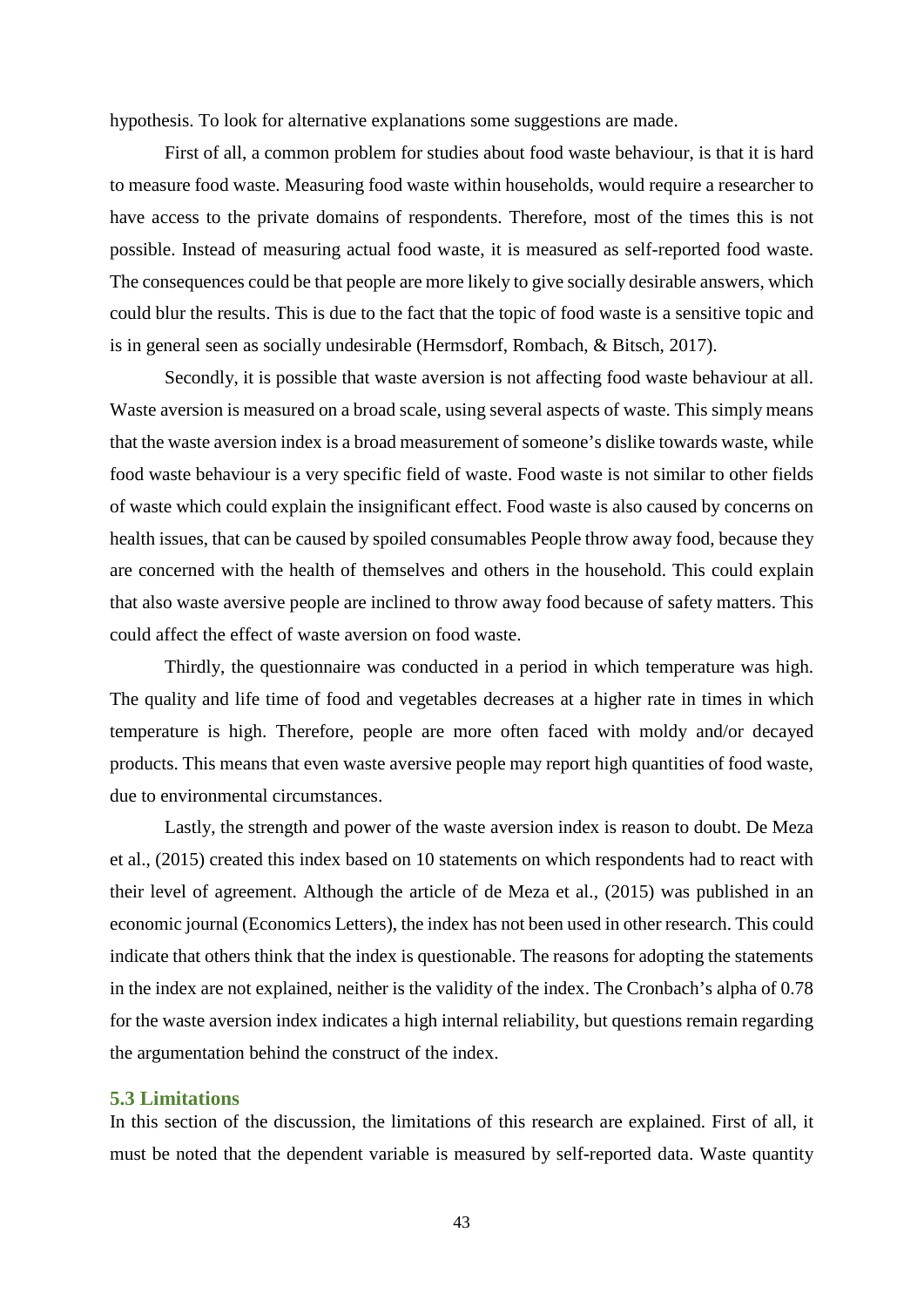and waste frequency were measured by simply asking them for the total amount that is wasted and the frequency rate at which this was wasted. This limits the strength of the data, as selfreported data is hard to verify independently. The responses of people have to be taken at face value. This limitation is hard to overcome, as food is waste in the private domain. Therefore, measuring the actual quantity of food waste in households was not possible within the scope of this research.

Secondly, using only 8 out of the 10 statements of the original waste aversion index, developed by de Meza et al., (2015), is a serious limitation of the research. At first, it seemed logical to adjust the waste aversion index to only 8 items, to minimalise the effect of waste aversion in the specific domain of food waste. However, in retrospect, it could have influenced the outcomes of the waste aversion index. These two statements could have been influenced the results in terms of having a significant or insignificant relation between waste aversion and food waste behaviour.

Besides that, the collection of the survey brings up one important limitation of this research. As the collection of survey was performed by myself, respondents appeared to misinterpret statements of the waste aversion index. This occurred, for example, with the statement that measures the extent to which people prefer house ownership to a the renting of a home. Some of the respondents, thinking out loud, stated that they had a renting home, so they prefer a renting home. However, if you have something, it does not immediately mean that you prefer this to another possible position. Therefore, the waste aversion index could be blurred by these misinterpretations.

Moreover, almost half of the respondents appeared to be student. Having such a large type of people in your sample, could affect the outcome of the analyses. The reason for this high share of students is that students are more assistive for fellow students. The fact that such a large share of the respondents is a student is a big limitation to the research as the results are affected by it.

Furthermore, it must be noted that Nijmegen is a city that is committed to the environmental issues of our time. Not for nothing, Nijmegen has been awarded as European Green Capital of 2018. This means that the possibility exists that citizens from Nijmegen are, by definition, very aware of the environmental burden of food waste regardless of waste aversion. This fact, could have an impact on the results and therefore counts as limitation of this research.

Lastly, some of the validity measurements appeared to be low. The Cronbach's alpha, as well as the AVE, CR and factor loadings have several values that are indicating unreliability..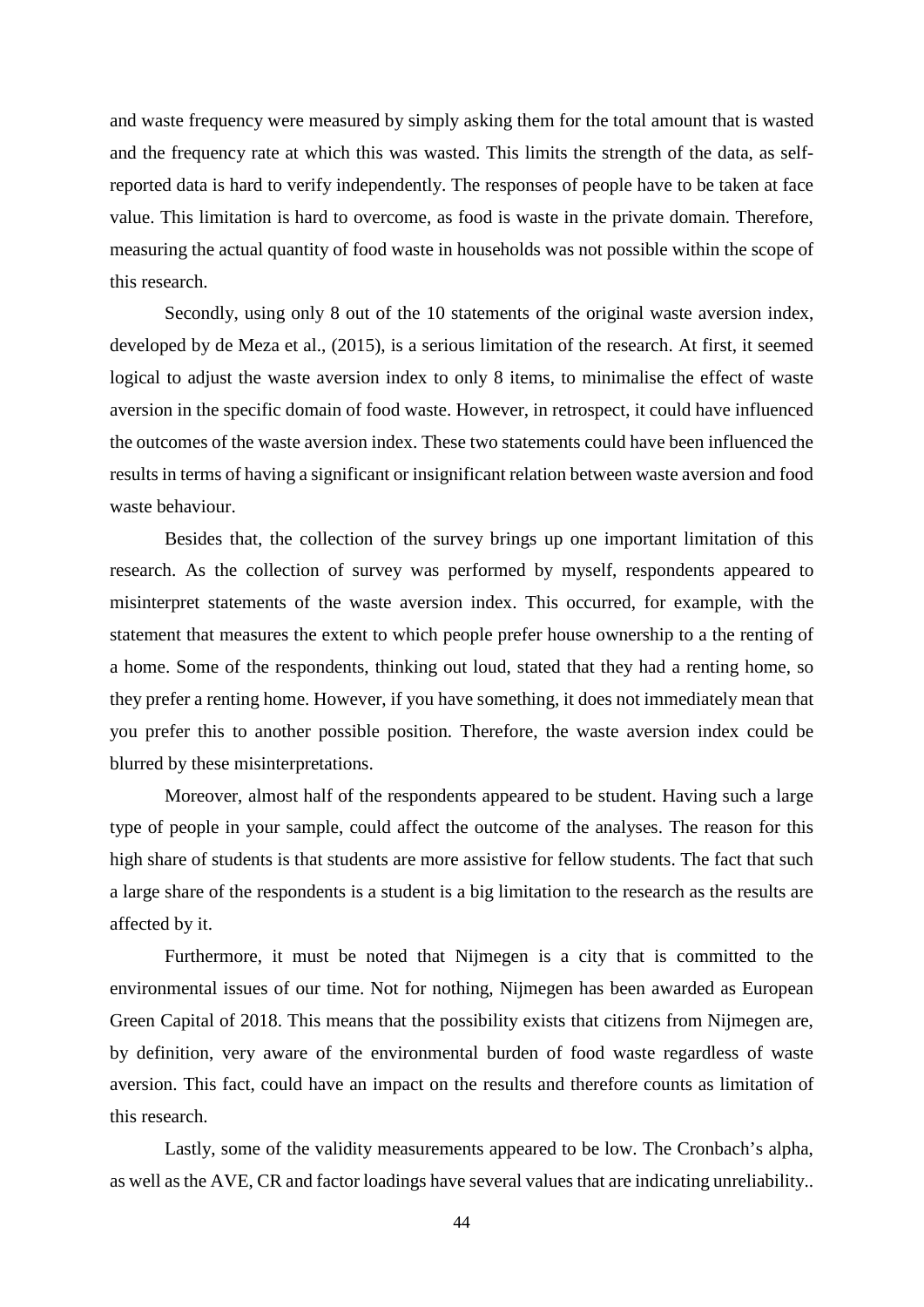The questions that arise with a low alpha is to what extent the several items that are taken together, actually measure the same thing. Furthermore, the low factor loadings indicate the correlation between the observed score and latent score. Low factor loadings therefore indicate a low correlation. This means, like the Cronbach's alpha, that some items are not measuring the same thing. To conclude, the reliability and validity issues make the outcome of the analyses questionable.

#### <span id="page-45-0"></span>**5.4 Future research**

The main findings of this study are that waste aversion does not affect food waste behaviour in households. This is in contrasts to what the theory expects about the role of waste aversion, as theory suggests that waste aversion plays an important role in food waste behaviour (Zanolli, 2016). Attention for the possible role of waste aversion has not been encountered so far. Therefore future research is necessary to investigate waste aversion in more detail.

One serious issue that should be taken into account in future research is the impact of socially desirable answers given by respondents. Measuring food waste by actually weighting the food that is wasted seems to be a costly and time-consuming method, but it helps in estimating true food waste. Therefore, a research that has the capabilities to perform such method to measure food waste is more likely to find reliable results, because the subjectivity is taken out of the estimation process.

Furthermore, the way in which waste aversion is measured can be changed. This research used ten statements in order to create a waste aversion index. These statements show the stated preferences of people. The problem with stated preferences is that people respond in a non-committal way. However, this does not immediately mean that they also act in accordance with those stated preferences. Therefore, it is more interesting to conduct experiments in which waste aversion of several participants is measured. This creates a measurement of waste aversion that is based on real actions of people. If food waste of those participants is measured, the relation between waste aversion and food waste behaviour can be measured in a different and more reliable manner.

Lastly, future research should focus on the three different types of waste aversion. As the theory suggested, people can have an aversion towards money based on three reasons. An aversion towards unused utility, the monetary waste and the environmental consequences of the waste. People that fall in different categories of waste aversion are likely to also have other differences. These differences should be further investigated. It is possible that each of the categories show different food waste behaviour.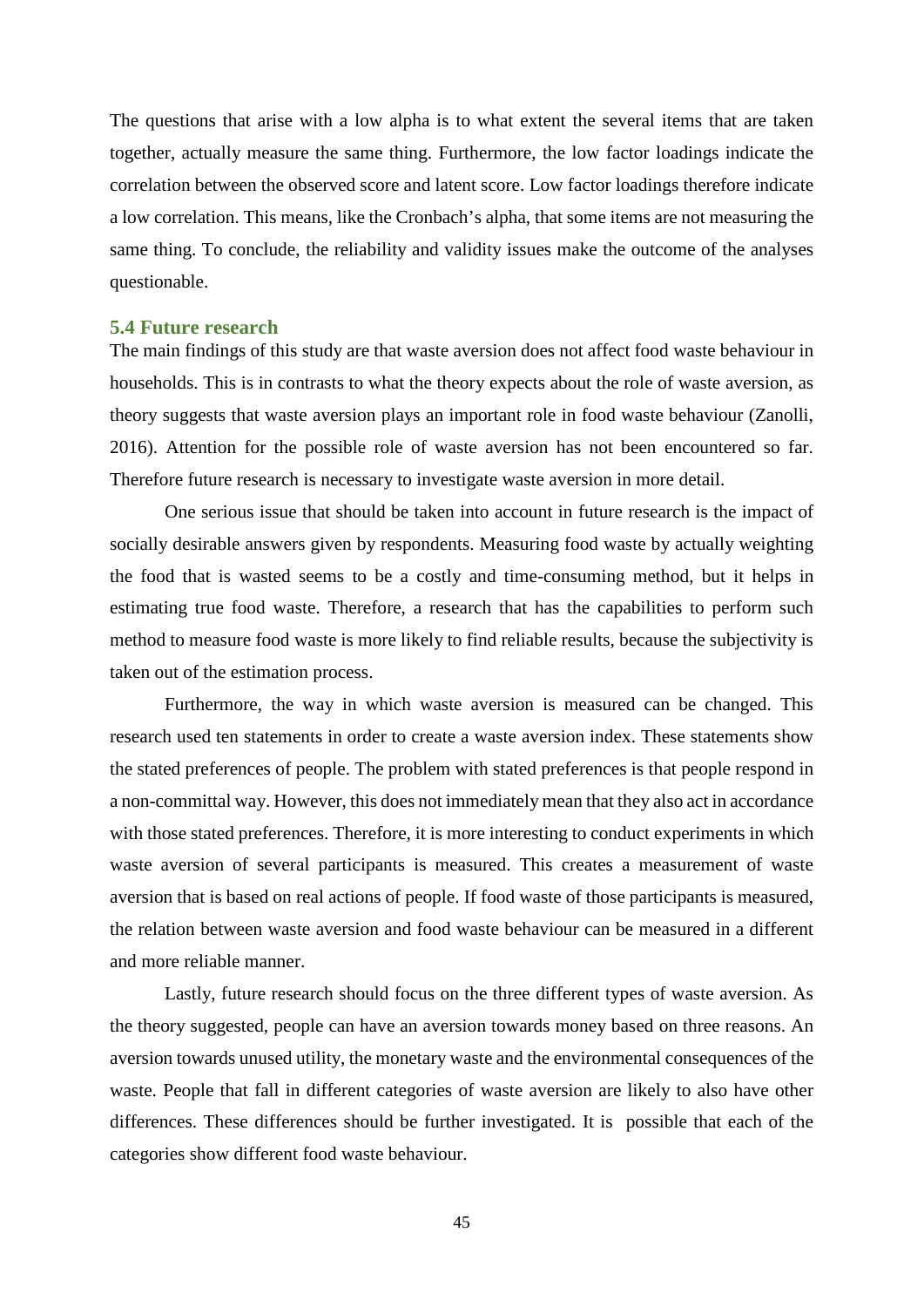# <span id="page-46-0"></span>**6. Conclusion**

This research has tried to find an answer on the question *What is the role of waste aversion in explaining differences in food waste behaviour?* By using several methods of analysis a robust answer for this question is formed.

All three of the analyses showed no significant direct effect from waste aversion on food waste behaviour in households. This means that hypothesis 1 is rejected. For the hypothesis 2A and 2B mixed effects are found. On top of that, this is only significant in some of the analyses. Therefore, hypothesis 2A and 2B are also rejected. Considering the fact that this is the first research that relates those two factors with each other, the results from this research should be seen as a start for new research. Especially given the fact that the SEM showed an indirect effect of waste aversion on food waste behaviour. Through consumer routines, waste aversion appeared to affect food waste behaviour. This actually supports hypothesis 3.

Even an indirect effect of waste aversion should be considered as an important finding, as more waste aversive people are tended to use more routines that are related to a decrease in food waste. Creating more awareness of waste in general could alter people to become more waste aversive. This could eventually lead to a decrease in food waste through a more frequent use of household routines.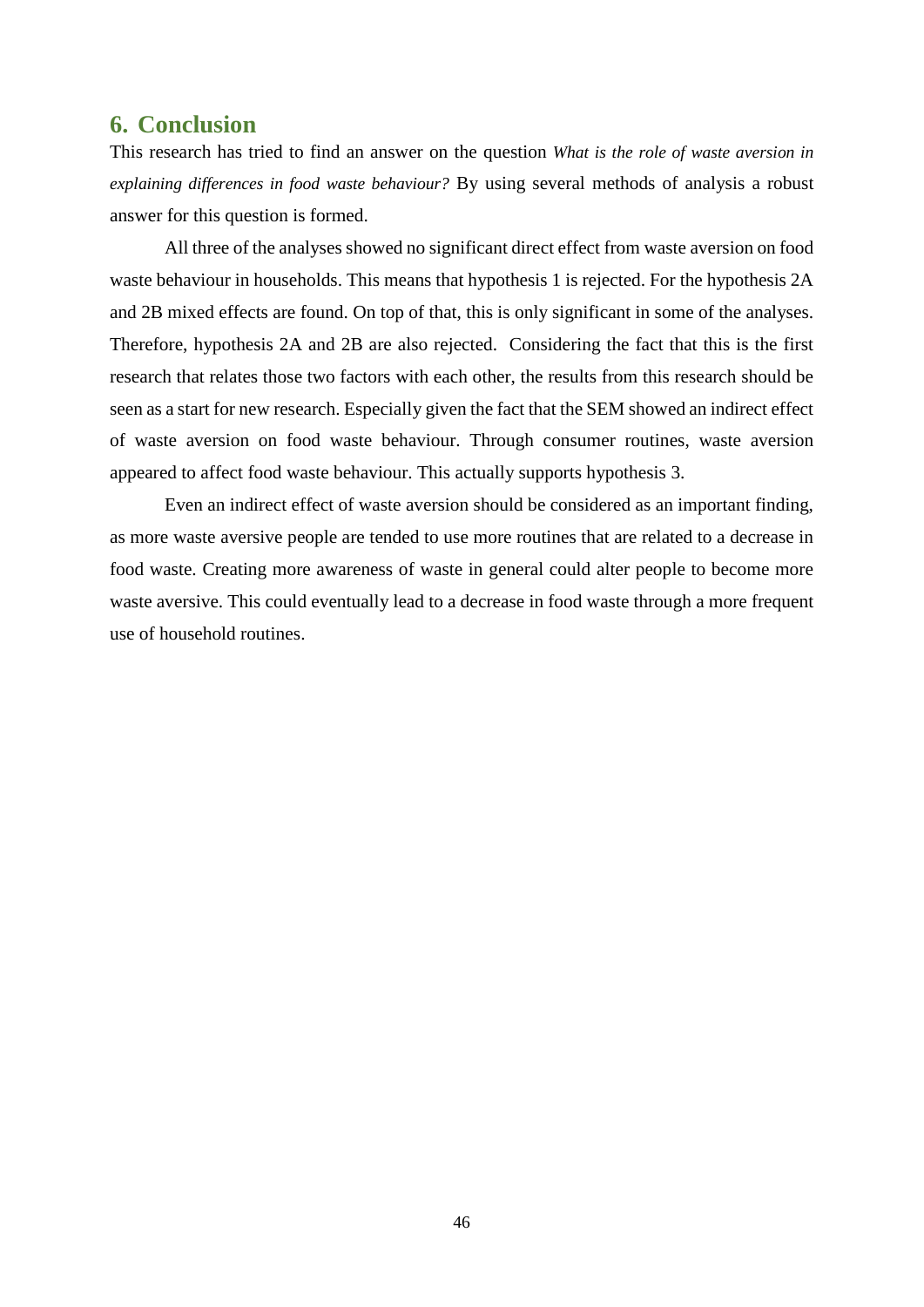# <span id="page-47-0"></span>**7. Bibliography**

- Abeliotis, K., Lasaridi, K., & Chroni, C. (2014). Attitudes and behaviour of Greek household regarding food waste prevention. *Waste management & Research, 32*(3), 237-240.
- Ajzen, I. (2002). *Constructing a TpB Questionnaire: Conceptual and Methodological Considerations.*
- Ajzen, J. (1991). The theory of planned behaviour. *Organizational behaviour and human decision processes, 50*(2), 179-211.
- Al-Swidi, A., Huque, S. R., & Mohd, M. H. (2013). The role of subjective norms in theory of planned behavior in the context of organic food consumption. *British Food Journal, 116*(10), 1561-1580.
- Anderson, J. C., & Gerbing, D. W. (1988). Structural Eqation Modelling in practice: a review and recommended two-step. *Psychological bulletin*, 411-423.
- Arkes, H. (1996). The Psychology of Waste. *Journal of Behavioral Decision Making, 9*, 213- 224.
- Armitage, C. J., & Conner, M. (2001). Efficacy of the Theory of Planned Behaviour: A metaanalytic review. *British Journal of Social Psychology, 40*, 471-499.
- Bandura, A. (1977). Self-efficacy: toward a unifyin theory of behavioral change. *Psychological review, 82*(2), 191-215.
- Bolton, L., & Alba, J. (2012). When less is more: Consumer aversion to unused utility. *Journal of consumer psychology, 22*, 369-383.
- Borsboom, D., Mellenbergh, G., & van Heerden, J. (2004). The concept of validity. *Psychological Review, 111*(4), 1061-1071.
- Boyd, T. C., & McConocha, D. M. (1996). Consumer Household Materials and Logitstics Management: Inventory Ownership Cycle. *The Journal of Conumer Affairs, 30*(1).
- Brill, J. E. (2011). Likert Scale. In P. J. Lavrakas, *Encyclopedia of Survey Research Methods* (pp. 428-429). Thousand Oaks: Sage Publications, Inc.
- Brook Lyndhurst. (2007). *Food Behaviour Consumer Research: Quantitative Phase.* WRAP.
- Brown, T. (2006). *Confirmatory Factor Analysis for Applied Research.* New York: Guilford Press.
- Campbell, D. T., & Fiske, D. W. (1959). Convergent and discriminant validation by the multitrait-multimethod matrix. *Pscyhological Bulletin, 56*(2), 81-105.
- Cecere, G., Mancinelli, S., & Mazzanti, M. (2014). Waste prevention and social preferences: the role of intrinsic and extrinsic motivations. *Ecological Economics, 107*, 163-176.
- Cronbach, L. J. (1951). Coefficient alpha and the internal structure of tests. *Psychometrika, 16*(3), 297-334.
- Dayton, M. C. (1992). Logistic regression analysis. *Stat*, 474-574.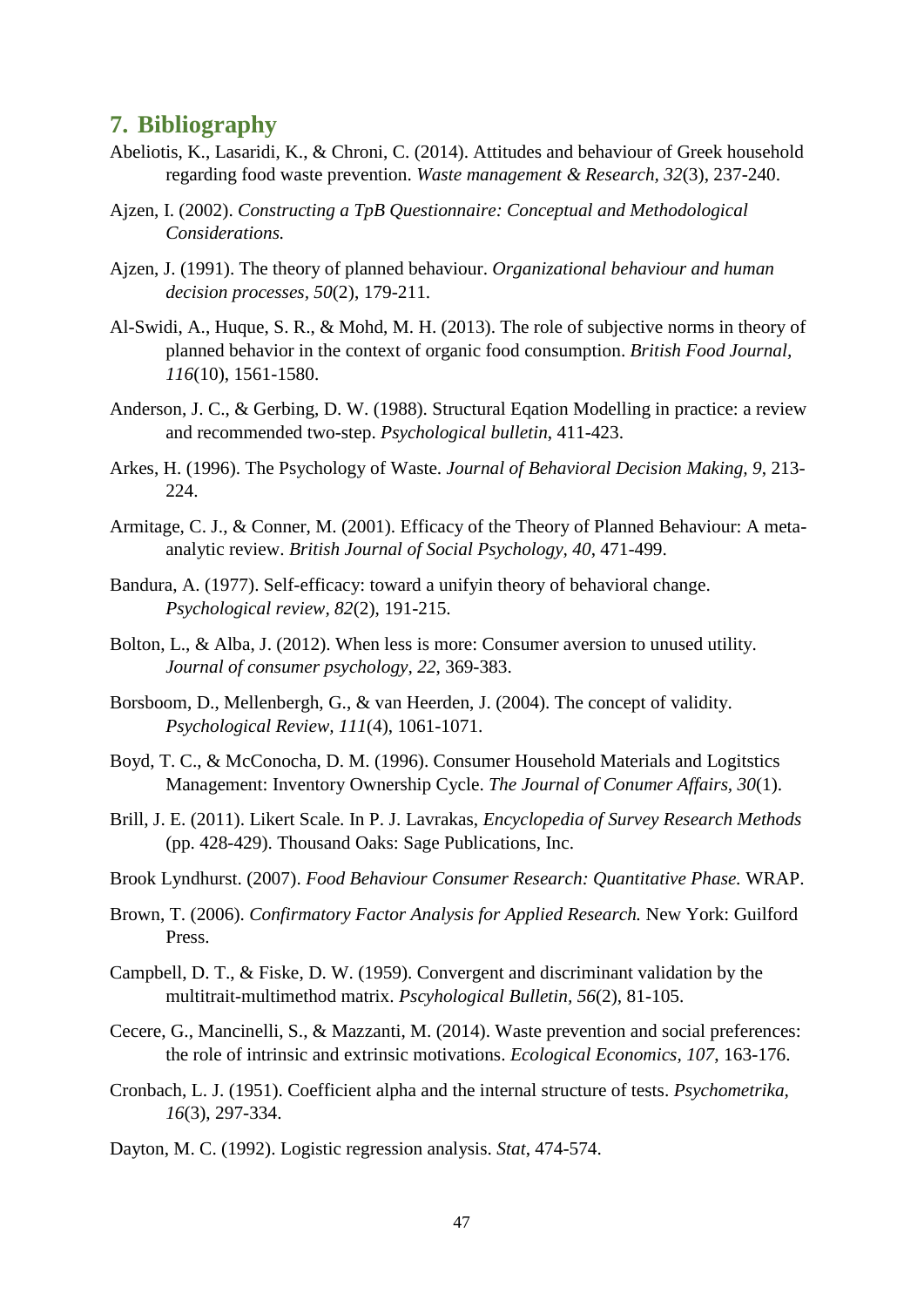- de Meza, D., Fessner, L. C., & Reyniers, D. (2015). Evidence that waste aversion begets insurance aversion. *Economics Letters, 126*, 75-77.
- Evans, D. (2011). Blaming the consumer -- once again: The social and material contexts of everyday food waste practices in some Englsih households. *Critical Public Health*, 429-440.
- Evans, D. (2012). Beyond the throwaway society: ordinary domestic practive and a sociological approach to household food waste. *Sociology, 46*(1), 41-56.
- Farr-Wharton, G., Foth, M., & Choi, J. H.-J. (2014). Identifying factors that promote consumer behaviour causing expired domestic food waste. *Journal of Consumer Behaviour, 13*, 393-402.
- Francis, J., Eccles, M., Walker, M., Grimshaw, J., Foy, R., Kaner, E., . . . Bonetti, D. (2004). *Constructing questionnaires based on the theory of planned behaviour: A manual for health services researchers.* Newcastle upon Tyne, UK : Centre for Health Services Research, University of Newcastle upon Tyne.
- Fusion. (2016). *Estimates of European food waste levels, reducing food waste through social innovation.* Stockholm.
- Garnett, T. (2008). *Cooking up a storm. Food, greenhouse gas emission, and our climate.* Guildford: Centre for Environmental Strategy University of Surrey.
- Geffen, L. v., Herpen, E. v., & Trijp, H. v. (2016). *Causes & Determinants of Consumer food waste.*
- Gilbert, A., & Churchill, J. (1979). A Paragidm for Developing Better Measures of Marketing Constructs. *Journal of Marketing Research, 16*(1), 64-73.
- Godfray , H., Beddington, J., Crute, I., Haddad, L., Lawrence, D., Muir, J., & Toulmin, C. (2010). Food security: the challenge of feeding 9 billion people. *Science, 327*(5967), 812-818.
- Graham-Rowe, E., Jessop, D. C., & Sparks, P. (2014). Identifying motivations and barriers to minimising household food waste. *Resources, Conservation and Recycling, 84*, 15-23.
- Graham-Rowe, E., Jessop, D., & Sparks, P. (2015). Predicting household food waste reduction using an extended theory of planned behaviour. *Recources, Conservation and Recycling, 101*, 194-202.
- Hair, J., Black, W., Babin, B., & Anderson, R. (2014). *Multivariate Data Analysis* (Seventh Edition, Pearson new international edition ed.). Harlow: Pearson Education Limited.
- Hamilton, C., Denniss, R., & Baker, D. (2005). *Wasteful consumption in Australia.* Canberra: Australia Institute.
- Herath, D., & Felfel, A. (2016). Determinants of consumer food waste behaviour: Homo Economicus vs. Homo Moralis. *2016 Agriculture and Applied Economics Association Annual Meetings*, *31.* Boston, Massachusetts.
- Hermsdorf, D., Rombach, M., & Bitsch, V. (2017). Food waste reduction practices in German food retail. *British Food Journal, 119*(12), 2532-2546.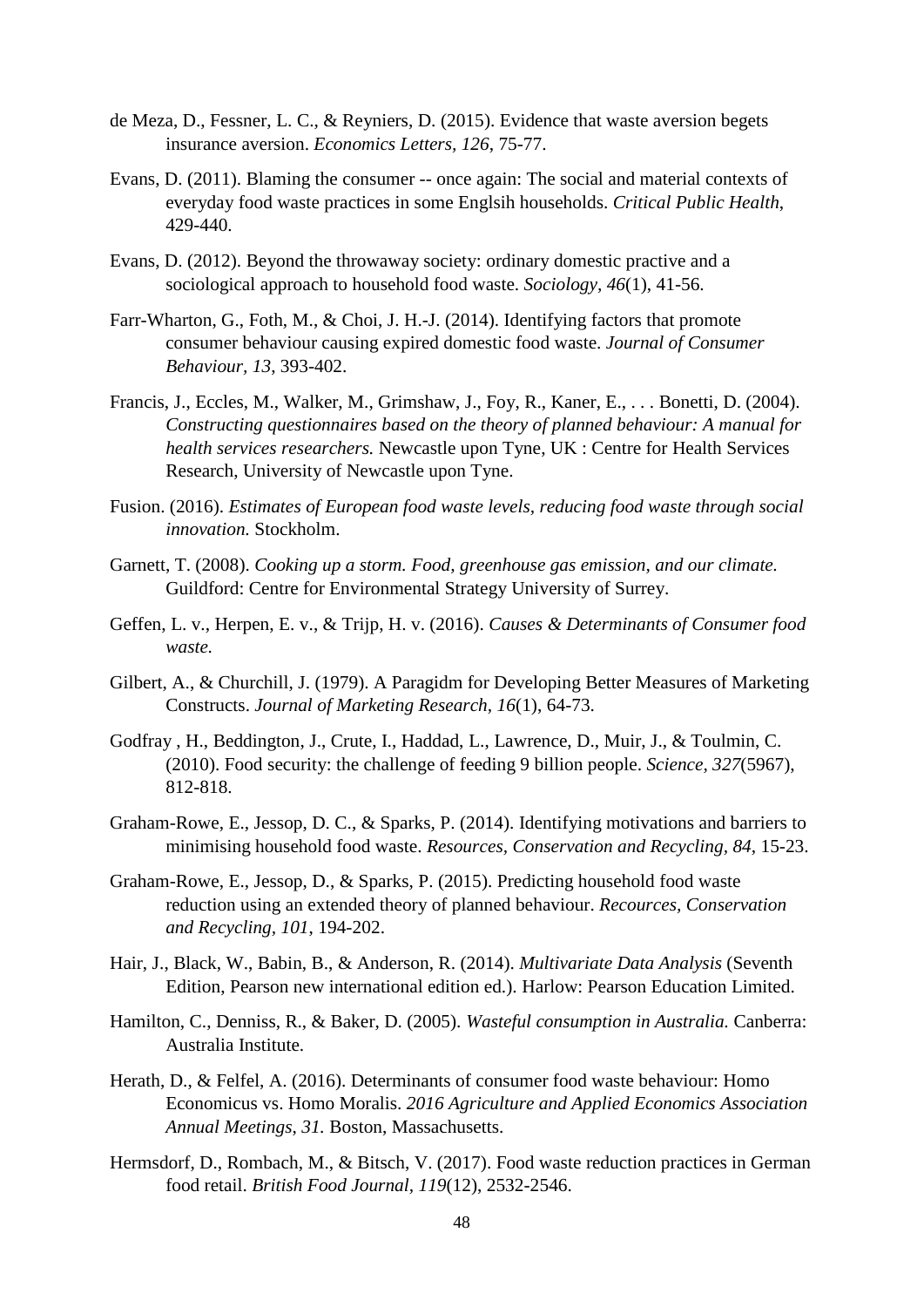- Holyk, G. G. (2011). Questionnaire Design. In P. J. Lavraskas, *Encyclopedia of Survey Research Methods* (pp. 657-659). Thousand Oaks: Sage Publications, Inc.
- Hooper, D., Coughan, J., & Mullen, M. R. (2008). Structural Equation Modelling: Guidelines for Determining Model Fit. *Articles, 2*, 1-8.
- Hox, J. J., & Bechger, T. H. (1988). *An introduction to structural eqation modelling.*
- Jagau, H. L., & Vyrastekova, J. (2016). Behavioural approach to food waste: an experiment. *British Food Journal, 119*(4), 882-894.
- Jastran, M., Bisogni, C. A., Blake, C. E., Devine, C. M., & Sobal, J. (2009). Eating routines. Embedded, value based, modifiable and reflective. *Appetite, 52*(1), 127-136.
- Jörissen, J., Priefer, C., & Bräutigem, K.-R. (2015). Food Waste Generation at Household Level: Results of a Survey among Employees of Two European Research Centers in Italy and Germany. *Sustainability, 7*(3), 2695-2715.
- Kline, R. (2005). *Principles and Practive of Structural Equation Modeling* (2nd Edition ed. ed.). New York: The Guilford Press.
- Koivupuro, H.-K., Hartikainen, H., Silvennoinen, K., Katajajuuri, J.-M., Heikintalo, N., Reinikainen, A., & Jalkanen, L. (2012). Influence of socio‐demographical, behavioural and attitudinal factors on the amount of avoidable food waste generated in Finnish households. *International Journal of Consumer Studies, 36*(2), 183-191.
- Lazarus, R., & Smith, C. (1990). Emotion and Adaptation. In L. Pervin, *Handbook of Personality: Theory and Research* (pp. 609-637). New York: Guildford.
- Melbye, E. L., Onozaka, Y., & Hansen, H. (2017). Throwing It All Away: Exploring Affluent Consumers' Attitudes Toward Wasting Edible Food. *Journal of Food Products Marketing, 23*(4), 416-429.
- Parizeau , K., Massow, M. v., & Martin, R. (2015). Household-level dynamics of food waste production and related beliefs, attitudes, and behaviours Geulph, Ontario. *Waste Management, 35*, 207-217.
- Paul Peter, J. (1981). Construct Validity: A Review of Basic issues and Marketing Practices. *Journal of Marketing Research, 18*(2), 133-145.
- Principato, L., Secondi, L., & Pratesi, C. (n.d.). Reducing food waste: an investegation on the behaviour of Italian youths.
- Qi, D., & Roe, B. (2016). Household food waste: multivariate regression and principal components analyses of awareness and attitudes among US consumers. *PloS one, 11*(7). doi:https://doi.org/10.1371/journal.pone.0159250
- Quested, T. E., Marsh, E., Stunell, D., & Parry, A. (2013). Spaghetti soup: The complex world of food waste behaviours. *Resources, Conservation and Recycling, 79*, 43-51.
- Rasch, G. (1980). *Some probabilistic models for some intelligence and attainment tests.* Chicago: University of Chicago.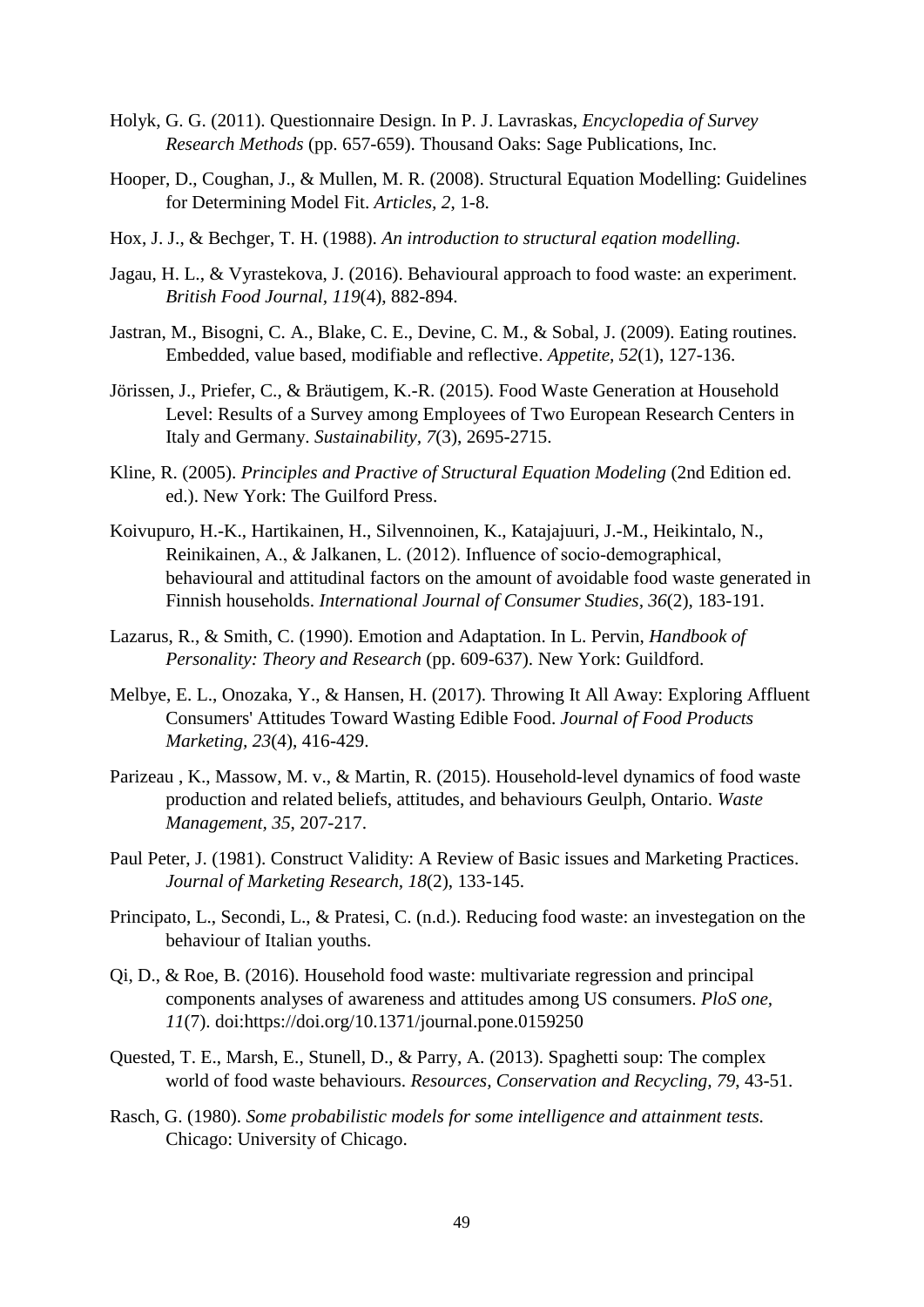- Russel, S., William Young, C., Unsworth, K., & Robinson, C. (2017). Bringing habits and emotions into food waste behaviour. *Resources, Conservation & Recycling, 125*, 107- 114.
- Schmitt, N. (1996). Uses and abuses of coefficient alpha. *Psychological Assessment, 8*(4), 350-353.
- Schneider, F. (2008). Wasting Food An Insistent Behaviour. *Waste - The social context '08*, (p. 10). Edmonton, Alberta.
- Semin, G. R., & Fiedler, K. (1996). *Applied social psychology.* Sage.
- Soethoudt, H., & van der Burgh, M. (2017). Monitor Voedselverspilling: update 2009-2015 (No. 1747). *Wageningen Food & Biobased Research*.
- Stancu, V., Haugaard, P., & Lähteenmäki, L. (2016). Determinants of consumer food waste behaviour: Two routes to food waste. *Appetite, 96*, 7-17.
- Stefan, V., van Herpen, E., Tudoran, A. A., & Lähteenmäki, L. (2013). Avoiding food waste by Romanian consumers: The importance of planning and shopping routines. *Food Quality and Preference, 28*, 375-381.
- Stuart, T. (2009). *Waste, uncovering the global food scandal.* London, UK: Penguin.
- Symonds, P. (1924). On the loss of relaibility in ratings due to coarseness of the scale. *Journal of Experimnetal Psychology, 7*, 456-461.
- Tavakol, M., & Dennick, R. (2011). Making sense of Cronbach's alpha. *International Journal of Medical Education, 2*, 53-55.
- Thaler, R. H., & Sunstein, C. R. (2008). *Nudge: Improving decisions about health, wealth and happiness.*
- Triandis, H. (1977). *Interpersonal Behavior.* Brooks/Cole Pub Co.
- Trobia, A. (2011). Questionnaire. In P. J. Lavrakas, *Ecyclopedia of Survey Research Methods* (pp. 653-655). Thousand Oaks: Saga Publications, Inc.
- Visschers, V. H., Wickli, N., & Siegrist, M. (2016). Sorting out food waste behaviour: A survey on the motivators and barriers of self-reported amounts of food waste in household. *Journal of Environmental Psychology, 45*, 66-78.
- Williams, H., Wikström, F., Otterbring, T., Löfgren, M., & Gustafsson, A. (2012). Reasons for household food waste with special attention to packaging. *Journal of Cleaner Production, 24*, 141-148.
- Wrap. (2007a). *We Don't Waste Food! a Householder Survey.* Branbury, UK: Wrap.
- Zanolli, A. (2016). *Food: Too Good To Waste.* United States Environmental Protection Agency.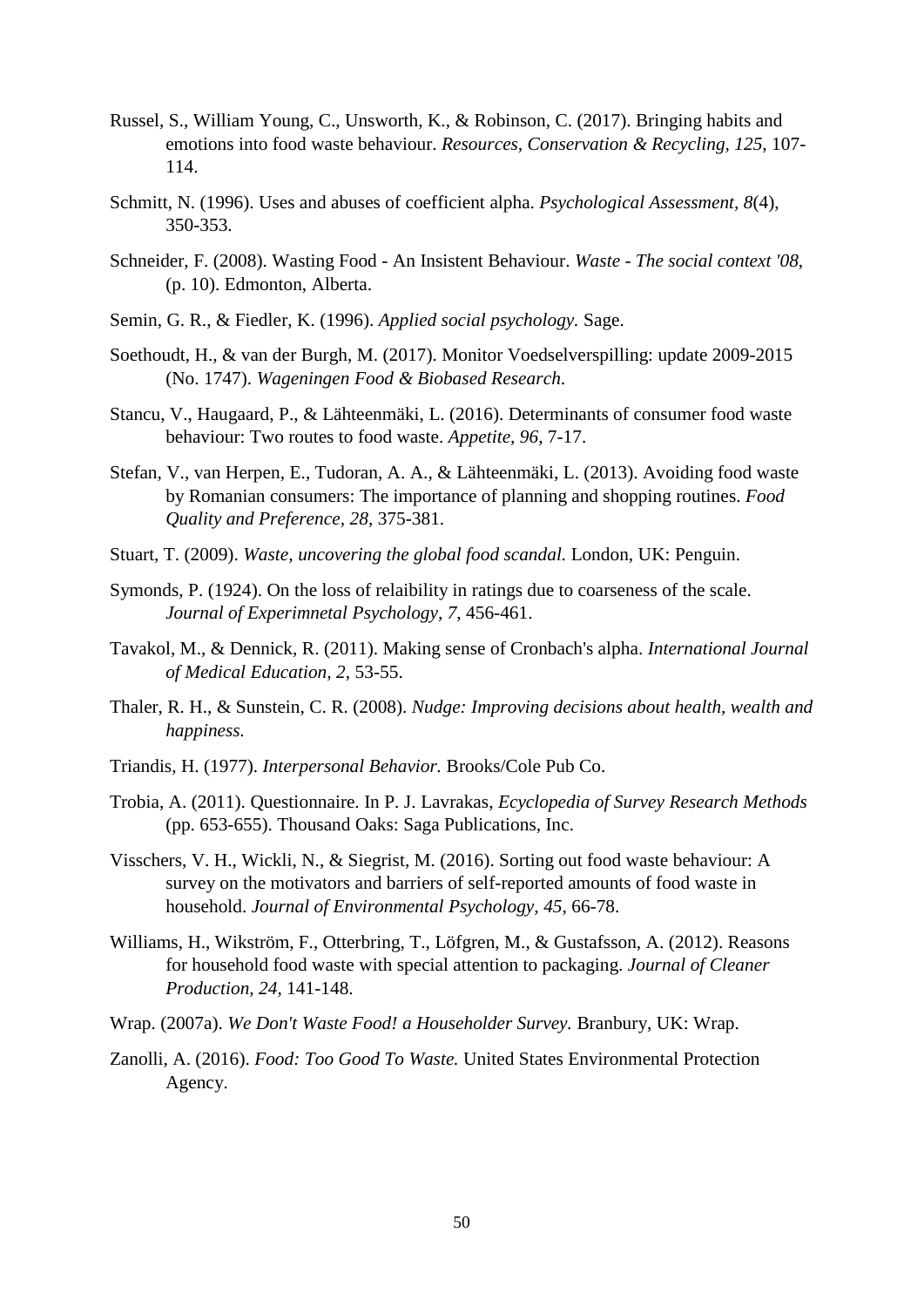# <span id="page-51-0"></span>**8. Appendix**

#### **Appendix A: Survey**

#### **Food waste behaviour**

Beste supermarkt bezoeker,

 Deze vragenlijst is een onderdeel van een onderzoek naar voedselverspilling binnen huishoudens. Voor mijn studie gedragseconomie breng ik in kaart wat de verschillende factoren zijn die een invloed hebben op het verspillen van voedsel. Deze vragenlijst zal expliciet gaan over het weggooien van **groente** en **fruit**.

Het invullen van de vragenlijst zal ongeveer **5 minuten** duren. **Dit is een onderzoek vanuit de Radboud Universiteit. Alle gegevens zullen anoniem worden opgeslagen en alleen voor wetenschappelijke doeleinden worden gebruikt! De gegevens zullen verder ook NIET met derden worden gedeeld.**

Alvast bedankt voor uw tijd!

Q1 In welke mate bent u verantwoordelijk voor het huishouden?

 $\bigcirc$  Volledige verantwoordelijkheid (1)

 $\bigcirc$  Gedeelde verantwoordelijkheid (2)

 $\bigcirc$  Geen verantwoordelijkheid (3)

*Skip To: End of Survey If In welke mate bent u verantwoordelijk voor het huishouden? = Geen verantwoordelijkheid*

Q2 Geef bij onderstaande stellingen aan in welke mate u het er mee eens bent . Mocht de stelling niet van toepassing zijn op u dan kunt u de vraag open laten. U kunt kiezen in welke mate u het met de stelling eens bent beginnend van helemaal mee oneens (helemaal links) tot en met helemaal mee

|                                                                                                                   | Helemaal<br>mee eens<br>(1) | Mee<br>eens<br>(2) | Gedeeltelijk<br>mee eens $(3)$ | Niet<br>mee<br>eens en<br>niet<br>mee<br>oneens<br>(4) | Gedeeltelijk<br>mee oneens<br>(5) | Mee<br>oneens<br>(6) | Helemaal<br>mee<br>one ens $(7)$ |
|-------------------------------------------------------------------------------------------------------------------|-----------------------------|--------------------|--------------------------------|--------------------------------------------------------|-----------------------------------|----------------------|----------------------------------|
| "Ik lees altijd een boek<br>uit dat ik heb gekocht,<br>zelfs als ik het geen leuk<br>boek vindt" (1)              |                             |                    |                                |                                                        |                                   |                      |                                  |
| "Wanneer ik een parfum<br>of aftershave dat ik<br>cadeau krijg niet lekker<br>vind, gebruik ik het<br>toch" $(2)$ |                             |                    |                                |                                                        |                                   |                      |                                  |
| "Ik vervang mijn mobiel<br>zodra er een nieuwe<br>versie uit is." $(3)$                                           |                             |                    |                                |                                                        |                                   |                      |                                  |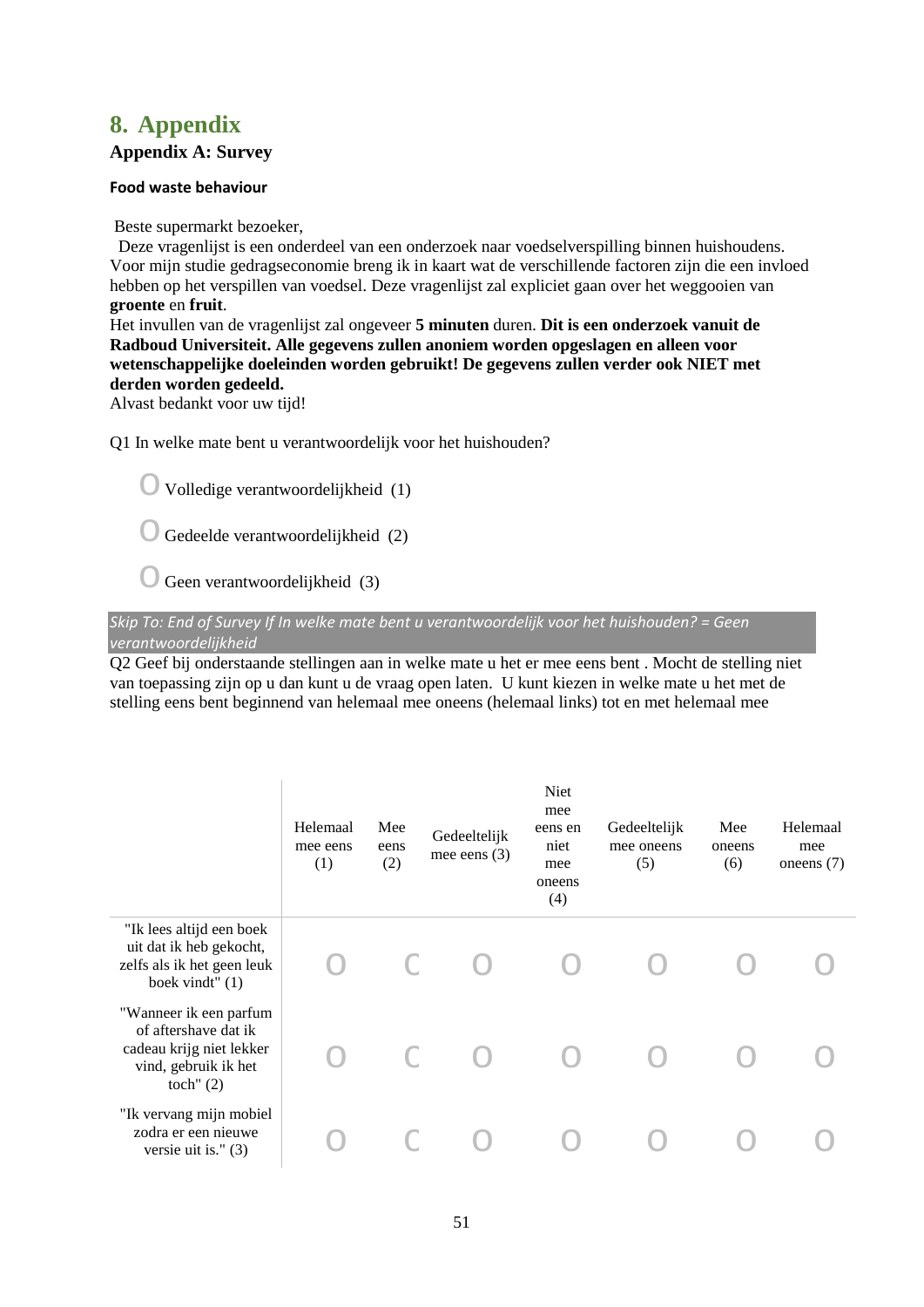| "Ik bewaar<br>overgebleven eten om<br>het later nog op te eten"<br>(4)                                                                                                                      |  |  |  |  |
|---------------------------------------------------------------------------------------------------------------------------------------------------------------------------------------------|--|--|--|--|
| "Ik koop liever een huis<br>dan er een te huren<br>aangezien het huis je<br>bezit wordt wanneer je<br>de hypotheek afgelost"<br>(5)                                                         |  |  |  |  |
| "Wanneer ik mij<br>inschrijf bij een<br>sportclub voor een vast<br>bedrag en daar zoveel<br>als mogelijk kan<br>sporten, zou ik dat doen<br>om alles uit het vaste<br>bedrag te halen." (6) |  |  |  |  |
| "Ik loop weg uit een<br>bioscoop als ik de film<br>niet leuk vindt" (7)                                                                                                                     |  |  |  |  |
| "Ik vind het idee van<br>uitgebreide garanties<br>fijn, omdat je je geld<br>niet verliest als er iets<br>kapot gaat (10)                                                                    |  |  |  |  |
| oneens (helemaal rechts)                                                                                                                                                                    |  |  |  |  |
| Q36 Gooit u wel eens voedsel weg?                                                                                                                                                           |  |  |  |  |
| Ja, dagelijks (1)                                                                                                                                                                           |  |  |  |  |
| Ja, meerdere dagen per week (4)                                                                                                                                                             |  |  |  |  |
| Ja, wekelijks (5)                                                                                                                                                                           |  |  |  |  |
| Ja, maandelijks (6)                                                                                                                                                                         |  |  |  |  |
| Nee, nooit (2)                                                                                                                                                                              |  |  |  |  |

*Skip To: Q4 If Gooit u wel eens voedsel weg? = Nee, nooit*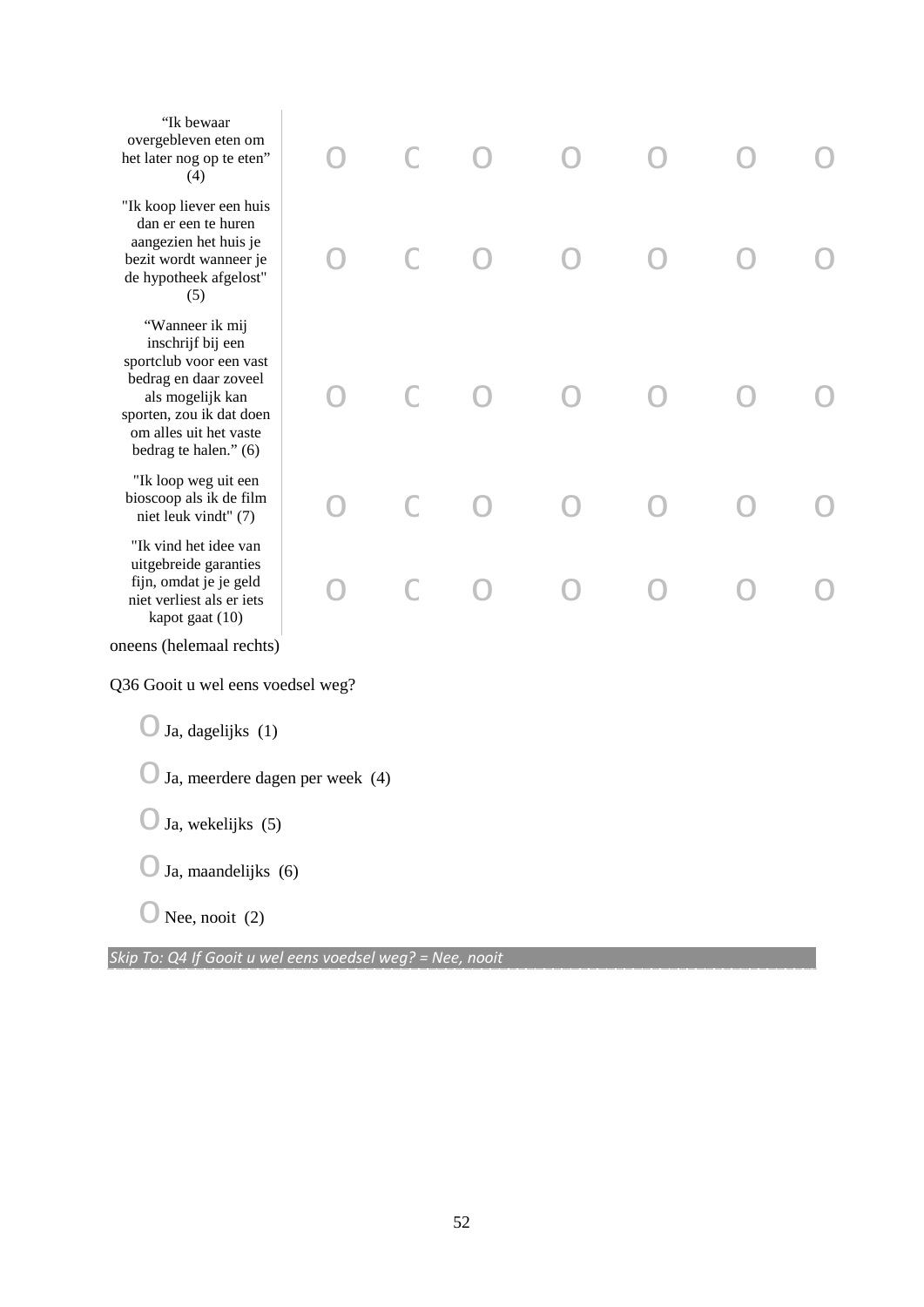Q3 Zou u uw voedselverspilling willen verminderen? Kruist u aan wat het beste op u van toepassing is.

| Nee, het kost mij anders te veel tijd (3)                                                                                                          |
|----------------------------------------------------------------------------------------------------------------------------------------------------|
| Nee, daar heb ik geen zin in (13)                                                                                                                  |
|                                                                                                                                                    |
| Ja, omdat het zonde is om iets weg te gooien (10)                                                                                                  |
| Ja, omdat het geldverspilling is (8)                                                                                                               |
| Ja, omdat dit slecht voor het milieu is (9)                                                                                                        |
| Q4 Denkt u alstublieft aan de laatste keer dat u voedsel verspilde. Welke van de volgende woorden<br>beschrijven het beste hoe u zich toen voelde? |
| Schuldig (1)                                                                                                                                       |
| Trots $(2)$                                                                                                                                        |
| Bezorgd (9)                                                                                                                                        |
| Optimistisch (10)                                                                                                                                  |
| Gefrustreerd (11)                                                                                                                                  |
| Rustig (12)                                                                                                                                        |
| Tevreden $(13)$                                                                                                                                    |

 $Geen(14)$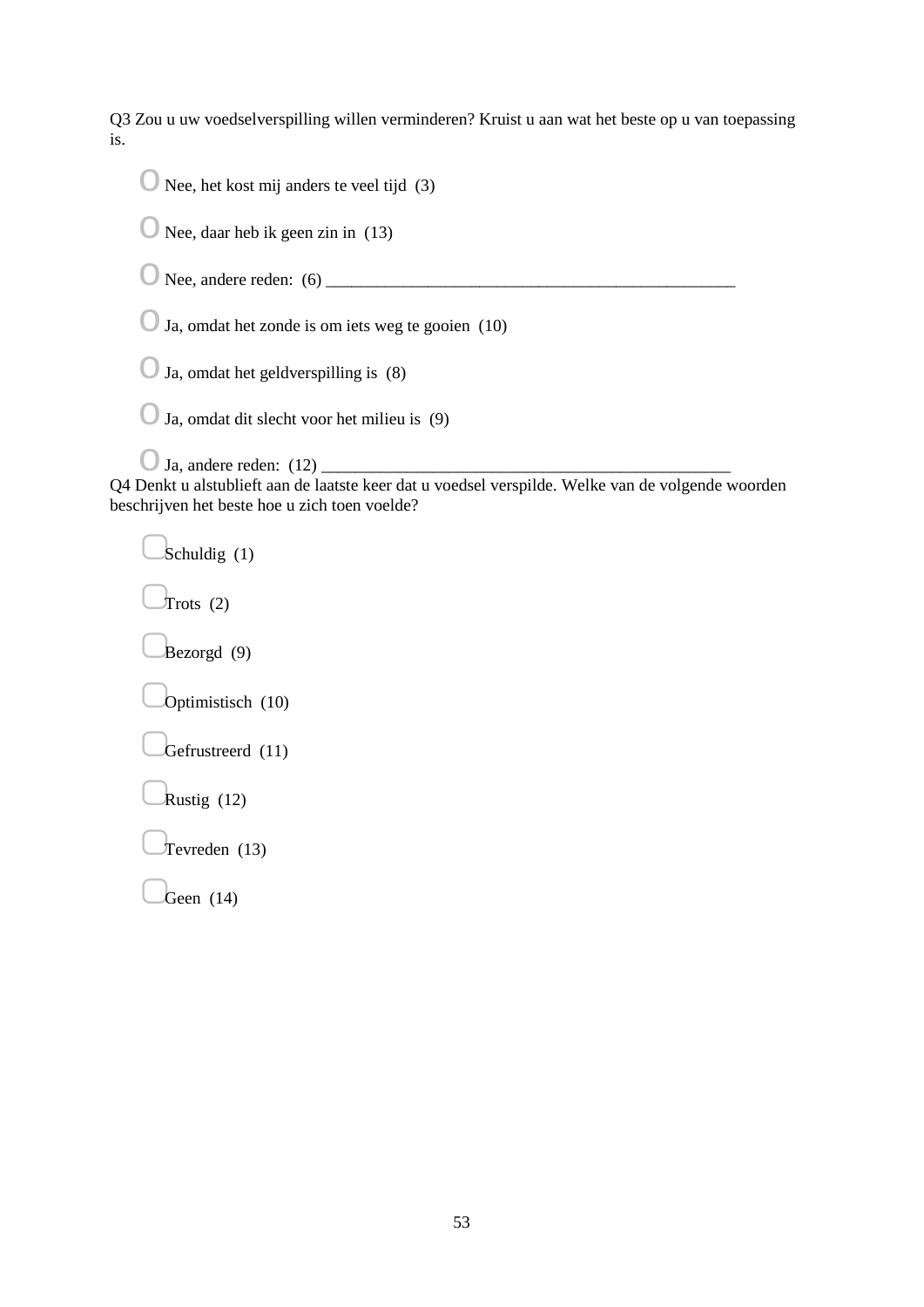Q5 Denkt u aan een doorsnee week in uw huishouden. Hoeveel groente en fruit wordt er in uw huishouden gemiddeld in een week weggegooid?

 $\bigcirc$  Niets (1)  $\bigcirc$  Een stuk groente of fruit (2)

 $\bigcirc$  Meer dan een stuk, maar minder dan de helft van alle groente en fruit (5)

o Meer dan de helft van alle groente en fruit, maar niet alles (3)

 $O$  Alles (4)

Q6 Denkt u aan een doorsnee week in uw huishouden. Hoe vaak denkt u dat er groente en fruit wordt weggegooid in uw huishouden?

|          | Nooit $(1)$ | Zelden $(2)$ | Soms $(3)$ | Regelmatig<br>(4) | Vaak $(5)$ | Altijd $(6)$ |
|----------|-------------|--------------|------------|-------------------|------------|--------------|
| $(Q6_1)$ |             |              |            |                   |            |              |

Q7 Bent u verantwoordelijk voor het doen van de boodschappen?

| $\bigcup$ Ja, meestal (1) |
|---------------------------|
| $\bigcup$ Ja, soms (4)    |
| $\cup$ Nee (5)            |

*Skip To: Q12 If Bent u verantwoordelijk voor het doen van de boodschappen? = Nee*

Q8 Het komende gedeelte van de vragenlijst zal gaan over een aantal stappen in het proces van voedselverspilling. Het proces kijkt naar de stappen tussen het moment dat het voedsel wordt aangeschaft tot het moment dat het voedsel wordt weggegooid/opgegeten. Geeft u aan in welke mate u dit doet aan de hand van een 7 punten schaal die loopt van altijd tot nooit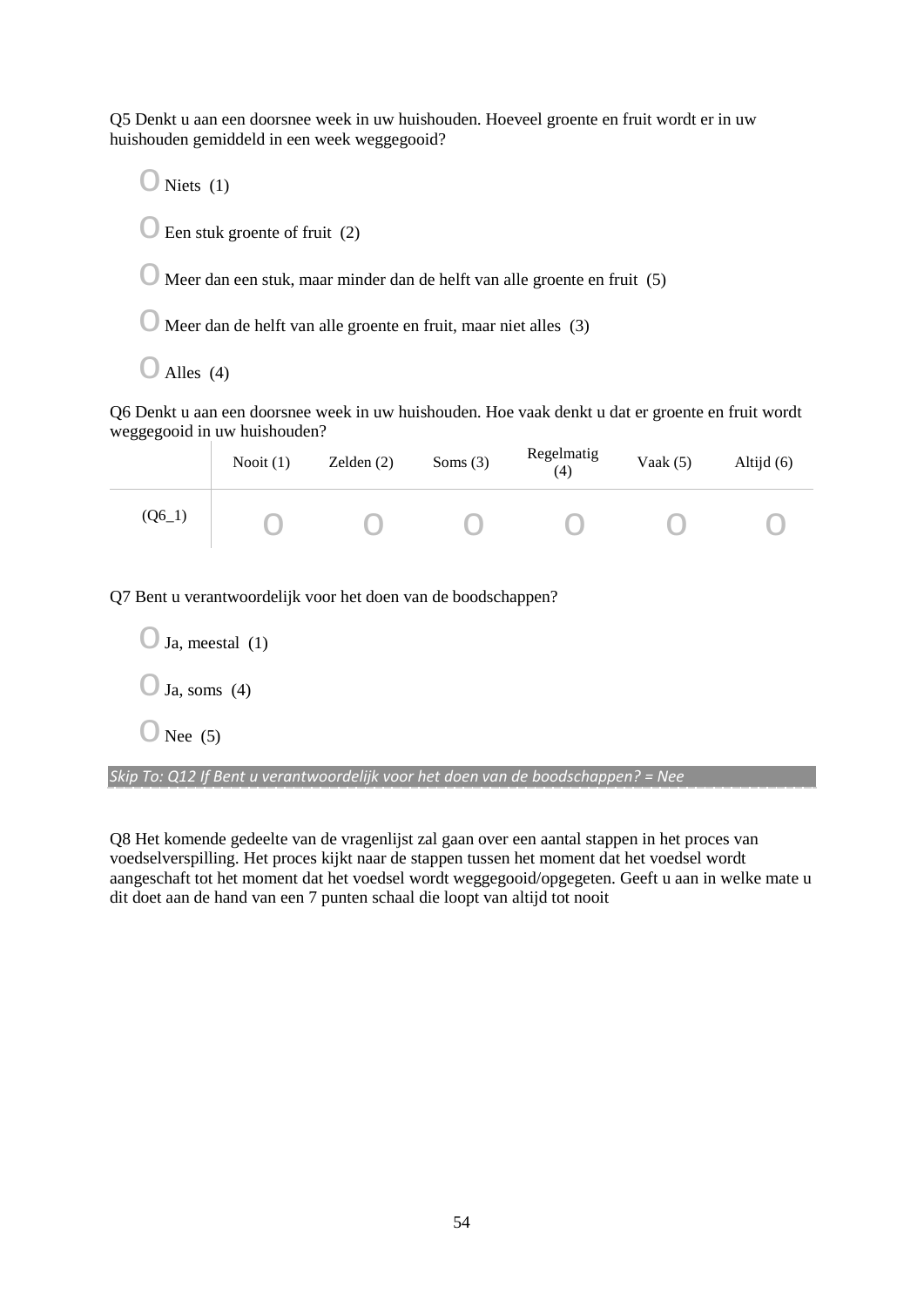Q9 De volgende stellingen gaan over het plannen van de boodschappen.

|                                                                                 | <b>Nooit</b><br>(1) | (2) | (3) | (4) | (5) | (6) | Vrijwel<br>altijd (7) |
|---------------------------------------------------------------------------------|---------------------|-----|-----|-----|-----|-----|-----------------------|
| Ik controleer de voorraad in<br>het huis voordat ik<br>boodschappen ga doen (1) |                     |     |     |     |     |     |                       |
| Ik maak een<br>boodschappenlijst voordat ik<br>boodschappen ga doen (2)         |                     |     |     |     |     |     |                       |
| Ik plan van te voren in wat<br>ik ga eten de komende<br>dagen $(3)$             |                     |     |     |     |     |     |                       |

# Q10 De volgende stellingen gaan over het doen van de boodschappen.

|                                                                                        | <b>Nooit</b><br>(1) | (2) | (3) | (4) | (5) | (6) | Vrijwel<br>altijd (7) |
|----------------------------------------------------------------------------------------|---------------------|-----|-----|-----|-----|-----|-----------------------|
| Ik koop producten die in de<br>aanbieding zijn, ook al heb ik<br>deze niet nodig $(1)$ |                     |     |     |     |     |     |                       |
| Ik doe impulsieve aankopen<br>(2)                                                      |                     |     |     |     |     |     |                       |
| Ik koop producten in een<br>voordeelverpakking omdat dit<br>goedkoper is (3)           |                     |     |     |     |     |     |                       |

# `Q11 De volgende vragen gaan over het opslaan van het voedsel in uw huishouden.

|                                                                                                                                               | <b>Nooit</b><br>(1) | (2) | (3) | (4) | (5) | (6) | Vrijwel<br>altijd (7) |
|-----------------------------------------------------------------------------------------------------------------------------------------------|---------------------|-----|-----|-----|-----|-----|-----------------------|
| Ik sla mijn voedsel op<br>de meest optimale plek<br>op (bijvoorbeeld de<br>koelkast, vriezer, etc.)<br>(1)                                    |                     |     |     |     |     |     |                       |
| Ik zorg er voor dat mijn<br>voedsel geordend wordt<br>opgeslagen zodat ik<br>gemakkelijk kan zien<br>wat en hoeveel ik er<br>$nog$ heb. $(2)$ |                     |     |     |     |     |     |                       |
| Ik kan goed inschatten<br>wanneer voedsel nog in<br>orde is en wanneer niet<br>(3)                                                            |                     |     |     |     |     |     |                       |
| Het verschil tussen 'ten<br>minste houdbaar tot'<br>(THT) en te gebruiken<br>tot (TGT) is duidelijk<br>voor mij (4)                           |                     |     |     |     |     |     |                       |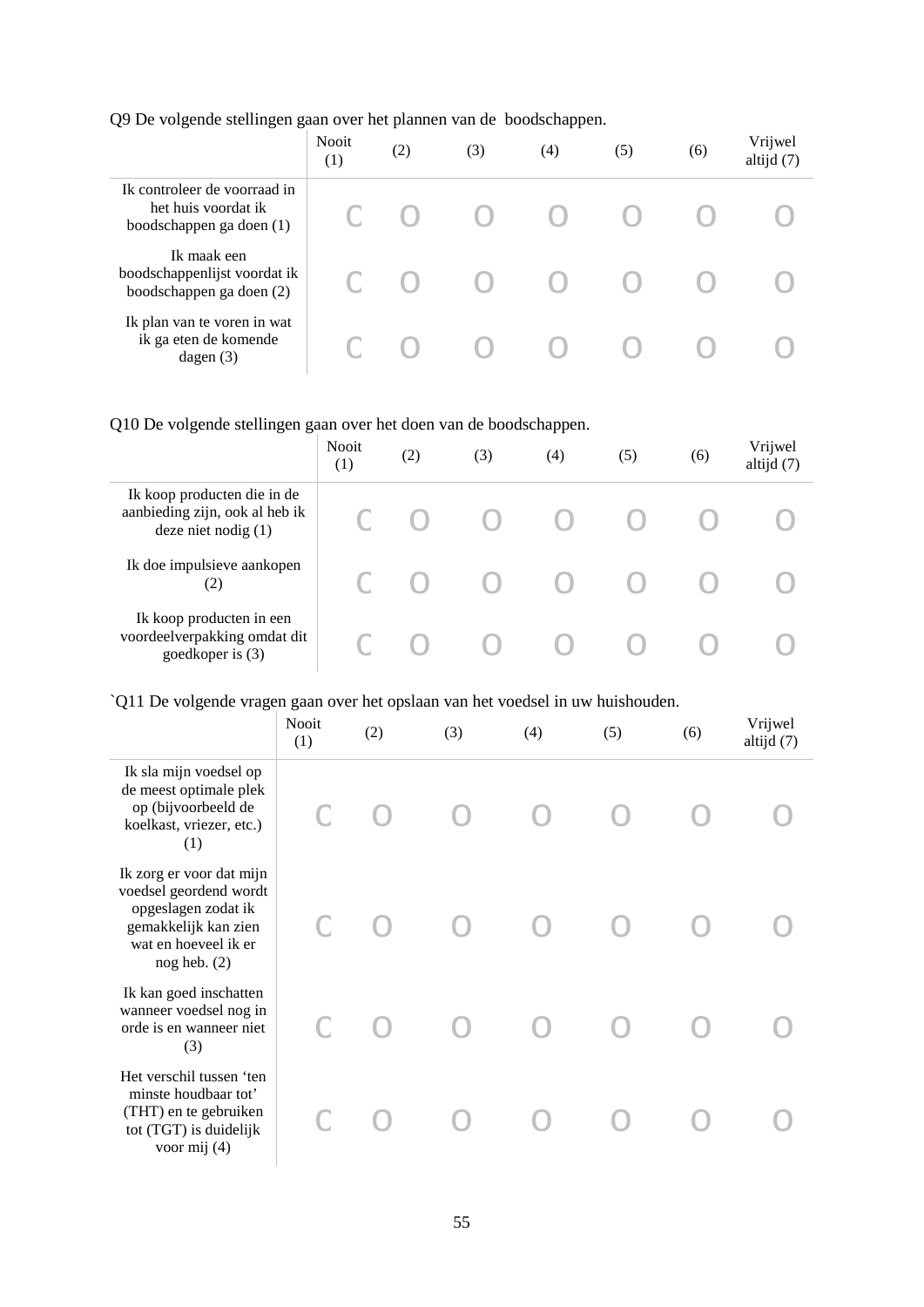Q12 Kookt u wel eens in de week?

 $\bigcirc$  Ja, meestal (1)

 $\bigcirc$  Ja, soms (2)

 $\bigcirc$  Nee, nooit (4)

*Skip To: End of Block If Kookt u wel eens in de week? = Nee, nooit*

#### Q13 De volgende stellingen hebben betrekking tot het bereiden van het eten.

|                                                                                                    | <b>Nooit</b><br>(1) | (2) | (3) | (4) | (5) | (6) | Vrijwel<br>Altijd (7) |
|----------------------------------------------------------------------------------------------------|---------------------|-----|-----|-----|-----|-----|-----------------------|
| Ik ben creatief in het<br>bedenken van maaltijden<br>met producten die nog in<br>huis liggen $(1)$ |                     |     |     |     |     |     |                       |
| Ik kook precies de<br>hoeveelheid die nodig is<br>(2)                                              |                     |     |     |     |     |     |                       |
| Ik knoei tijdens het<br>koken (3)                                                                  |                     |     |     |     |     |     |                       |
| Ik laat eten aanbranden<br>tijdens het koken (4)                                                   |                     |     |     |     |     |     |                       |

Q14 De volgende stellingen hebben betrekking tot het nuttigen van eten. Geeft u aan in welke mate u dit doet aan de hand van een 7 punten schaal (Altijd-Nooit)

|                                                        | Nooit<br>(1) | (2) | (3) | (4) | (5) | (6) | Vrijwel<br>altijd (7) |
|--------------------------------------------------------|--------------|-----|-----|-----|-----|-----|-----------------------|
| Als er eten over<br>is bewaar ik dit<br>(1)            |              |     |     |     |     |     |                       |
| Restjes van de<br>vorige keer eet<br>ik later op $(2)$ |              |     |     |     |     |     |                       |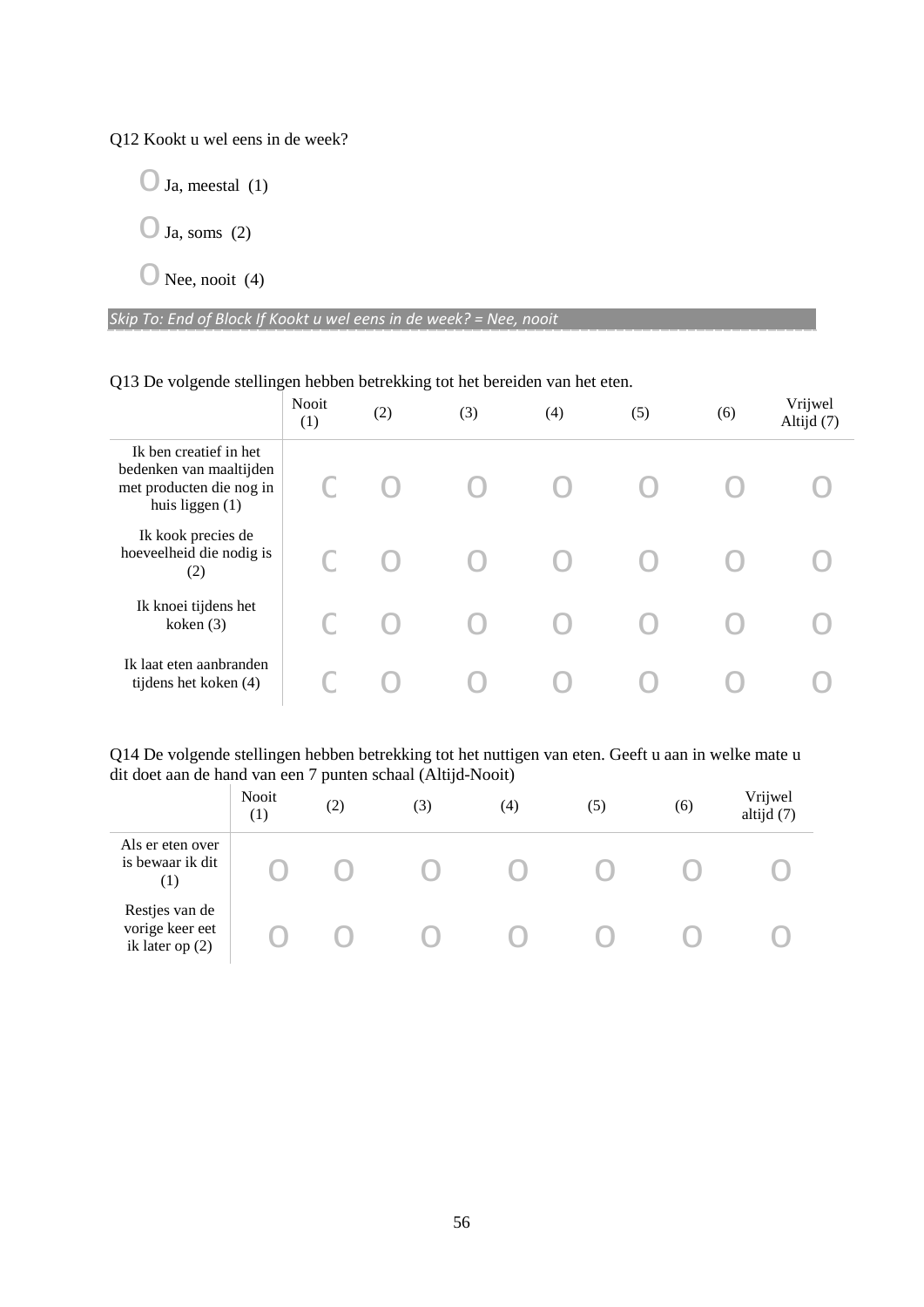Q14B In welke mate vindt u het vervelend om twee keer dezelfde maaltijd te eten, omdat dit nog over is van een vorige keer.

 $\bigcirc$  Erg vervelend (1)

 $\bigcirc$  Vervelend (2)

 $\bigcirc$  Neutraal (3)

 $\bigcirc$  Niet vervelend (4)

 $\bigcirc$  Helemaal niet vervelend (5)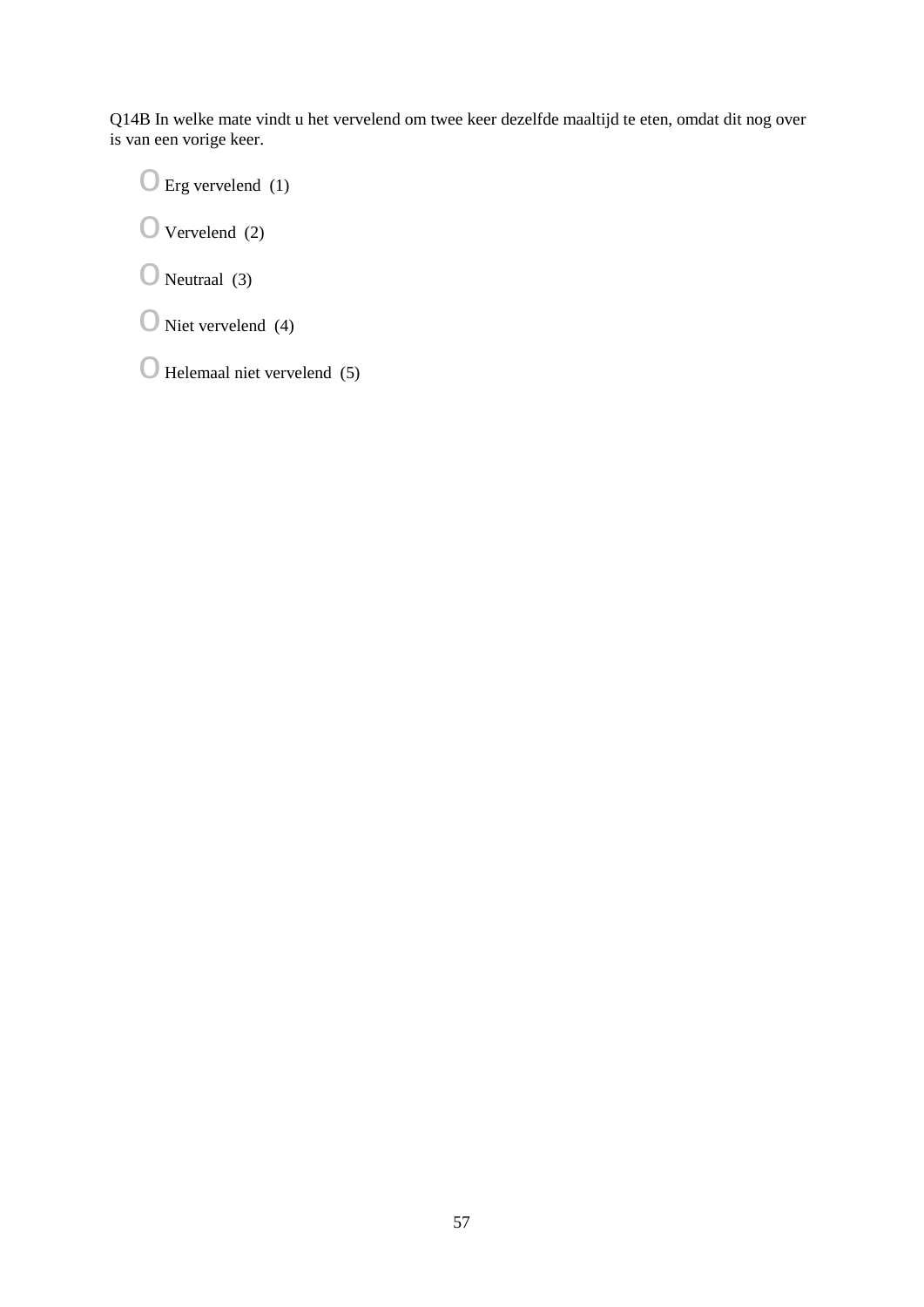Q15 De volgende vragen gaan over uw verwachtingen met betrekking tot voedselverspilling

|                                                                                                                | Helemaal<br>mee eens<br>(8) | Mee<br>eens<br>(9) | Gedeeltelijk<br>mee eens<br>(10) | Niet<br>mee<br>eens en<br>niet<br>mee<br>oneens<br>(11) | Gedeeltelijk<br>mee oneens<br>(12) | Mee<br>oneens<br>(13) | Helemaal<br>mee<br>oneens<br>(14) |
|----------------------------------------------------------------------------------------------------------------|-----------------------------|--------------------|----------------------------------|---------------------------------------------------------|------------------------------------|-----------------------|-----------------------------------|
| Als ik boodschappen<br>doe verwacht ik al<br>dat een deel van de<br>etenswaren<br>weggegooid zal<br>worden (8) |                             | Ξ                  |                                  |                                                         |                                    |                       |                                   |
| Q18 Wat is uw geslacht?                                                                                        |                             |                    |                                  |                                                         |                                    |                       |                                   |
| Man $(1)$                                                                                                      |                             |                    |                                  |                                                         |                                    |                       |                                   |
| Vrouw (2)                                                                                                      |                             |                    |                                  |                                                         |                                    |                       |                                   |
| Anders (3)                                                                                                     |                             |                    |                                  |                                                         |                                    |                       |                                   |
| Q19 Wat is uw leeftijd                                                                                         |                             |                    |                                  |                                                         |                                    |                       |                                   |
| $17-24(1)$                                                                                                     |                             |                    |                                  |                                                         |                                    |                       |                                   |
| $25-34(2)$                                                                                                     |                             |                    |                                  |                                                         |                                    |                       |                                   |
| $35-44(3)$                                                                                                     |                             |                    |                                  |                                                         |                                    |                       |                                   |
| $45-54(4)$                                                                                                     |                             |                    |                                  |                                                         |                                    |                       |                                   |
| $55-64(5)$                                                                                                     |                             |                    |                                  |                                                         |                                    |                       |                                   |
| $65+ (6)$                                                                                                      |                             |                    |                                  |                                                         |                                    |                       |                                   |
| Q20 Uit hoeveel personen bestaat uw huishouden                                                                 |                             |                    |                                  |                                                         |                                    |                       |                                   |
| $1$ persoon $(1)$                                                                                              |                             |                    |                                  |                                                         |                                    |                       |                                   |
| $2$ personen $(2)$                                                                                             |                             |                    |                                  |                                                         |                                    |                       |                                   |
| $3-4$ personen $(3)$                                                                                           |                             |                    |                                  |                                                         |                                    |                       |                                   |
| 5 of meer personen (4)                                                                                         |                             |                    |                                  |                                                         |                                    |                       |                                   |

Q16 Geeft u zo goed mogelijk aan in welke mate de volgende stellingen overeen komen met u zelf.

Q21 Hoeveel kinderen onder de 18 jaar zijn er aanwezig in uw huishouden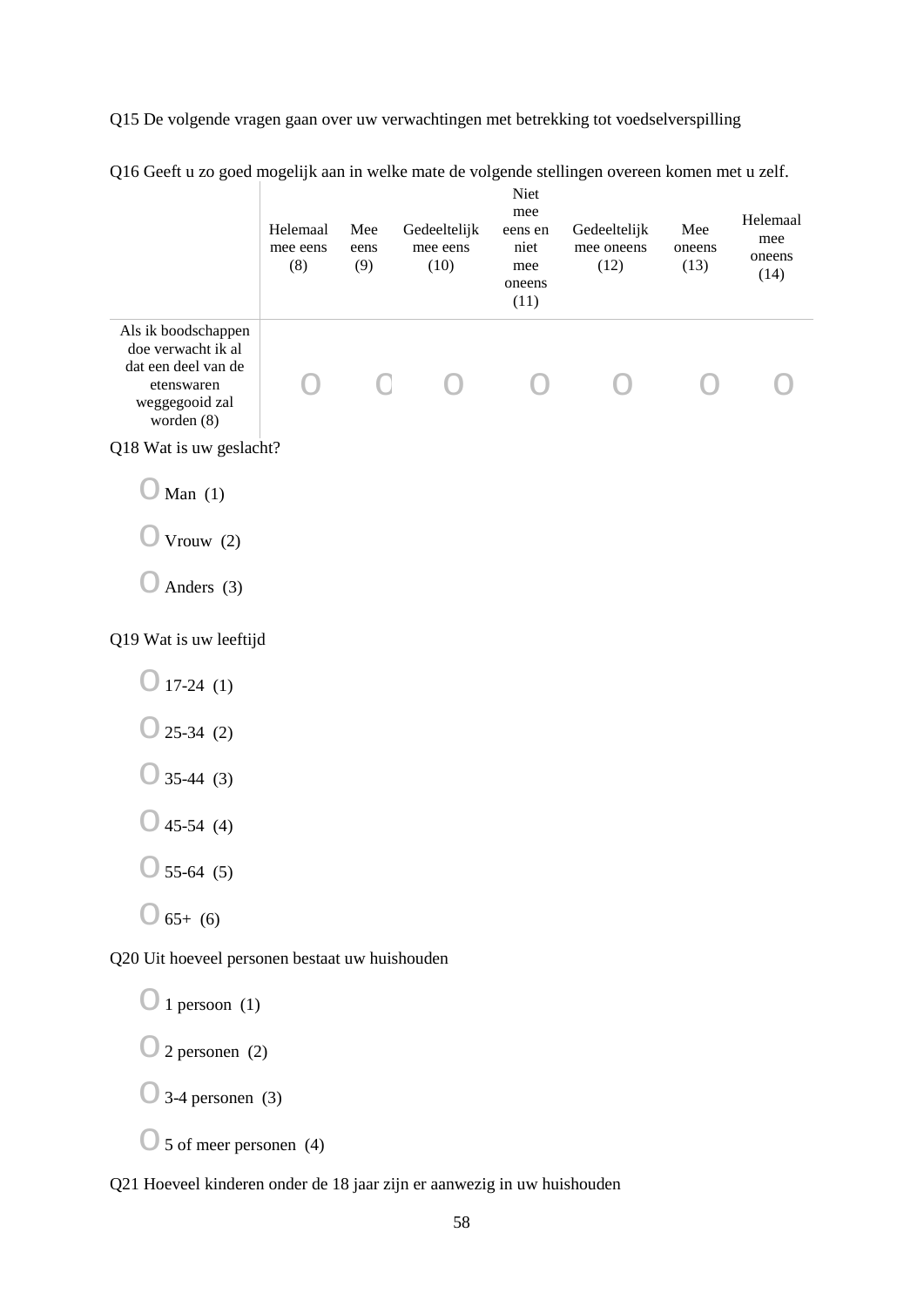$\bigcirc$  0 (1)

 $\bigcirc$  1 (4)

 $\bigcirc$  2 (5)

 $\bigcirc$  3 (6)

 $\bigcirc$  4 (7)

 $\bigcirc$  5 of meer (8)

Q22 Wat is uw hoogst voltooide opleiding?

 $\bigcirc$  Basisschool (1)

 $\bigcirc$  VMBO (2)

 $O$  HAVO (3)

 $\bigcirc$  VWO (4)

 $\bigcirc$  Middelbaar beroepsonderwijs (MBO) (5)

 $\bigcirc$  Hoger beroepsonderwijs (HBO) (6)

 $\bigcirc$  Bachelor Wetenschappelijk onderwijs (WO) (7)

 $\bigcirc$  Master Wetenschappelijk onderwijs (WO) (8) Q23 Wat is uw huidige werksituatie

 $\bigcirc$  Full-time werkende (1)

 $\bigcirc$  Part-time werkende (2)

 $\bigcirc$  Werkloos (3)

 $\bigcirc$  Student (4)

 $\bigcirc$  Pensioengerechtigde (5) Q24 Zou u kunnen aankruisen welke van de volgende groente en fruit u zojuist heeft aangeschaft

Asperges  $(1)$ 

▢Aubergine (2)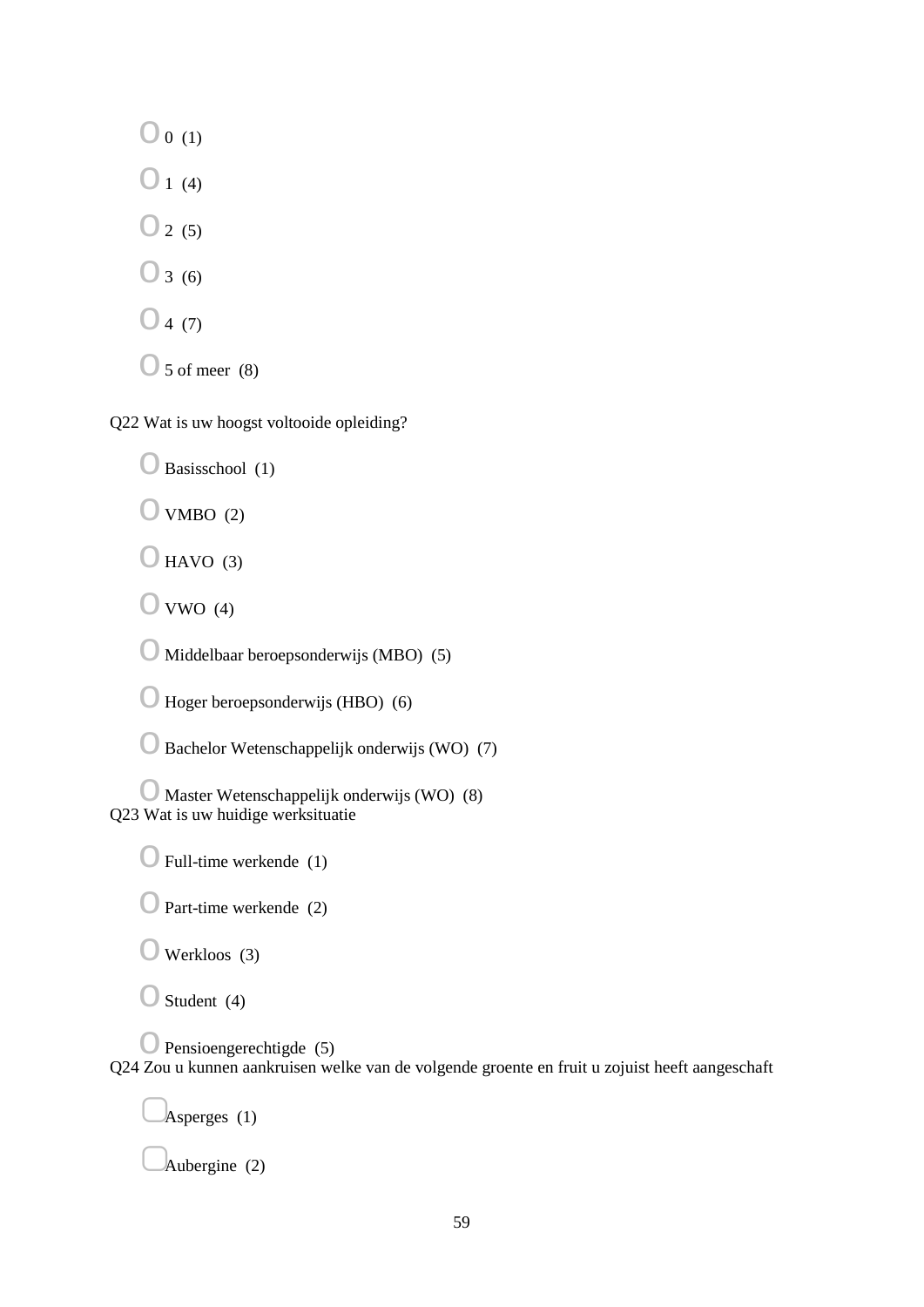▢Bloemkool (3) Broccoli (4) ▢Champignons (5)  $\text{Conrgette } (6)$ ▢Sperziebonen (7) Paprika (8) ▢Prei (9) ▢Snijbonen (10) Spinazie (11) Spruitjes (12) Tomaat  $(13)$  $\frac{1}{14}$  $\overline{\mathrm{U}}$ i (15)  $W$ ortels (16) ▢Aardbeien (17) ▢Appels (19) ▢Avocado (20) Banaan (21) Citroen (23) Druiven (24) ▢Kersen (25)  $k$ iwi (26)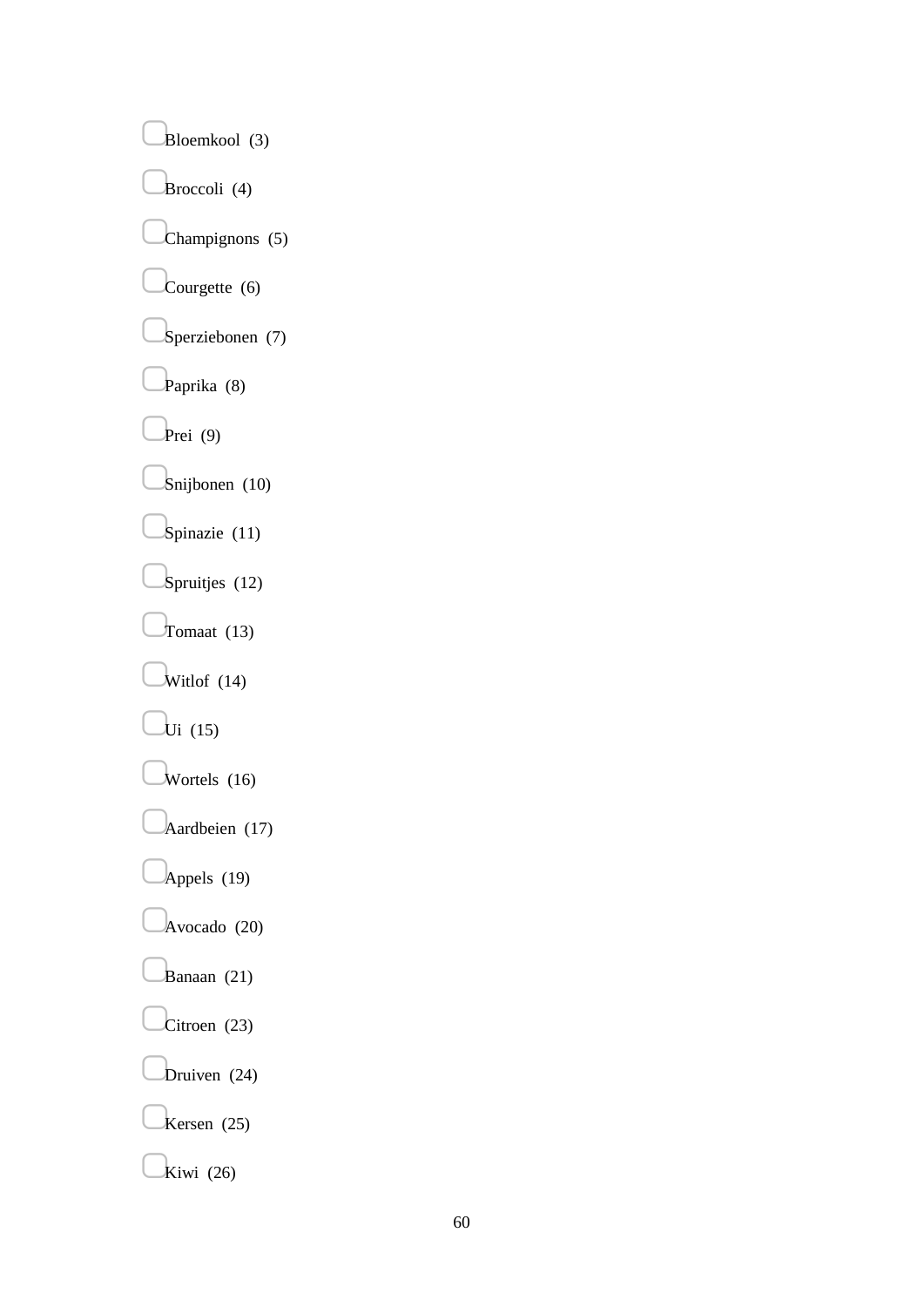| Mango (27)       |  |  |
|------------------|--|--|
| Meloen (28)      |  |  |
| Nectarines (29)  |  |  |
| Peer $(30)$      |  |  |
| Perziken (31)    |  |  |
| Pruimen (32)     |  |  |
| Sinaasappel (33) |  |  |
| Komkommer (34)   |  |  |
| sla(35)          |  |  |
| bessen $(36)$    |  |  |
|                  |  |  |

Voor het vervolg van het onderzoek ben ik zeer benieuwd naar wat er de komende week bij u gebeurd qua voedselverspilling. Ik zou het daarom op prijs stellen om u binnen een week terug te bellen voor een kort telefoongesprek. Hier zou ik dan een aantal vragen aan u willen stellen. Mocht u hier geen interesse in hebben is dat geen probleem. U kunt hieronder uw telefoonnummer invoeren. Het gesprek zal wederom **anoniem** zijn en er zal zeer discreet mee om worden gegaan. De informatie zal niet met derden worden gedeeld.

\_\_\_\_\_\_\_\_\_\_\_\_\_\_\_\_\_\_\_\_\_\_\_\_\_\_\_\_\_\_\_\_\_\_\_\_\_\_\_\_\_\_\_\_\_\_\_\_\_\_\_\_\_\_\_\_\_\_\_\_\_\_\_\_

\_\_\_\_\_\_\_\_\_\_\_\_\_\_\_\_\_\_\_\_\_\_\_\_\_\_\_\_\_\_\_\_\_\_\_\_\_\_\_\_\_\_\_\_\_\_\_\_\_\_\_\_\_\_\_\_\_\_\_\_\_\_\_\_

**Einde van de vragenlijst.** Ik wil u hartelijk bedanken voor het deelnemen aan dit onderzoek. Uw gegevens zullen discreet worden behandeld en niet met andere worden gedeeld. Mocht u geïnteresseerd zijn in de uitkomsten van mijn onderzoek dan kunt u hier beneden uw email invoeren. Op basis van de resultaten kunt u bijvoorbeeld kijken hoe u zelf uw voedselverspilling kan verminderen.

Een fijne dag nog!

Mocht u benieuwd zijn naar de resultaten van het onderzoek en daarnaast een inzicht krijgen in welke stappen u kunnen helpen in het verminderen van uw voedselverspilling dan kunt u hieronder uw emailadres achterlaten.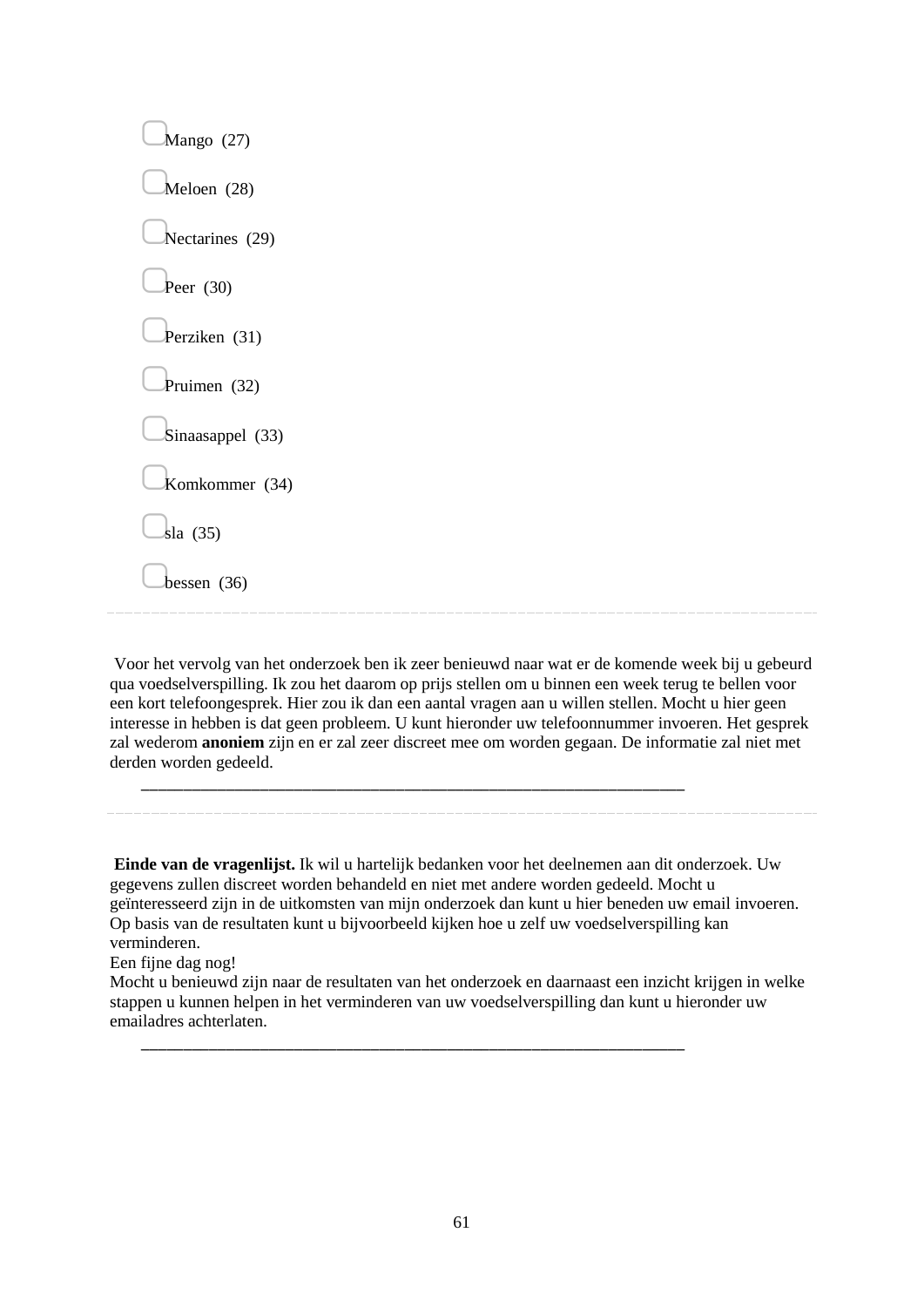# **Appendix B: Inspection waste quantity and waste frequency**

|                                         | <b>Waste Frequency</b> |          |                     |          |    |              |                |
|-----------------------------------------|------------------------|----------|---------------------|----------|----|--------------|----------------|
| <b>Waste Quantity</b>                   | Never                  | Rarely   | Sometimes Regularly |          |    | Often Always | Total          |
| Nothing                                 | 11                     | 33       | 10                  |          | 3  |              | 60             |
| One piece of fruit or vegetable         |                        | 20       | 54                  | 12       | 8  | 2            | 97             |
| More than one piece, but less than half | 0                      | $\theta$ | 20                  | 16       |    | 0            | 43             |
| More than half, but not all             | 0                      | $\theta$ |                     | $\Omega$ |    | 0            | 2              |
| Everything                              |                        |          |                     |          |    | 0            | $\overline{0}$ |
| Total                                   | 12                     |          | 85                  | 30       | 19 | 3            |                |

*Table 11: Tabulation of Waste quantity and Waste frequency*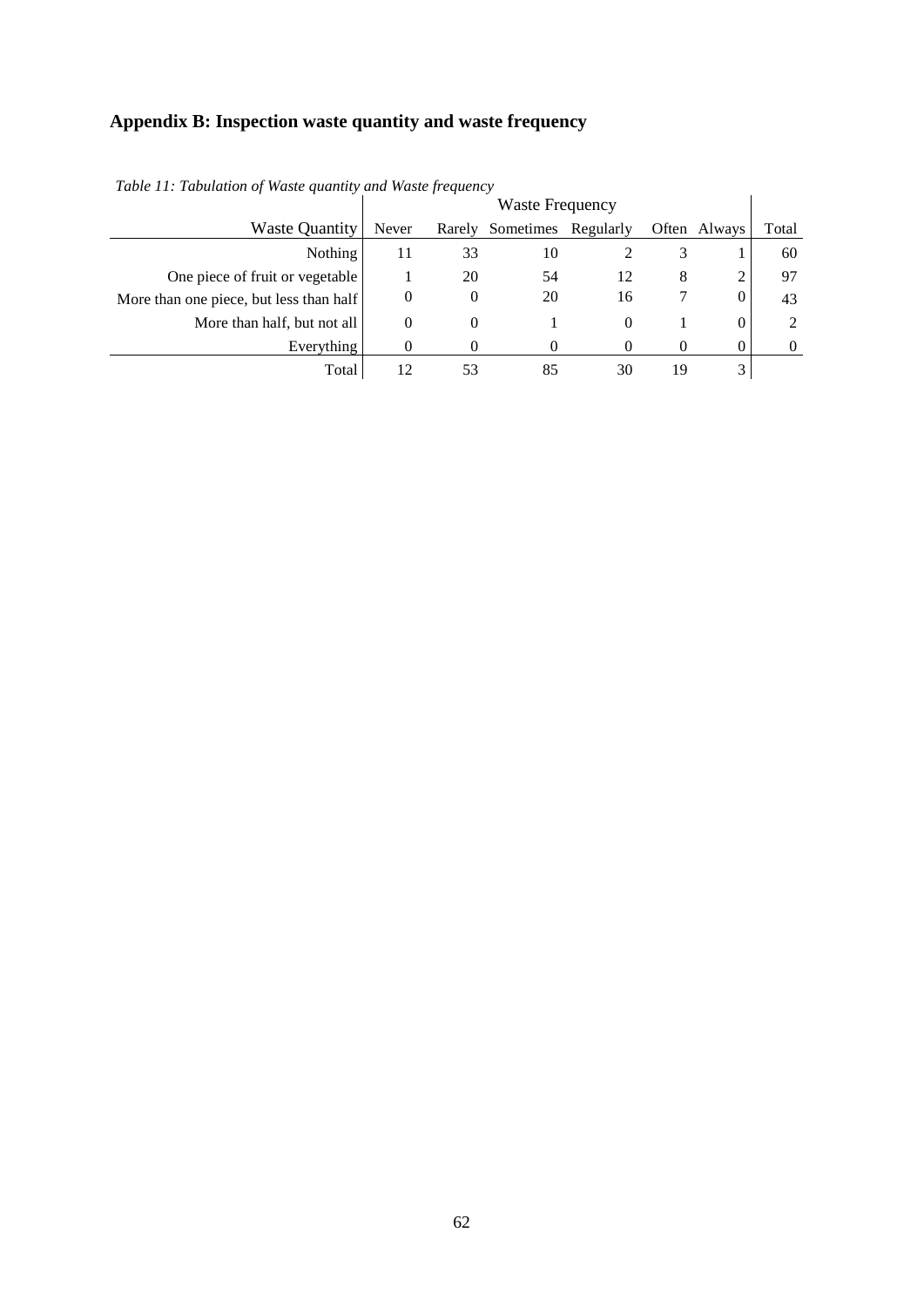# **Appendix C1: Robustness test for the linear regression analysis**

| Food waste behavior   | Model 5: Summation |
|-----------------------|--------------------|
| Waste aversion        | $-0.00303$         |
| (Sum)                 | $(-0.48)$          |
| Guilty                | 0.143              |
|                       | (1.22)             |
| Proud                 | 0.0507             |
|                       | (0.12)             |
| Optimistic            | $-0.675$           |
|                       | $(-1.28)$          |
| Anxious               | $0.339*$           |
|                       | (1.80)             |
| Frustrated            | 0.117              |
|                       | (1.00)             |
| Quiet                 | $-0.122$           |
|                       | $(-0.60)$          |
| Satisfied             | $-0.176$           |
|                       | $(-0.44)$          |
| Planning routines     | $-0.00558$         |
| (sum)                 | $(-0.46)$          |
| Provisioning routines | $0.0323*$          |
| (sum)                 | (1.72)             |
| Storing routines      | $-0.0163$          |
| (sum)                 | $(-1.05)$          |
| Preparing routines    | 0.0204             |
| (sum)                 | (1.16)             |
| Consuming routines    | $-0.0492**$        |
| (sum)                 | $(-2.07)$          |
| Male                  | 0.172              |
|                       | (1.65)             |
| $Different+$          | $0.903***$         |
|                       | (5.66)             |
| Medium age            | $-0.265*$          |
|                       | $(-1.81)$          |
| Older age             | $-0.245$           |
|                       | $(-1.07)$          |
| Coop                  | 0.166              |
|                       | (1.17)             |
| Jumbo                 | 0.0387             |
|                       | (0.30)             |
| Medium intellectual   | 0.0916             |
| ability               | (0.49)             |
| Higher intellectual   | 0.186              |
| ability               | (1.01)             |
| Employed              | 0.224              |
|                       |                    |
| Children              | $0.347*$           |
|                       | (1.89)             |
| Constant              | $1.914***$         |
|                       | (3.59)             |
| Ν                     | 202                |
|                       |                    |

<span id="page-63-0"></span>

| Table 12: Robustness regression, summations instead of averages of the items |  |  |  |  |  |  |
|------------------------------------------------------------------------------|--|--|--|--|--|--|
|------------------------------------------------------------------------------|--|--|--|--|--|--|

*t* statistics in parentheses

\* *p* < 0.10, \*\* *p* < 0.05, \*\*\* *p* < 0.01

<sup>+</sup> Only two respondents in this category

The regressions have estimations of standard errors that are robust in order to meet assumptions about heteroscedasticity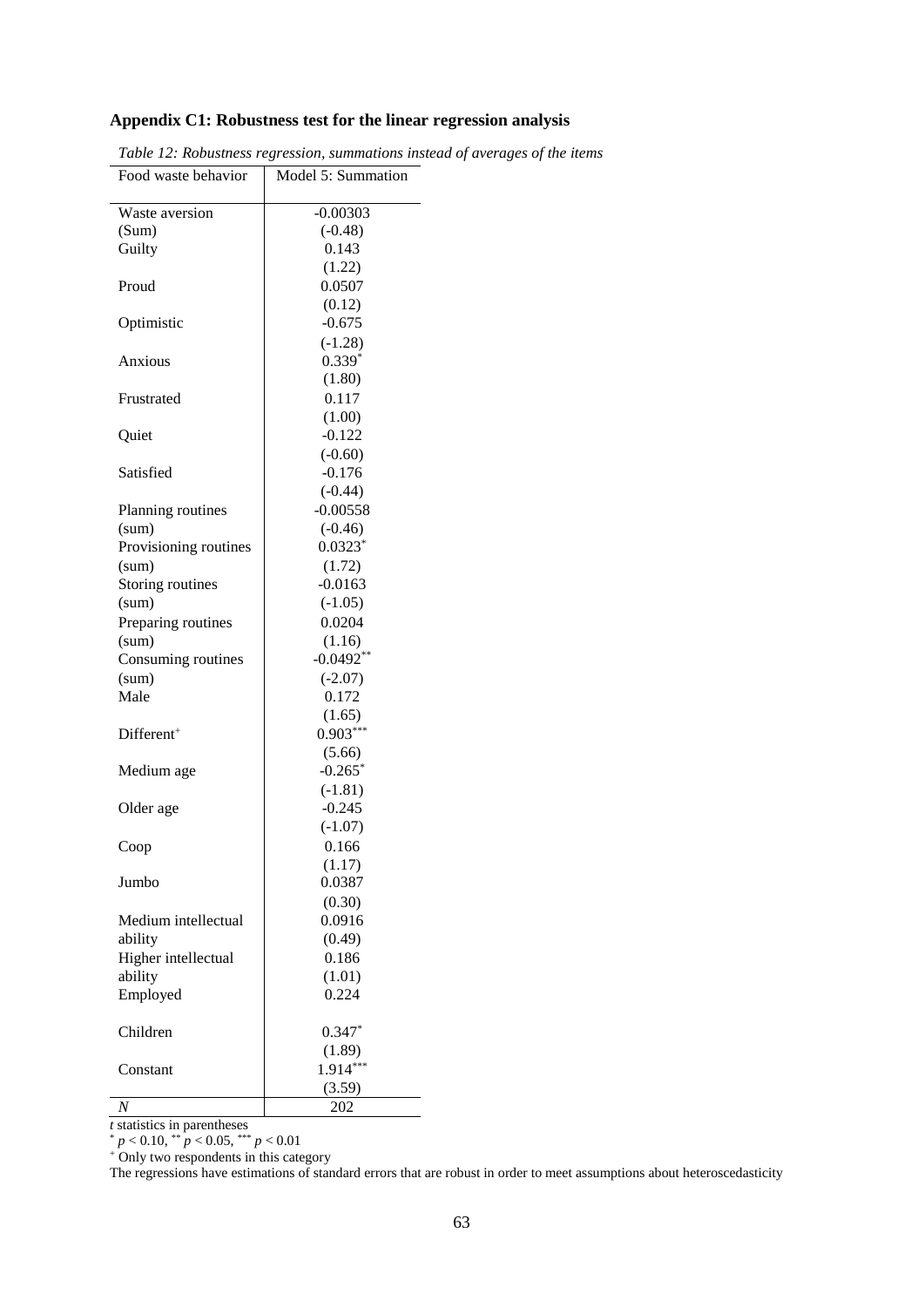#### **Appendix C2: Robustness test of the linear regression analysis**

| Food waste behavior    | Model 3: Waste | Model 4: Outliers |
|------------------------|----------------|-------------------|
|                        | Frequency      | exclusion         |
| Aversion               | 0.0374         | 0.0121            |
|                        | (0.56)         | (0.26)            |
| Guilty                 | $0.404**$      | 0.153             |
|                        | (2.13)         | (1.39)            |
| Proud                  | 0.424          | 0.153             |
|                        | (0.49)         | (0.59)            |
| Optimistic             | 0.416          | $-0.920***$       |
|                        | (0.53)         | $(-4.25)$         |
| Anxious                | $0.480*$       | $0.354*$          |
|                        | (1.82)         | (1.94)            |
| Frustrated             | 0.0993         | $0.206*$          |
|                        | (0.53)         | (1.90)            |
| Quiet                  | 0.0542         | $-0.145$          |
|                        | (0.25)         | $(-0.86)$         |
| Satisfied              | $1.730***$     | $-0.0462$         |
|                        | (3.85)         | $(-0.19)$         |
| Planning routines      | 0.0199         | $-0.0298$         |
|                        | (0.42)         | $(-0.90)$         |
| Provisioning routines  | 0.107          | $0.103*$          |
|                        | (1.27)         | (1.97)            |
| Storing routines       | $-0.0597$      | $-0.0237$         |
|                        | $(-0.71)$      | $(-0.42)$         |
| Preparing routines     | 0.0475         | 0.0519            |
|                        | (0.51)         | (0.81)            |
| Consuming routines     | $-0.103*$      | $-0.144***$       |
|                        | $(-1.76)$      | $(-3.52)$         |
| Male                   | 0.145          | 0.130             |
|                        | (0.93)         | (1.31)            |
| Different <sup>+</sup> | $1.360**$      | $0.816***$        |
|                        | (2.16)         | (5.53)            |
| Medium age             | $-0.607***$    | $-0.192$          |
|                        | $(-2.73)$      | $(-1.38)$         |
| Older age              | $-0.988***$    | $-0.359*$         |
|                        | $(-3.82)$      | $(-1.85)$         |
| Coop                   | 0.140          | 0.195             |
|                        | (0.70)         | (1.57)            |
| Jumbo                  | 0.0141         | 0.154             |
|                        | (0.07)         | (1.25)            |
| Medium intellectual    | $-0.267$       | 0.152             |
| ability                | $(-0.99)$      | (0.89)            |
| Higher intellectual    | $-0.165$       | 0.193             |
| ability                | $(-0.64)$      | (1.11)            |
| Employed               | $0.429**$      | 0.160             |
|                        | (2.31)         | (1.26)            |
| Children               | 0.247          | 0.150             |
|                        | (1.09)         | (0.97)            |
| Constant               | 2.937***       | $1.932***$        |
|                        | (3.89)         | (3.80)            |
| N                      | 202            | 191               |

<span id="page-64-0"></span>*Table 13: Robustness regression, waste frequency (as dependent variable) and excluding the outliers*

*t* statistics in parentheses

\* *p* < 0.10, \*\* *p* < 0.05, \*\*\* *p* < 0.01

<sup>+</sup> Only two respondents in this category

The regressions have estimations of standard errors that are robust in order to meet assumptions about heteroscedasticity